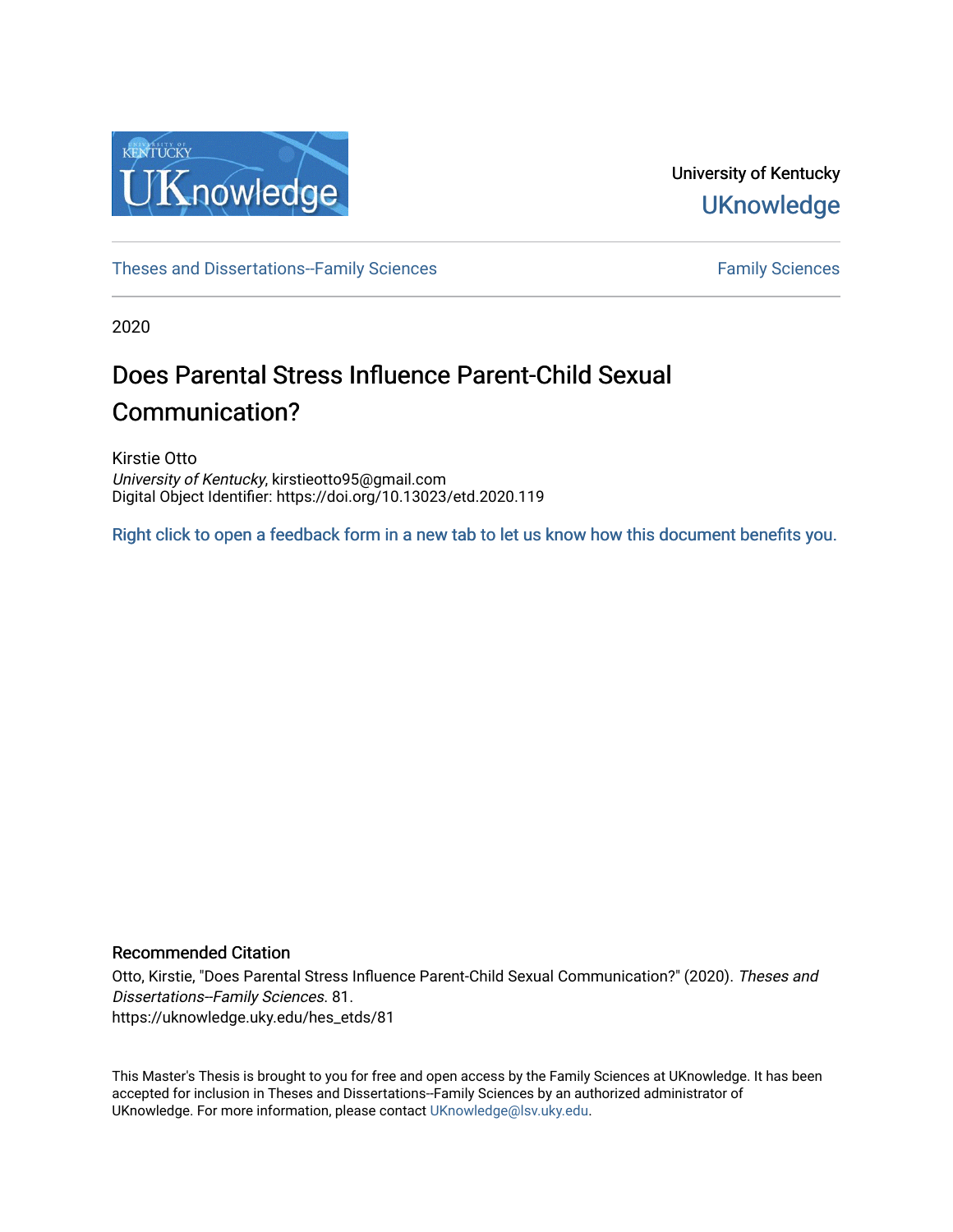## STUDENT AGREEMENT:

I represent that my thesis or dissertation and abstract are my original work. Proper attribution has been given to all outside sources. I understand that I am solely responsible for obtaining any needed copyright permissions. I have obtained needed written permission statement(s) from the owner(s) of each third-party copyrighted matter to be included in my work, allowing electronic distribution (if such use is not permitted by the fair use doctrine) which will be submitted to UKnowledge as Additional File.

I hereby grant to The University of Kentucky and its agents the irrevocable, non-exclusive, and royalty-free license to archive and make accessible my work in whole or in part in all forms of media, now or hereafter known. I agree that the document mentioned above may be made available immediately for worldwide access unless an embargo applies.

I retain all other ownership rights to the copyright of my work. I also retain the right to use in future works (such as articles or books) all or part of my work. I understand that I am free to register the copyright to my work.

## REVIEW, APPROVAL AND ACCEPTANCE

The document mentioned above has been reviewed and accepted by the student's advisor, on behalf of the advisory committee, and by the Director of Graduate Studies (DGS), on behalf of the program; we verify that this is the final, approved version of the student's thesis including all changes required by the advisory committee. The undersigned agree to abide by the statements above.

> Kirstie Otto, Student Dr. Ron Werner-Wilson, Major Professor Dr. Hyungsoo Kim, Director of Graduate Studies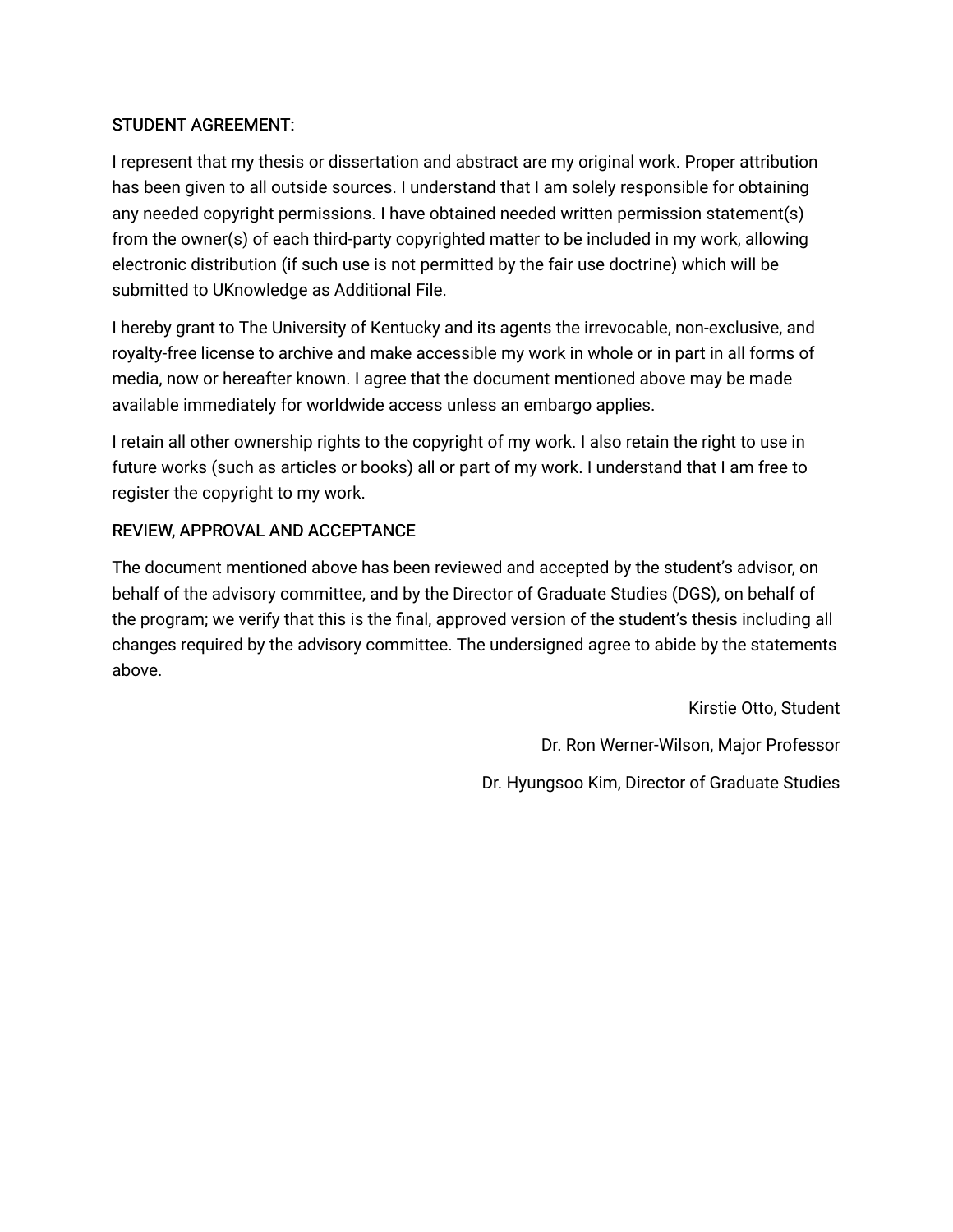Does Parental Stress Influence Parent-Child Sexual Communication?

## THESIS

A thesis submitted in partial fulfillment of the requirements for the degree of Master of Science in Family Sciences in the College of Agriculture, Food and Environment at the University of Kentucky

By

Kirstie Otto

Lexington, Kentucky

Director: Dr. Ron Werner-Wilson, Professor of Family Sciences

Lexington, Kentucky

2020

Copyright © Kirstie Otto 2020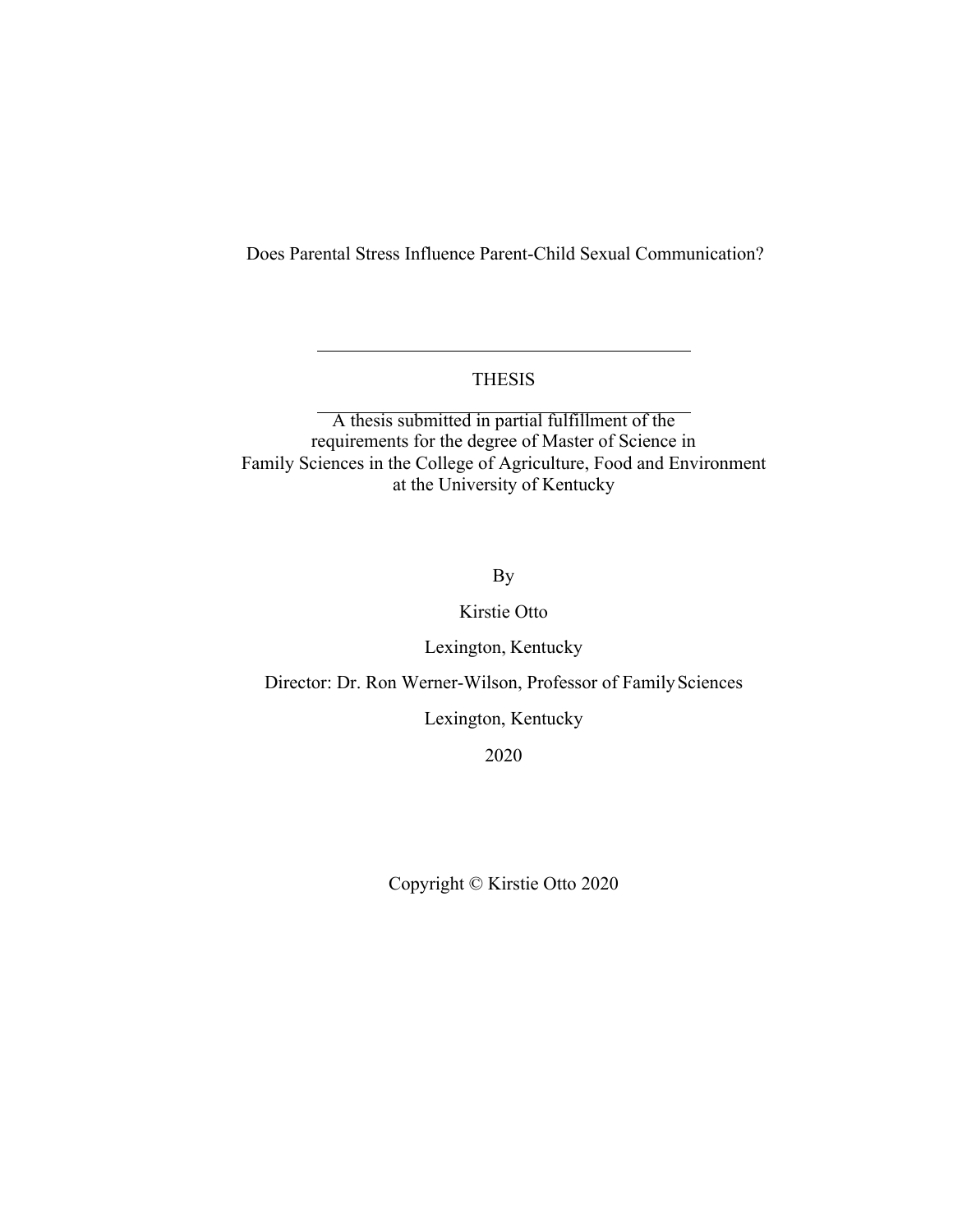## ABSTRACT OF THESIS

Does Parental Stress Influence Parent-Child Sexual Communication?

This study shined a light on the impact of parent's sexual attitudes and parental stress has on parent-child sexual communication. A sample of 203 parents between the ages of 30 and 60 were recruited to complete an online survey about their levels of parental stress, their sexual attitudes, and how often they discuss sexual communication with their adolescents. Beliefs that the responsibility of birth control should be shared between all parties involved, sets the foundation that there will be higher levels of parent-child sexual communication. These findings inform therapists about the importance of creating a safe place where families can open up and discuss sex-related topics without judgment. The findings also inform sex educators that implementing more information on birth control can increase the frequency of parent-child sexual communication.

KEYWORDS: Parents, Sexual Attitudes, Parental Stress, Parent-Child Sexual Communication, Adolescents

> Kirstie Otto *(Name of Student)* 4/17/2020 Date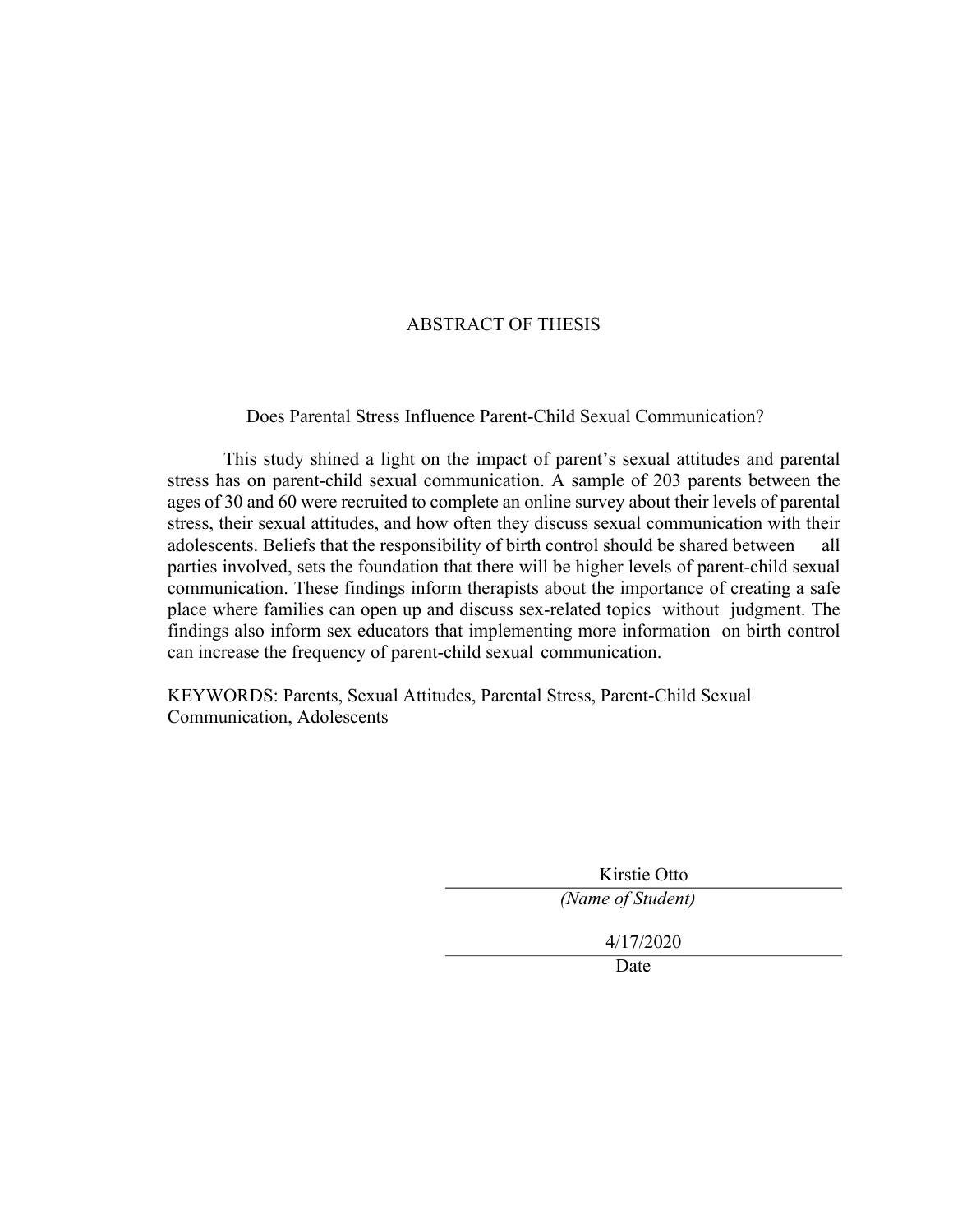Does Parental Stress Influence Parent-Child Sexual Communication

By Kirstie Otto

Ronald Werner-Wilson, Ph.D

Director of Thesis

Hyungsoo Kim, Ph.D Director of Graduate Studies

4/17/2020

Date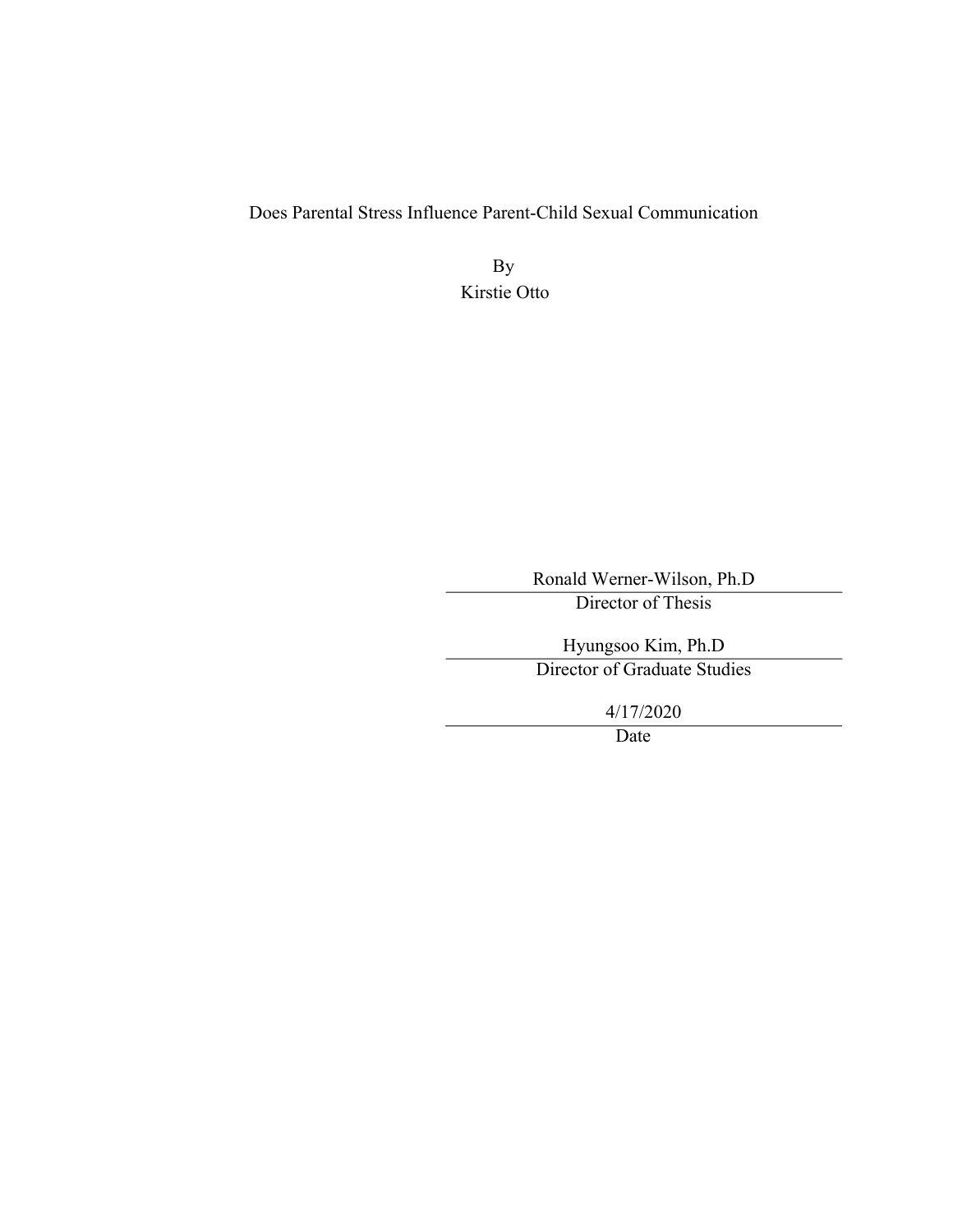#### ACKNOWLEDGMENTS

This research was supported, in part, by the Kathryn Louise Chellgren Endowed Professor for Family Research endowment.

This project would not have been possible without the guidance and ongoing support of my Thesis Committee: Dr. Ronald Werner-Wilson, Dr. Kristen Mark, and Dr. Nathan Wood.

Second, I would like to thank my parents, family, and friends for their support during these busy graduate school years. Finally, I want to thank the participants of this study.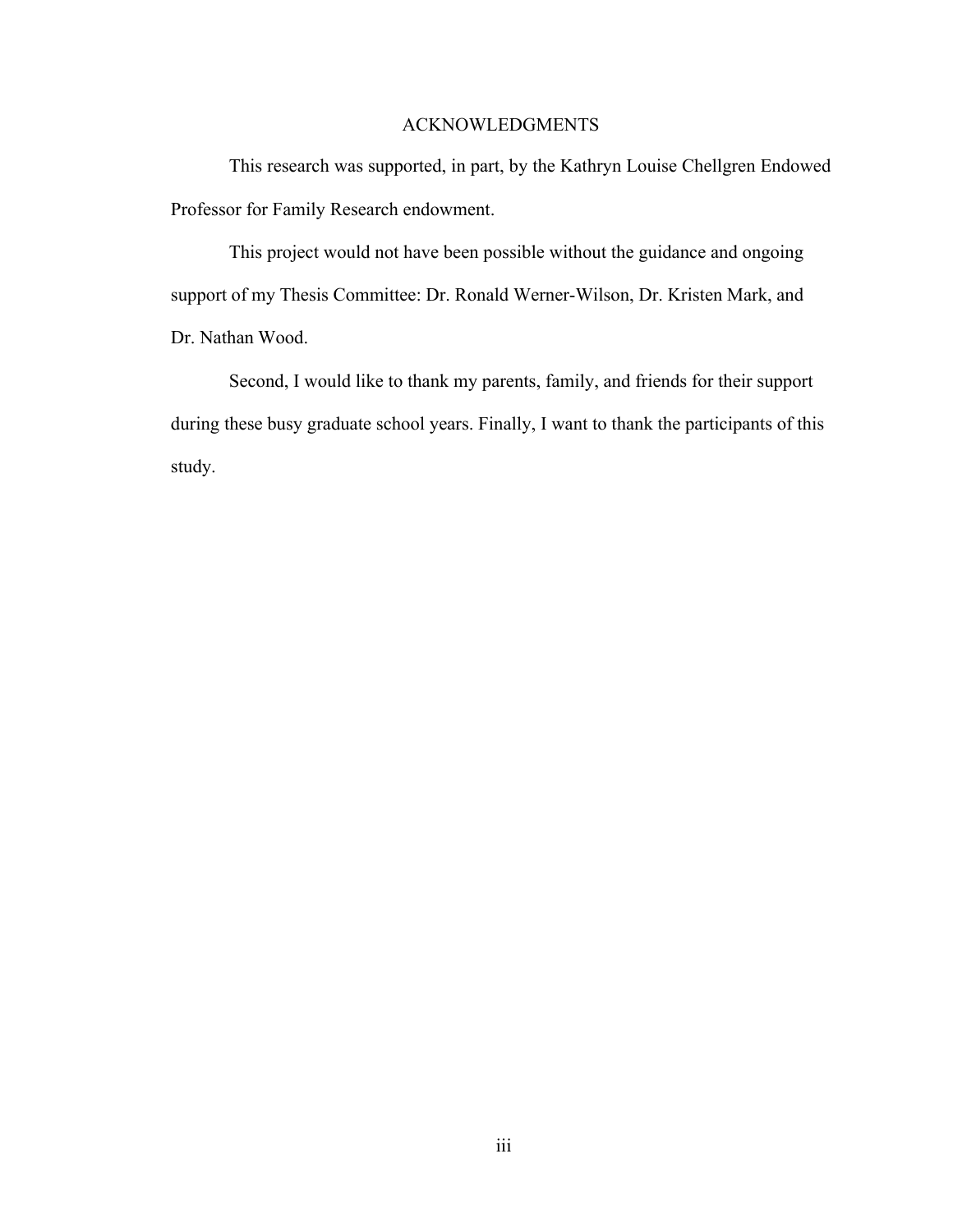## TABLE OF CONTENTS

| Appendices |  |
|------------|--|
|            |  |
|            |  |
|            |  |
|            |  |
|            |  |
|            |  |
|            |  |
|            |  |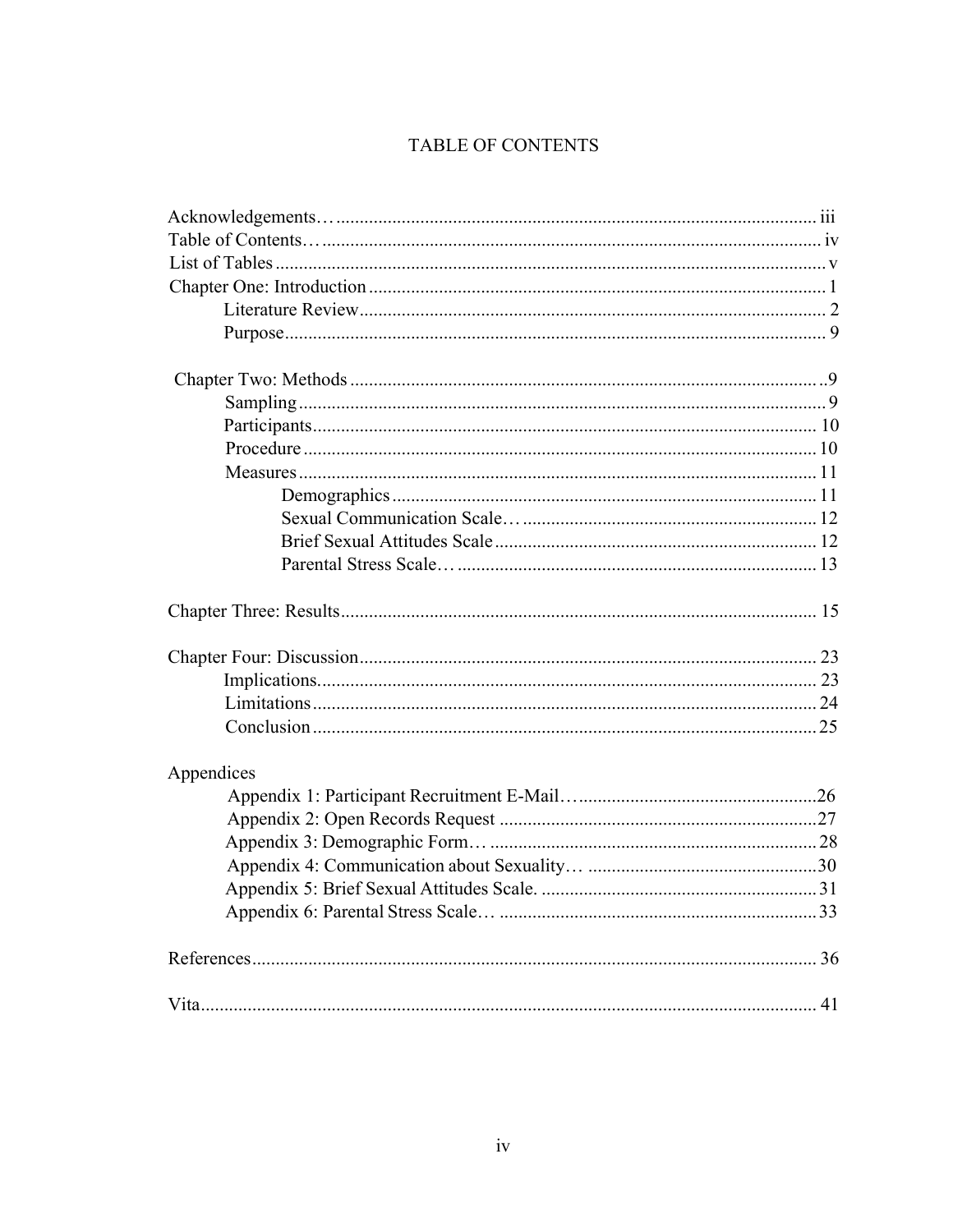## LIST OF TABLES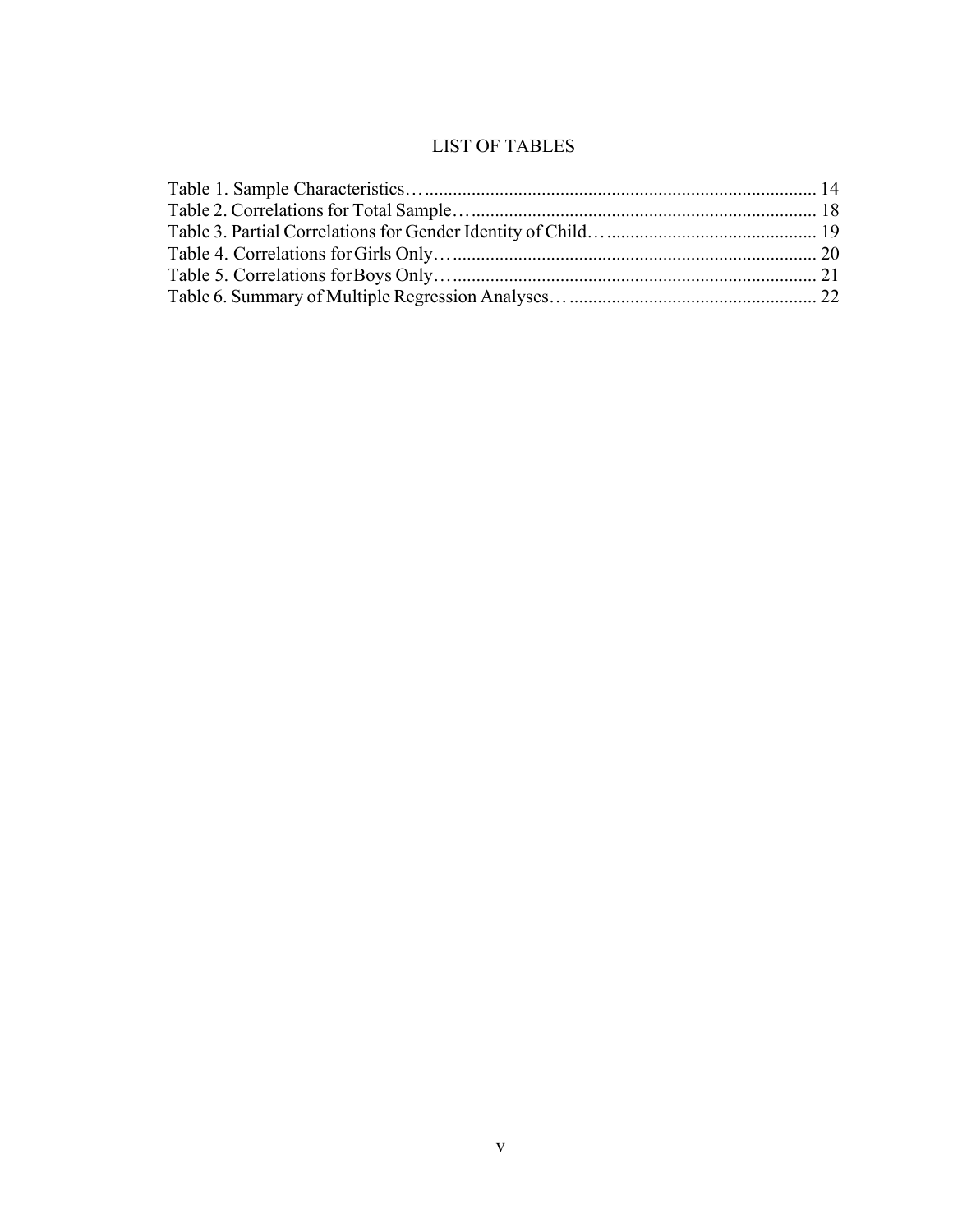#### Chapter One: Introduction

Of industrialized nations, The United States has one of the highest rates associated with sexually transmitted infections, teenage pregnancy, and teenage births (Kohler, Manhart, and Lafferty, 2008). When it comes to 15-24-year-olds in the United States, they account for almost one-half of all new sexually transmitted infections (STIs), even though they represent only 25% of the sexually active population (Kohler, Manhart, and Lafferty, 2008). In order to combat these high rates of STIs and teenage pregnancy, as well as a healthy outlook at sex, children need to gain education about sex and be able to talk about it. These conversations can be held within the schools, among peers, learned on social media, and talked through with the child's parents (Mark, Vowels, Bennett, & Norwick, 2018).

Parent-child sexual communication is a communication pattern between parents and their children about sex-related issues that include topics related to sexuality, sex, contraception, and sexual health outcomes (Flores & Barroso, 2017). When it comes to sex-related issues, parents are educators because they serve as role models and provide information to their children from an early age (Flores & Barros, 2017; Krauss & Miller, 2012; Mustanski & Hunter, 2012). Simply being involved in a child's life is not necessarily enough to ensure that parents are capable, willing, and able to deliver sexrelated information to their children.

One factor that can affect the involvement of the parents and the delivery of sexrelated information to their children is the amount of stress a parent feels. Parental stress has been associated with adverse outcomes that include less involved parenting, negative parenting practices, and increased child behavior problems (Cole, Michel, &Teti, 1994;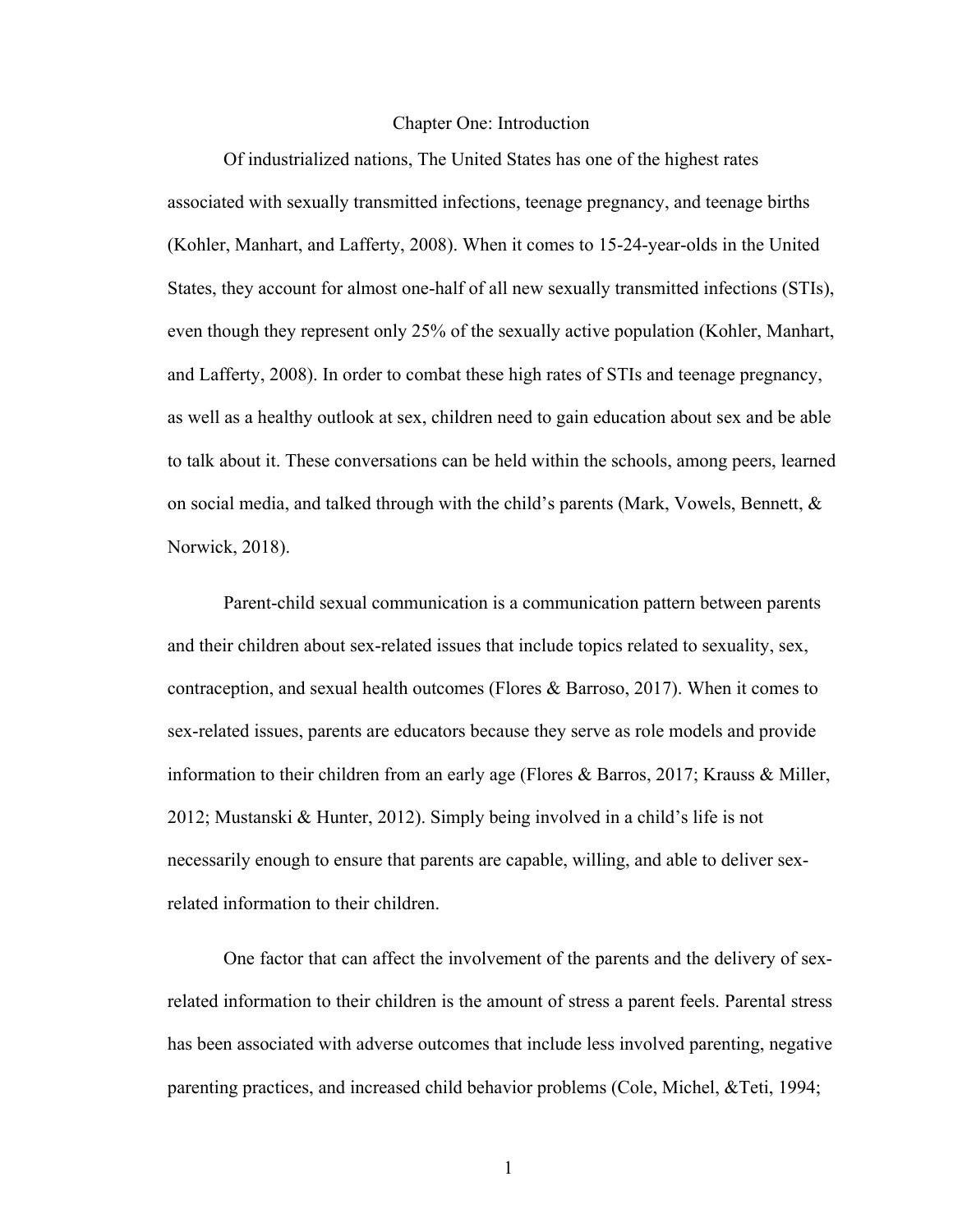Crnic & Low, 2002; Deater-Deckard & Scarr, 1996; Holahan & Moos, 1987). When parents report a higher level of parental stress, they can be less involved with their children. When parents are less involved with their children, children have more negative parent-child interactions, which may extend from childhood development into psychological difficulties in adulthood (Deater-Deckard & Scarr, 1996; Holahan & Moos, 1987). Thus, the purpose of this study is to see how parental stress and parent's sexual attitudes may affect the involvement and frequency of communicating with adolescents about sex-related information.

#### **Literature Review**

Family stress theory primarily focuses on the influence of stress on family development (Bengston et al., 2005). To understand the process of reactions to a stressor in one's family, Hill (1949) developed the ABCX model. In this model, "A" is the stressor event, "B" is the resource, "C" is the definition the family makes of the event, and "X" is the crisis. Hill (1949) believed that each component of the model interacted with each other to develop X, the crisis. A prominent critique of Hill's ABCX Model was the difference between a crisis and a stressor. McCubbin and Patterson (1981) define stress as a state that arises when families have an imbalance between the demand and their capability of the needs present. Based on this critique, McCubbin and Patterson (1981) introduced the Double ABCX Model of family behavior. In this model, the "aA" factor is the pileup of stressors and strains that happened during family demands. These demands or changes that happen in the system can emerge from individual family members, the family system, or the community that the family is a part of. The next part of the model is the "bB" factor, which consists of adaptive family resources. McCubbin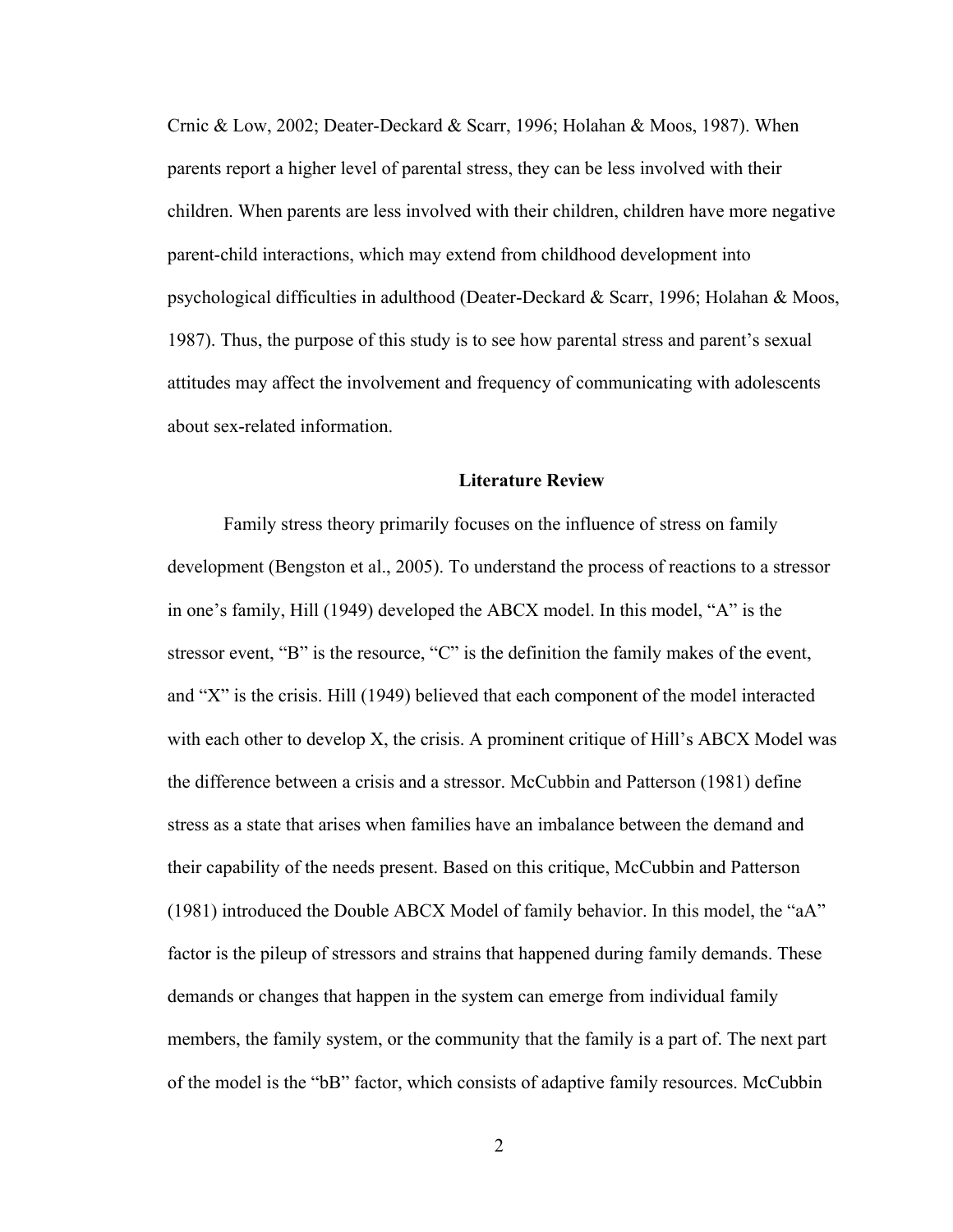and Patterson present these adaptive resources into two general types: existing resources and expanded family resources (1981). After resources, the Double ABCX Model brings attention to the meaning that the family gives to the crisis and stressors/strains. This part of the model is the "cC" factor, where the family gives the crisis a new meaning. The last part of the model that McCubbin and Patterson define is the "xX" factor. When families can adapt, they can then balance their demands to meet their capabilities.

Family stress theory suggests that when these stressors pile up, they can be normative or non-normative. A family system is forever changing. As the system changes, there are mental and physical developments happening between each stage of life. As a result, families shift their roles every so often, causing a normative transition. The transition into adolescence may act as a significant stressor for the parents as their children move towards more independence (McCubbin & Patterson, 1983). When normative transitions or opportunities occur, they place demands on the family system because the system is now required to change what may have worked in the past.

#### **Parental Stress**

In addition to family stress, parent stress seems to influence parent-child interactions which, in turn, could influence communication about sexuality**.** Parental stress is a psychological reaction due to a mismatch between perceived parental demands and available parental resources (Deater-Deckard, 1998). Differences among parents and their experiences of stress and its causes can exist even if the parents have similar resources to meet the demands (Deater-Deckard, Smith, Ivy & Peril, 2005). There are also several contextual factors outside of the parent-child relationship that can affect parenting behavior (Belsky, 1984). The contextual factors that may shape parenting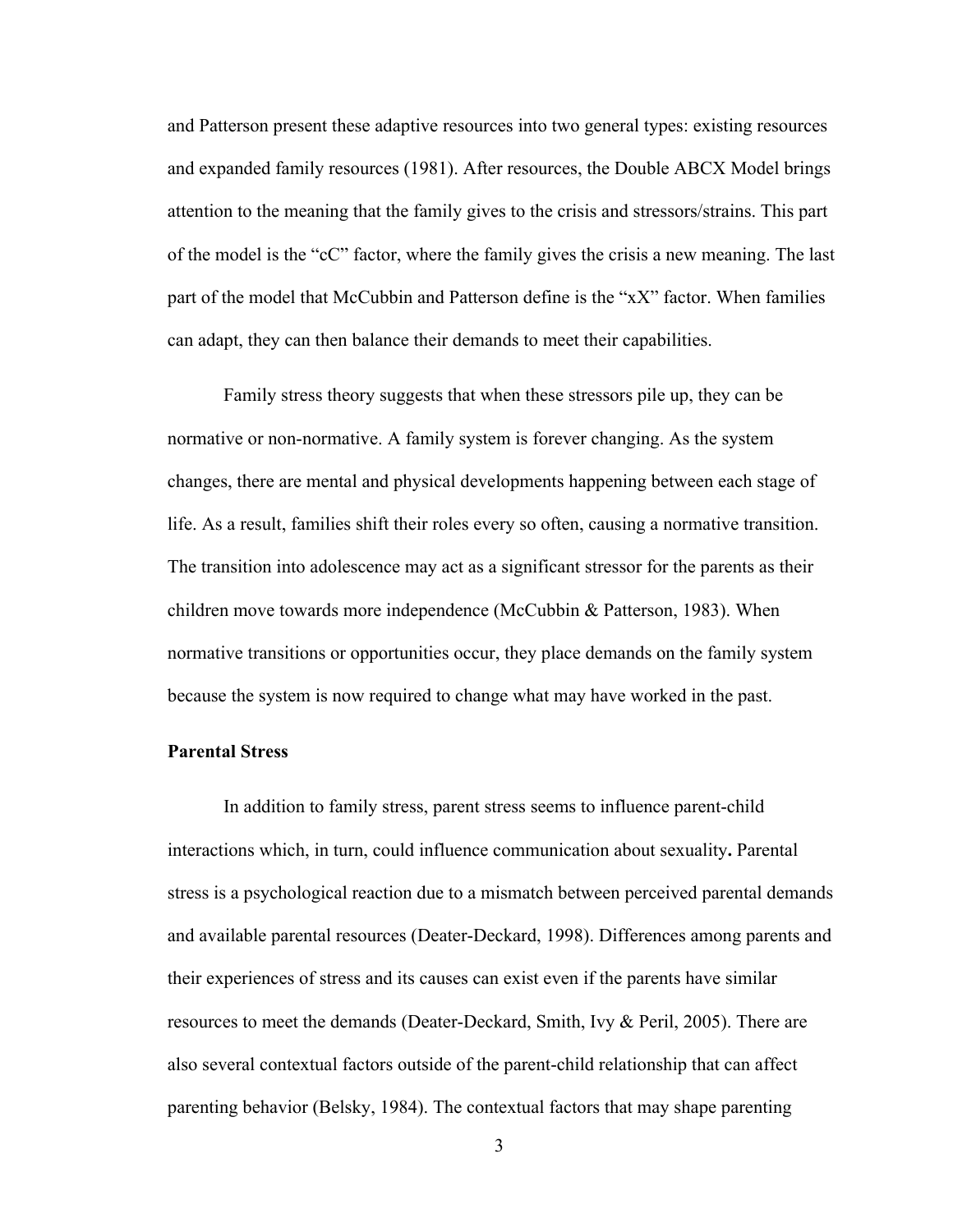behavior can include marriage, social networks, the individual's developmental history, and general psychological health. These factors can affect parenting behavior by influencing the well-being of the parents, which then shape the parenting style and abilities (Belsky, 1984). As stated before, parental stress can lead to adverse outcomes. These outcomes of less involved parenting and negative parenting practices can affect the child's development throughout the child's lifespan (Cole, Michel, &Teti, 1994; Crnic & Low, 2002; Deater-Deckard & Scarr, 1996; Holahan & Moos, 1987).

**Parental stress with adolescents.** The adolescent stage is often described as the most stressful of all development stages for parents (Pasley & Grecas, 1984). It is filled with physical and social changes that can cause both social and familial difficulties for the adolescent and their family (Eccles, 1999). When entering the adolescent stage, there may be an increase in conflict between parents and their children because parents may not understand their children as she or he becomes more independent (Carpenter, Frankel, Marina, Duan, & Smalley, 2004). Even though the adolescent stage may present with high stress and feelings of incompetence for parents, it is not as commonly researched as parents with young children (Mistry, Stevens, Harvinder, DeVogli, 7 Halfon, 2007). With the little research that is done, Robin (1981) has found that the conflict between a parent and their adolescent can be corrected with intervention.

#### **Factors Contributing to Parent-Child Sexual Communication**

**Competence.** Parents and their adolescent children must be able to communicate appropriately and effectively in general before they will be able to do so about sex in particular.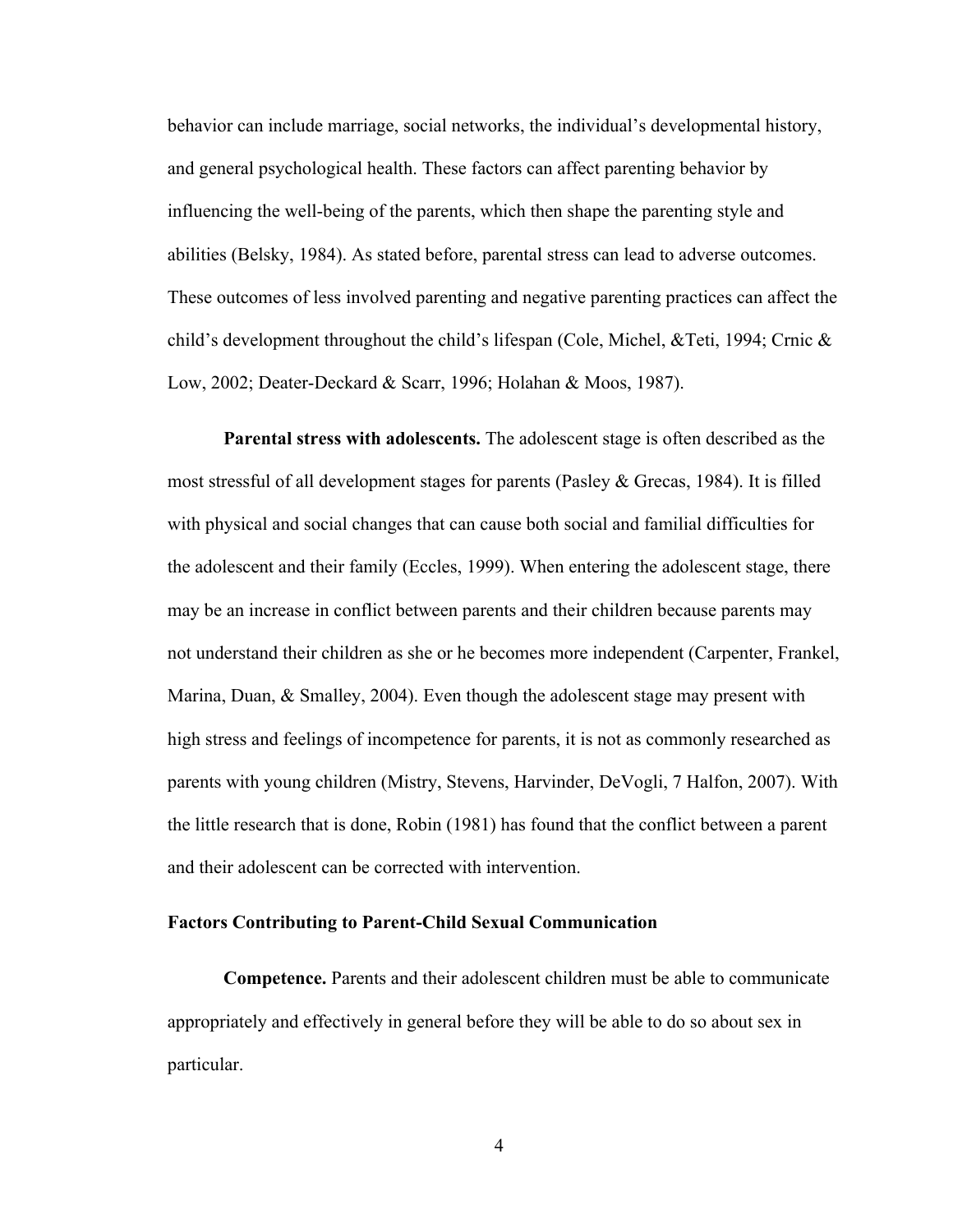General discomfort surrounding parent-child conversations about sex probably makes it a more difficult topic to broach than topics perceived to be less taboo. The most common concerns parents have dealt with when communicating with their children about sex is if the parents will approach it in a manner that will be effective and do so at an appropriate time regarding the child's sexual debut (Afifi, Joseph, & Aldeis, 2008). Perhaps not surprisingly, adolescents whose parents fail to communicate effectively with them about sex tend to engage in riskier sexual behavior (e.g., unprotected sex) and obtain sexual education information from others that may not be helpful or accurate (Afifi et al., 2008).

**Parenting Style.** When a parent pursues the conversation with a more informal and receptive style, adolescents appear to be less anxious and listen more attentively (Afifi et al., 2008). Research suggests that adolescents believe the most useful way of obtaining information about sex is to have a conversation that is comprehensive and includes information about safety. A comprehensive style consists of topics surrounding abstinence, other methods of birth control, and STIs (Chin et al., 2012). Farber (2003) suggests that these comprehensive-based programs address sexual and nonsexual antecedents. In this description, sexual antecedents refer to the specific attitudes and beliefs about sex, details about birth control, childbearing, and developing actual skills in dealing with sexual situations. Nonsexual antecedents refer to focusing on setting goals for one's future, developing skills to meet those goals, and helping adolescents develop healthy and appropriate relationships. By initiating a comprehensive style, parents can talk about relationships, safety, and even the emotions that go along with engaging in sexual activities. By obtaining that knowledge, adolescents have a greater understanding of sexual intercourse. When adolescents are informed about sexually transmitted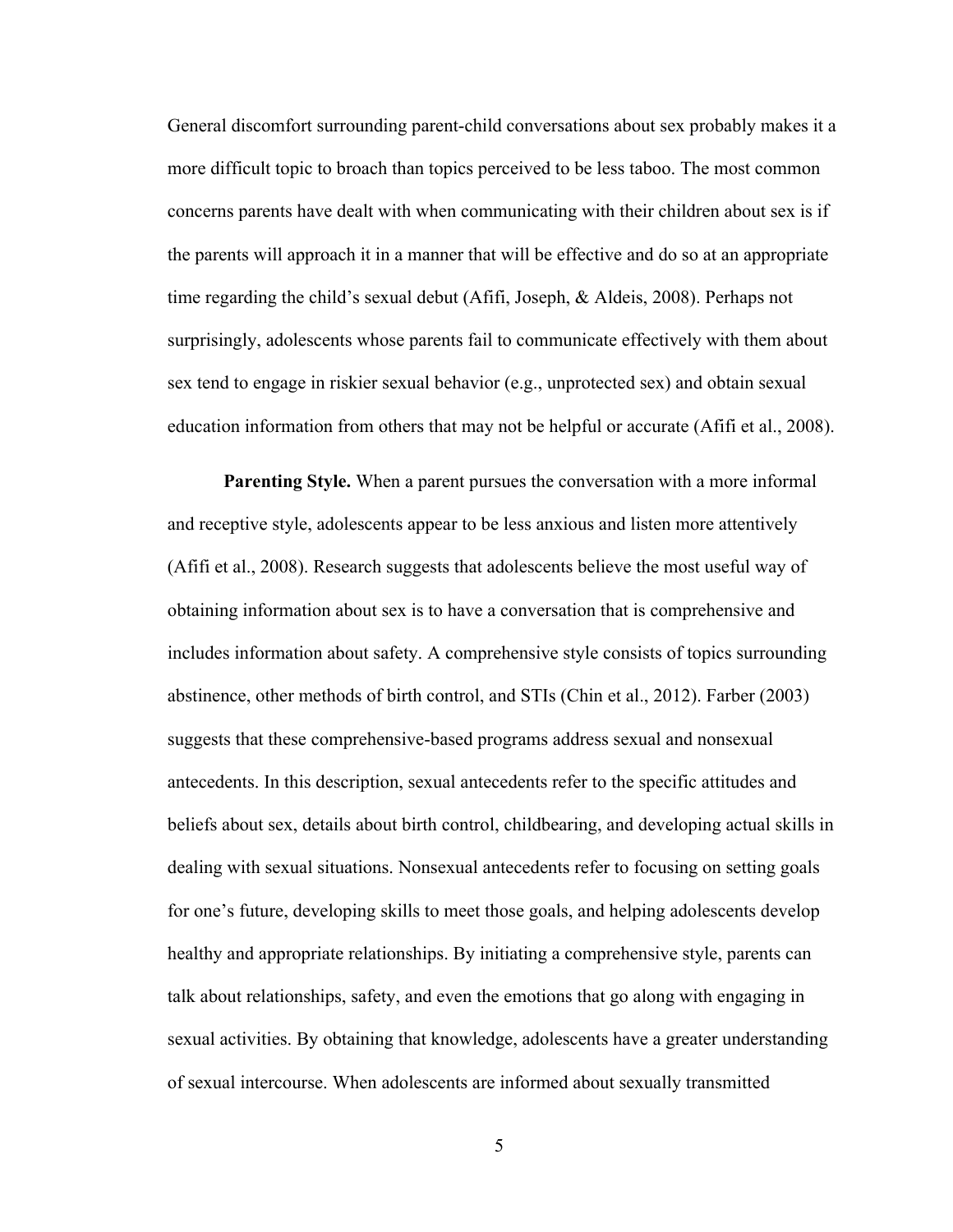infections, proper use of condoms, and pregnancy, parents are lowering their adolescent's risk of getting STIs or becoming pregnant by giving them appropriate information (Holman & Kellas, 2018). Unfortunately, parents communicating with their adolescents about comprehensive sex education is uncommon. Instead, many parents only focus on the safety aspects of sex education (e.g., STIs) and advocate for abstinence, or waiting until marriage (Holman & Kellas, 2018).

Research has also found that parents are more likely to talk about the biological aspects of sex compared to discussing the interpersonal issues relating to sexuality because they feel more comfortable doing so (Nolin & Peterson, 1992). Thus, parents will discuss more about puberty, condom use, or the mechanics behind sexual intercourse. Holman and Kellas (2015) have shown that when parents and their adolescents talk more openly about sex, adolescents' sexual risk-taking decreases, but adolescents want a more direct style when it comes to talking about steps to take to have a safer sexual experience.

**Communication Frequency.** Although many parents believe their children do not want to hear about the parents' views and opinions about sex, research has shown that adolescents prefer to talk with their parents about sex more frequently than what tends to occur (Pariera & Brody, 2017). In short, adolescents want more frequent information from their parents about sex. When adolescents are able to receive frequent information, they can approach the topic with more ease and less stress. This is because the more often parents and their children discuss sex, the less taboo it seems, and the more comfortable it is to make the conversation.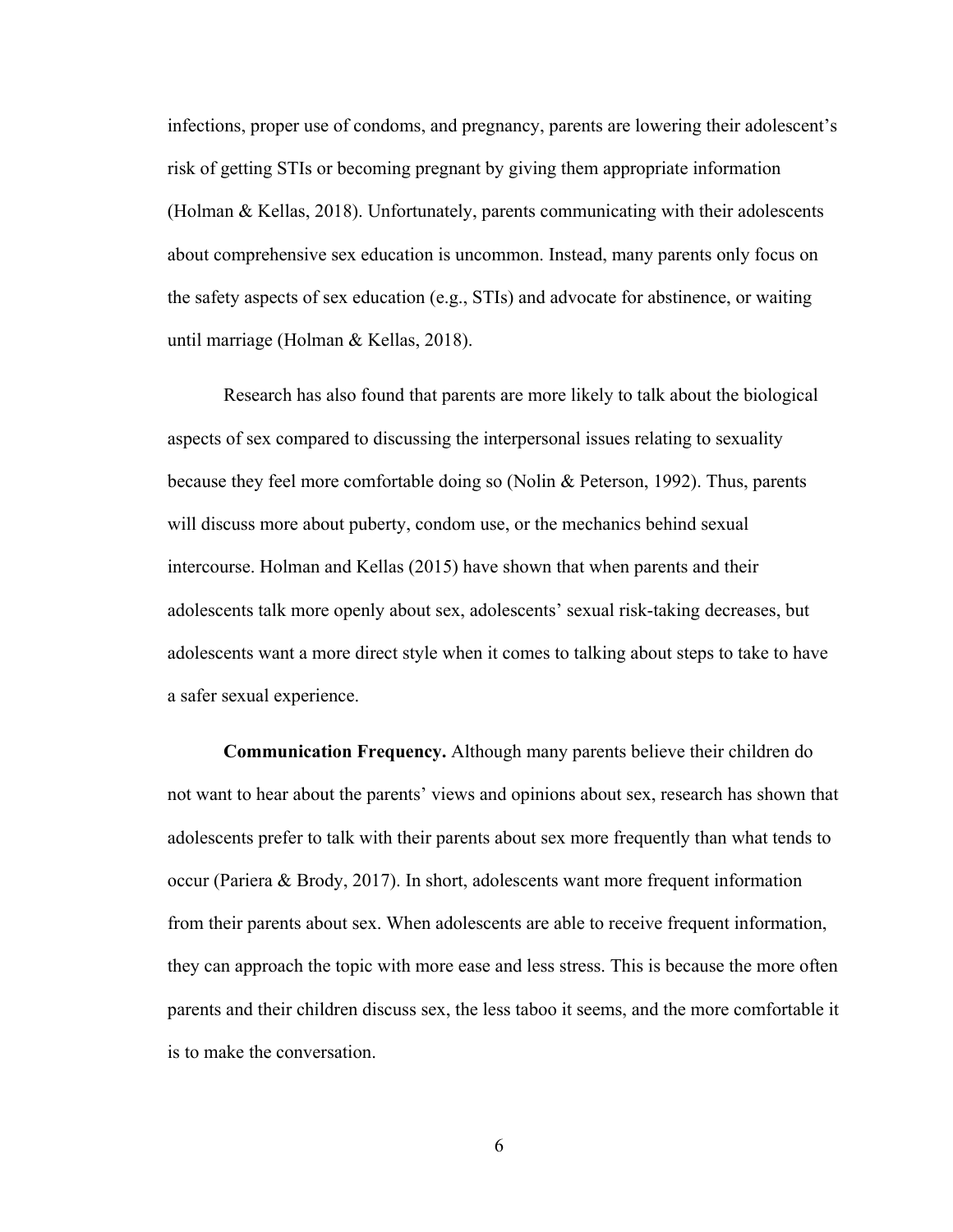**The Relationship Between Parents and Adolescents.** The relationship between a parent and their adolescent child plays a role in determining how effective parent-child communication about sex education will be. Adolescents who have a more close and open relationship with their parents tend to report experiencing less anxiety and employing fewer avoidance strategies during the process of communication with them about sex (Afifi et al., 2008). That said, when enmeshment is present in the parentadolescent relationship, adolescents often report that parents reveal too much information and cause discomfort in their child (Afifi et al., 2008).

#### **Parents as Communicators**

**Mothers as Communicators.** For a long time, mothers have been the primary parent to talk to their children about sex. The majority of the time, both daughters and sons talk to their mothers about sex and other related topics, but the daughter is typically the one who leans more on the mother about the topic of sex. When daughters have questions about sex or are curious about the topic, they feel more comfortable going to their mother for answers (Hyde et al., 2013). Based on adolescent perceptions, mothers are typically more understanding when issues or questions arise from their children and are able to offer more guidance than fathers (Dilorio, Kelley, & Hockenberry-Eaton, 1999). They feel more comfortable and are able to talk about a variety of issues, such as the menstrual cycle, pregnancy, using condoms, and dating (Dilorio, Kelley, & Hockenberry-Eaton, 1999).

A study done by Newcomer and Udry (1984) found that the views and experiences that mothers have about sex are a significant factor in determining how the daughter will also view and experience sex. If a mother engages in sexual activity at an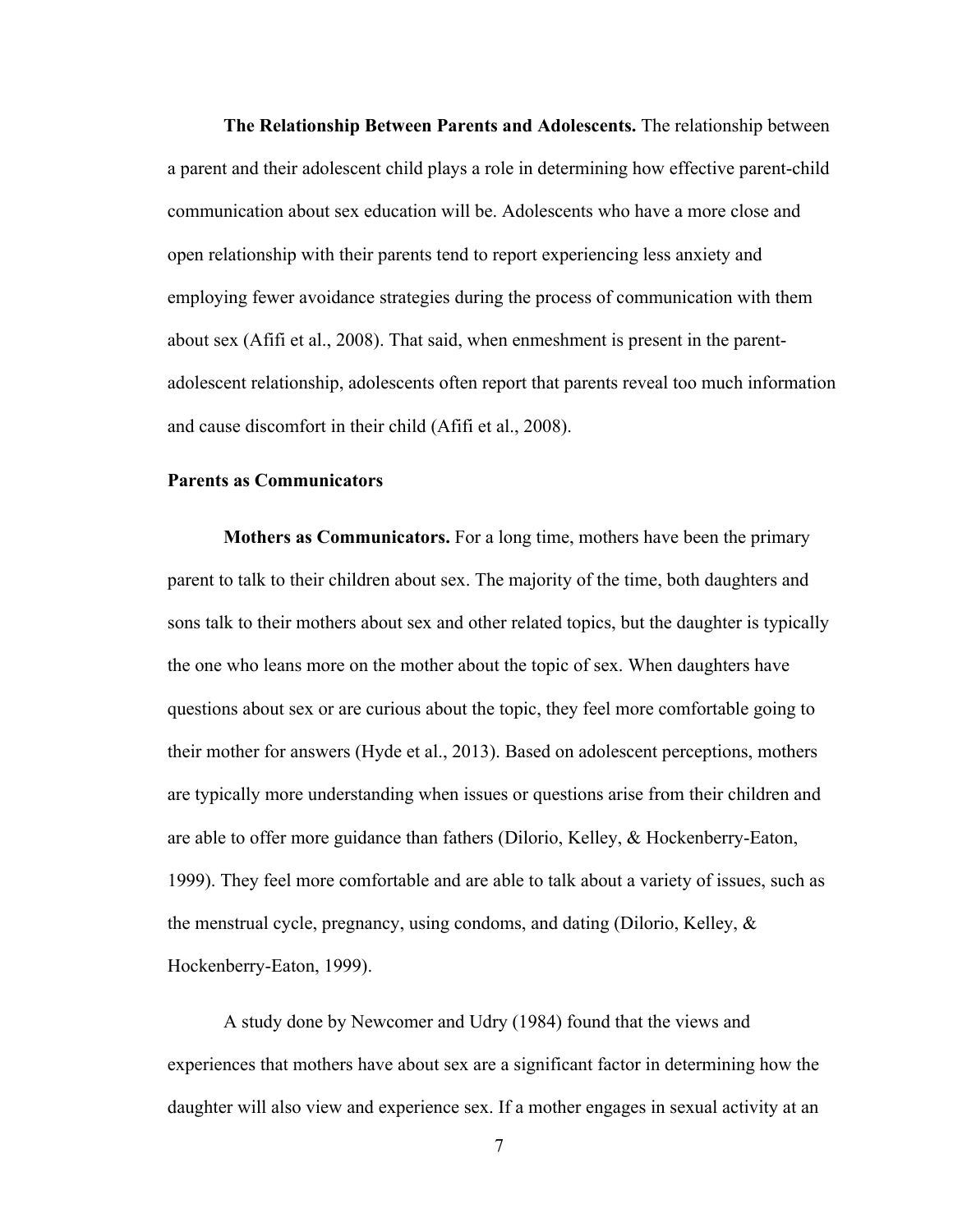early age, she will often tell her daughter about her experience. Interestingly, if a mother engages in sexual activity at a young age, then her daughter will more than likely do so at the same age (Newcomer & Undry, 1984). Findings suggest this is due to the amount of sexual communication available and the nature of the mother-daughter relationship.

**Fathers as Communicators**. Research concerning the father's role in communicating about sex is limited, perhaps because fathers tend to be uncomfortable communicating with their children about sex and therefore do not seem to play an active role in their children's sex education (Lehr, Demi, Dilorio, & Facteau, 2005). Research suggests that daughters and sons sense this and consequently, do not go to their father when they have questions related to sex (Lehr et al., 2005). Most research has found that fathers talk to their sons more than communicating with their daughters. Sons tend to ask their fathers about dating and how to use protection to practice safe sex, rather than about the actual process of sexual intercourse and sexually transmitted infections (Dilorio et al., 1999). Research by Lehr et al. (2005) has found that there is a period that the father feels as if he should start talking about sex to his son. Fathers begin to initiate the sex talk when they see that their sons have attained more physical development. Once it is noticeable that their son is going through puberty, fathers feel the need to begin the conversation, because there is a possibility that the son will become sexually active. Little is known about the outcomes associated with fathers communicating about sex with their daughters but having those conversations can be an essential experience for daughters. Hutchinson and Cederbaum (2011) have found that the amount of father-daughter communication about sex is positively associated with the age at which the daughter has intercourse for the first time and negatively associated with the number of partners with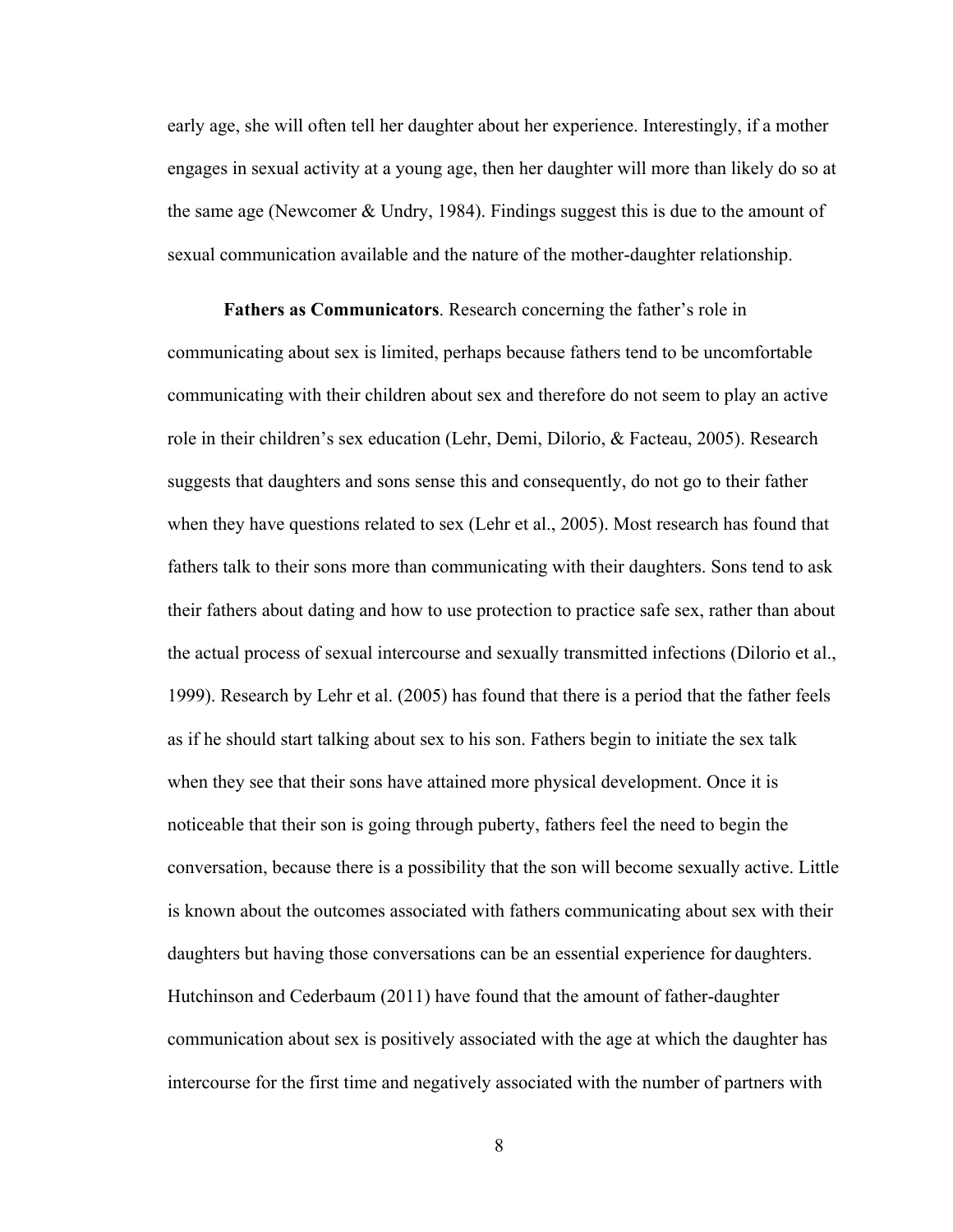whom she has intercourse. Further, most daughters wish that their fathers would talk with them about dating and how to deal with peer, relational, and internal pressure to have sex (Hutchinson & Cederbaum, 2011).

#### **Purpose**

The purpose of the present study was to examine the relationship between parental stress and how it may affect discussing topics related to sexual communication between a parent and their adolescent. This study also examines how parent's sexual attitudes may influence parent-child sexual communication. This correlational study will examine the level of stress of a parent, parent's sexual attitudes, and the frequency of sexual communication between them and their adolescent child. Specifically, the following research questions were answered:

RQ1. Is parent communication different for daughters compared to sons?

RQ2. What components of parent sexual attitudes and stress of the parent most significantly contribute to sexual communication between parents and children?

#### **Chapter Two: Methods**

#### **Sampling**

Participants from the University of Kentucky employees were recruited to complete an online survey through Qualtrics. First, all the University of Kentucky employee e-mail addresses were obtained by sending an open-records request to ukopenrecords@uky.edu. Then, 15,682 employee e-mail addresses were obtained. All employee e-mail addresses were given an assigned number, ranging from 1-40. All employees that were assigned to a one, two, or three were selected, resulting in a total of 1,676 e-mails. Next, an e-mail introducing the study and providing the survey link was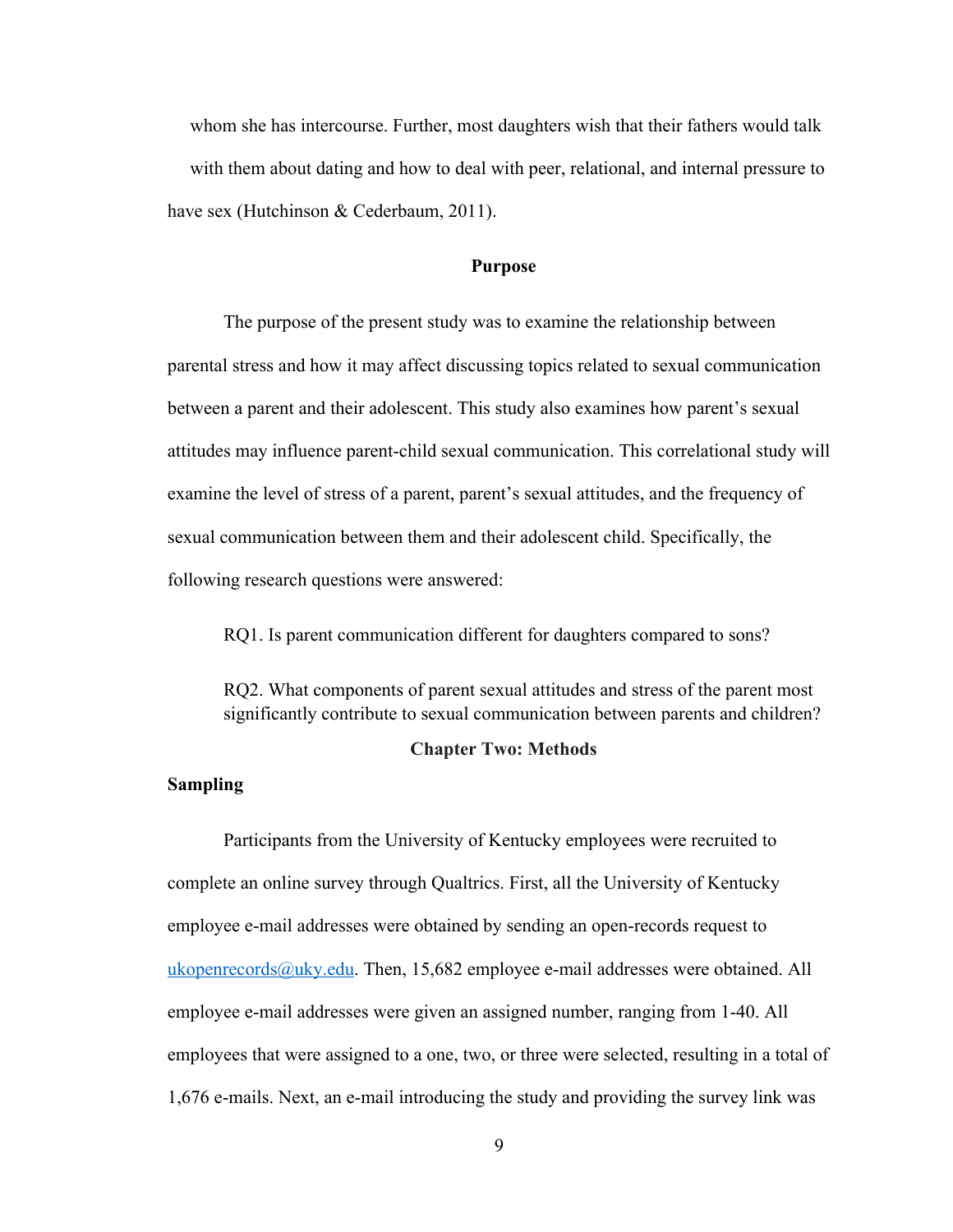sent to the participants (See Appendix 1). Participants were also recruited through social networking sites (e.g., Facebook, Twitter).

Participants were informed in the recruitment email that by participating in the study, they would be put in a lottery for a chance to enter into a drawing to win a \$50 check for every 1 out of 100 participants, up to 500. There were not enough participants to select five randomized winners to win the five \$50 checks, so instead, two \$50 checks were awarded to two winning participants. The participants' responses were given an assigned number, and then Microsoft Excel was used to generate random numbers, which corresponded to the two winning participants.

#### **Participants**

Inclusion criteria required participants to be between 30 and 60 years of age and be a parent to an adolescent child (between the ages of 11 and 16) who lives with them at least half of the time. Participation in this study was on a voluntary basis. A total of 203 participants were used in the analysis (see Table 1). The majority of the participants identified as women (n=163, 80%), and 40 (20%) participants identified as men. Participants ranged from 30 to 60 years of age, with a mean age of 43 years old (SD  $=$ 6.4). Most participants were Caucasian (84.7%), though some identified as Black or African American (7.4%), and Hispanic or Latino (4.9%). Most of the participants reported that they were married and living with a spouse (75.4%), though some were divorced/separated (11.8%) and single (5.9%). The majority of participants reported the gender identity of their child to be girls  $(n=105)$ , followed by boys  $(n=90)$ . The average age the participants reported of their child was 13 years old. For the participants who reported being mothers, the majority were thinking of their daughters (*n*=90) when they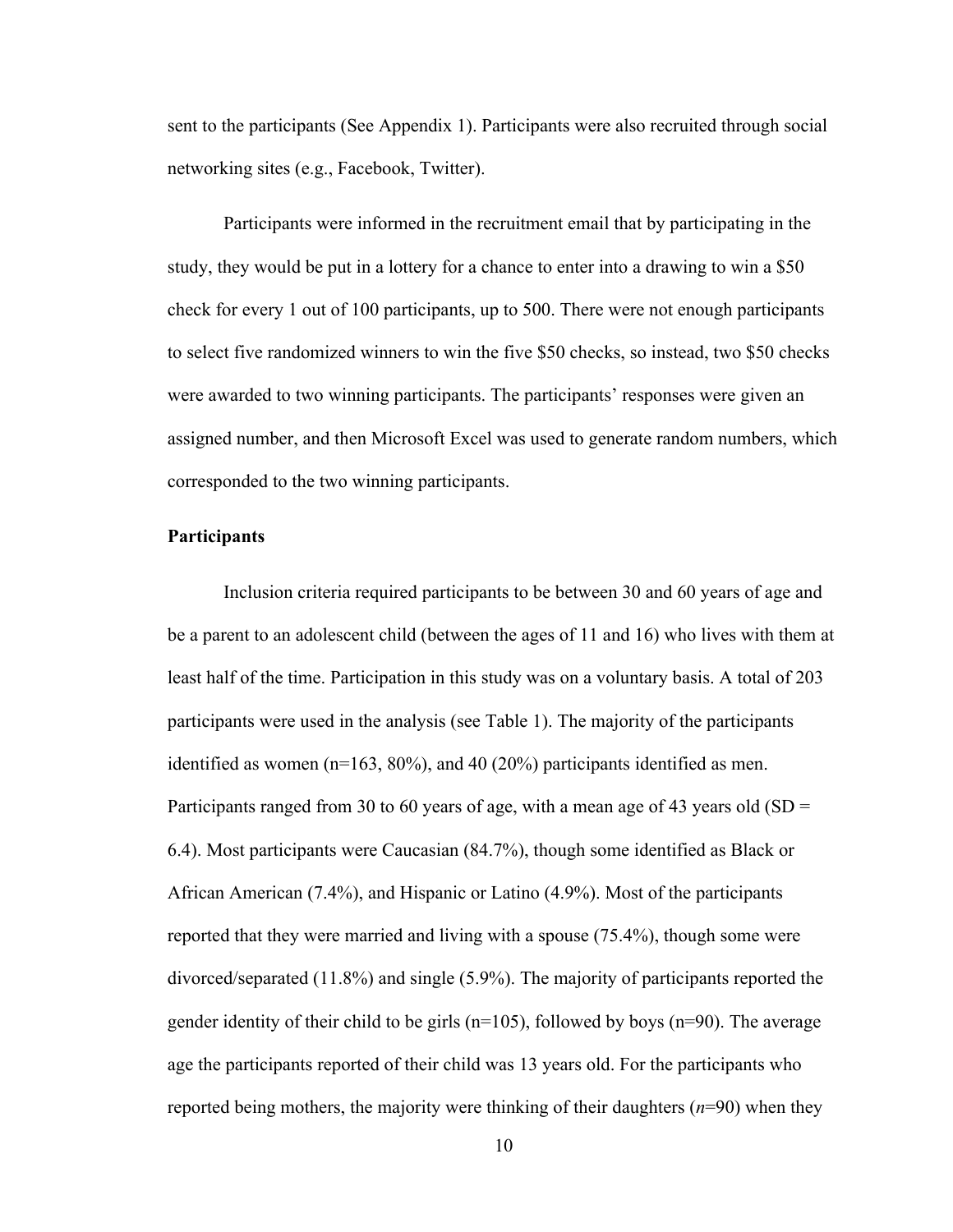answered the questions (though 69 of them thought of their sons as they answered). For the participants who reported being fathers, the majority were thinking of their sons (*n*=21) when they answered the questions (though 16 of them thought of their daughters.

#### **Procedure**

Research procedures were approved by the University of Kentucky's Institutional Review Board. Participants were recruited by email through an open records requests after receiving approval from the University of Kentucky (see Appendix 2) and were also recruited through social networking sites (e.g., Facebook, Twitter). Participants were then sent an email that contained the link to the Qualtrics survey. The online survey from Qualtrics began with the informed consent page for the participants to read and agree to the terms of the study. Participants then clicked "next" to continue with taking the survey. Participants were informed that they may voluntarily stop at any point while taking the survey if they do not wish to continue. At the conclusion of the survey, all participants had the chance to be entered in a lottery to win a \$50 check for every 1 out of 100 participants. The researcher's contact information was provided to the participants to answer any questions or concerns regarding the survey. The e-mail questionnaires took approximately 20 minutes to complete.

#### **Measures**

**Demographics.** The first portion of the survey contained demographic questions. The demographic questions included questions about participants' sexual orientation, age, race/ethnicity, geographic location, and others. The form also consisted of several questions regarding being parents and the age of their children (See Appendix 3). For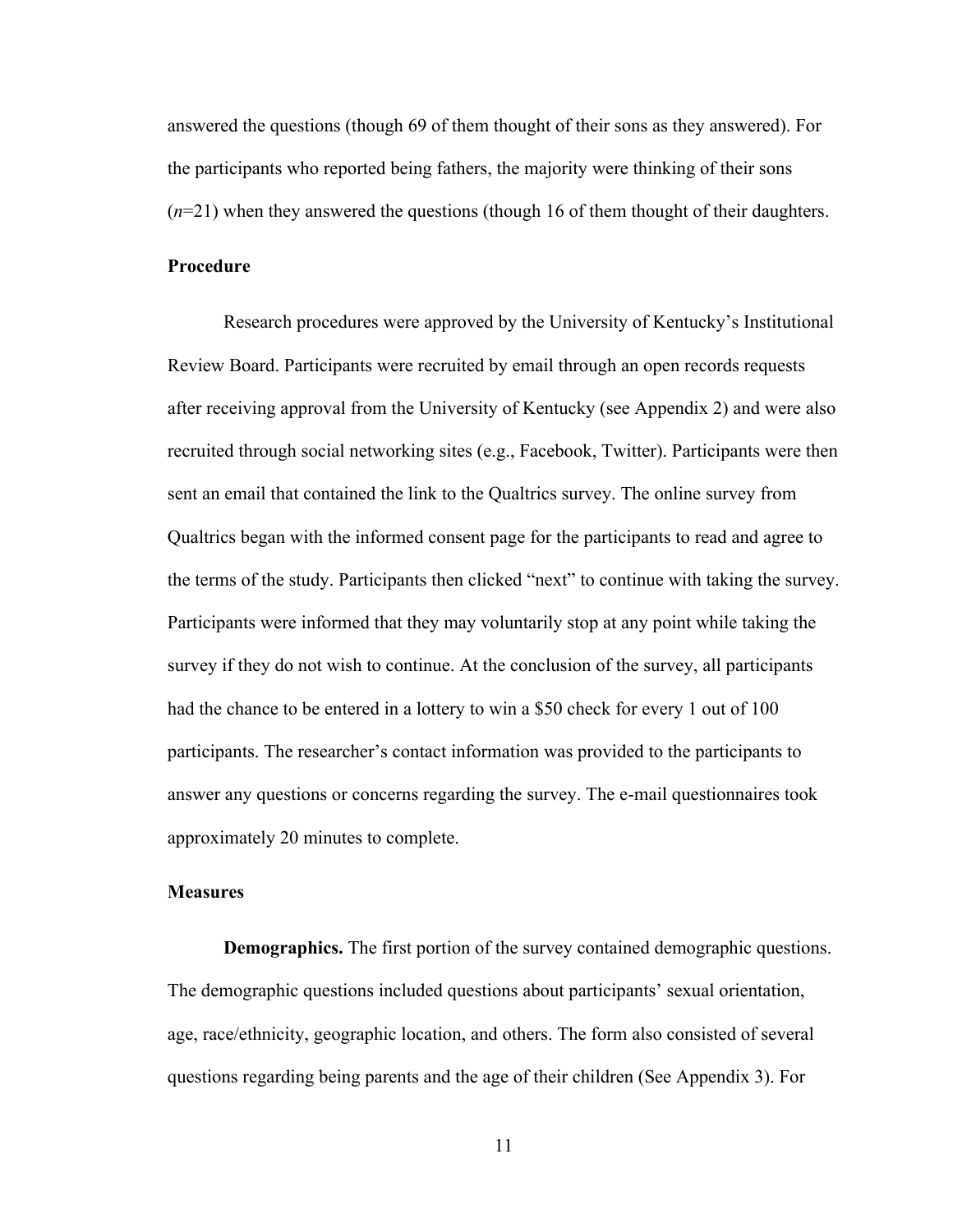example, participants were asked if they had any children living with them at least half of the time, what the child's age was, and what the child's gender identity was.

**Sexual communication.** The 20-item Sexual Communication Scale (SCS; Somers & Canivez, 2003; see Appendix 4) was designed to assess the frequency of sexual communication between parents and their adolescents. Example items included "Dating relationships" and "Love and/or marriage", with these items, participants will answer how frequent they communicate about them. Items are then rated on a 5-point Likert-type scale ranging from *never* (1) to *a lot of times* (5). Responses are then summed all together, ranging from  $20 - 100$ . Higher scores indicate a greater degree of sexual communication between the parents and their adolescents. The alpha coefficients found in this study were .94 for mothers and .95 for fathers.

**Sexual attitudes**. The 23-item Brief Sexual Attitudes Scale (BSAS; Hendrick, Hendrick & Reich, 2006; see Appendix 5) was designed to assess multi-dimensional attitudes towards sex. The BSAS is made up of four subscales: Permissiveness, Birth Control, Communion, and Instrumentality. Example items included, "I do not need to be committed to a person to have sex with him/her." and "Sex is a very important part of life". Items are rated on a five-point Likert scale ranging from *strongly agree* (1) to *strongly disagree* (5). Participants received four subscale scores that are based on the mean score for that particular subgroup. For mothers, the alpha coefficients found in this study were .93 for Permissiveness, .81 for Birth Control, .76 for Communion, and .74 for Communion. For fathers, the alpha coefficients found in this study were .94 for Permissiveness, .77 for Birth Control, .39 for Communion, and .74 for Instrumentality.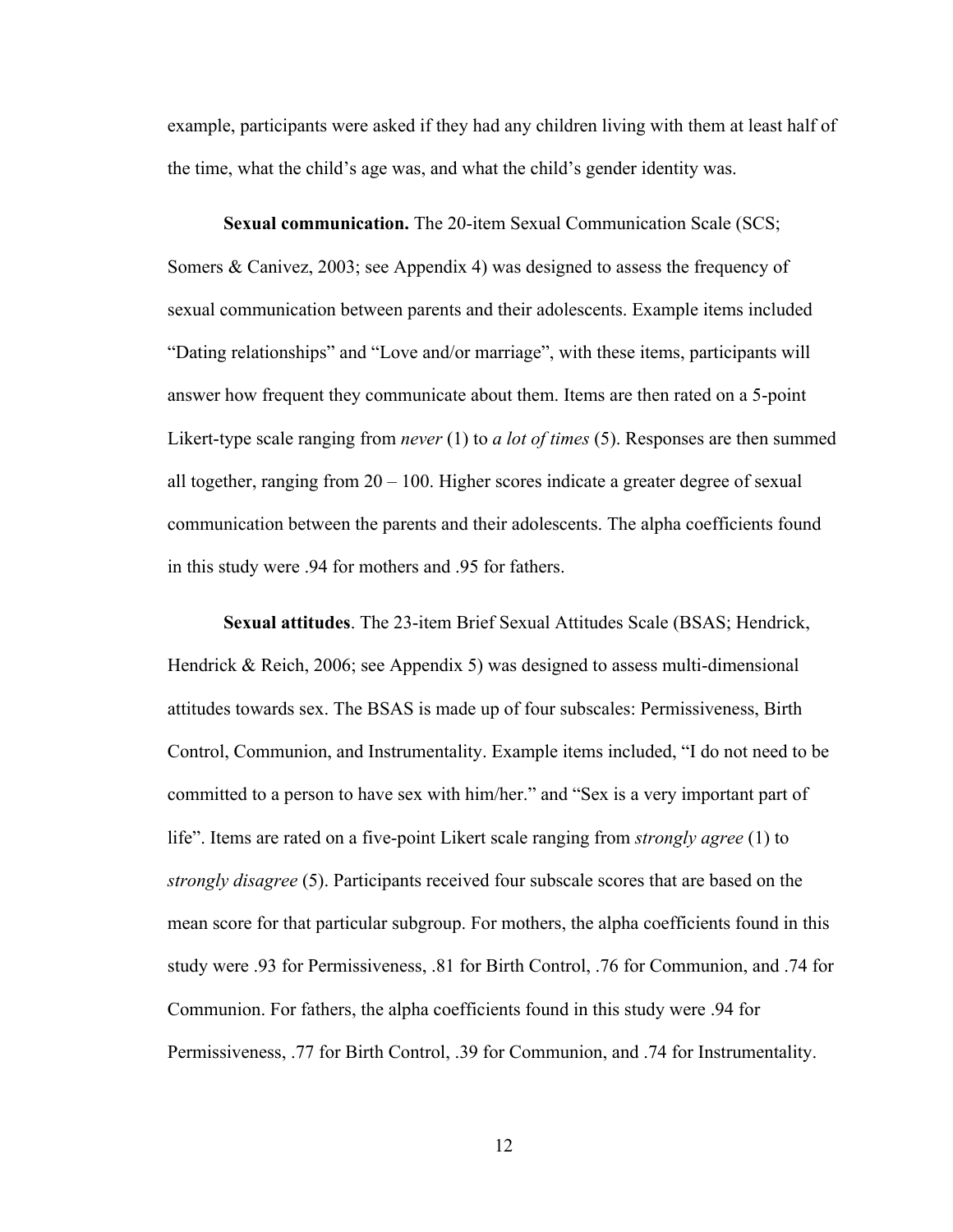**Parental stress**. The 18-item Parental Stress Scale (PSS; Berry & Jones, 1995; See Appendix 6) was designed to assess stress associated with the role of parenting. Example items included, "I am happy in my role as a parent" and "The major source of stress in my life is my children". Items are rated on a 5-point Likert-type scale ranging from *strongly agree* (1) to *strongly disagree* (5). Scores range from 18 to 90, with lower scores representing less stress associated with parenting and higher scores indicating higher parenting stress levels. Wording for the items was chosen so that statements indicating more stress were equally balanced with statements indicating less stress. The alpha coefficients found in the current study were .66 for mothers and .56 for fathers.

#### **Data Analysis**

Data were collected using Qualtrics. A correlational analysis was completed to investigate the relationship between sexual communication, parent's attitudes about sexuality, and parenting stress. An independent samples t-test was conducted to answer RQ1 regarding whether gender of the child was associated with level of sexual communication from parents to children. A multiple linear regression analysis was conducted to answer RQ2 regarding the relationship between the four subscales of sexual attitudes and parental stress on parent-child communication about sex.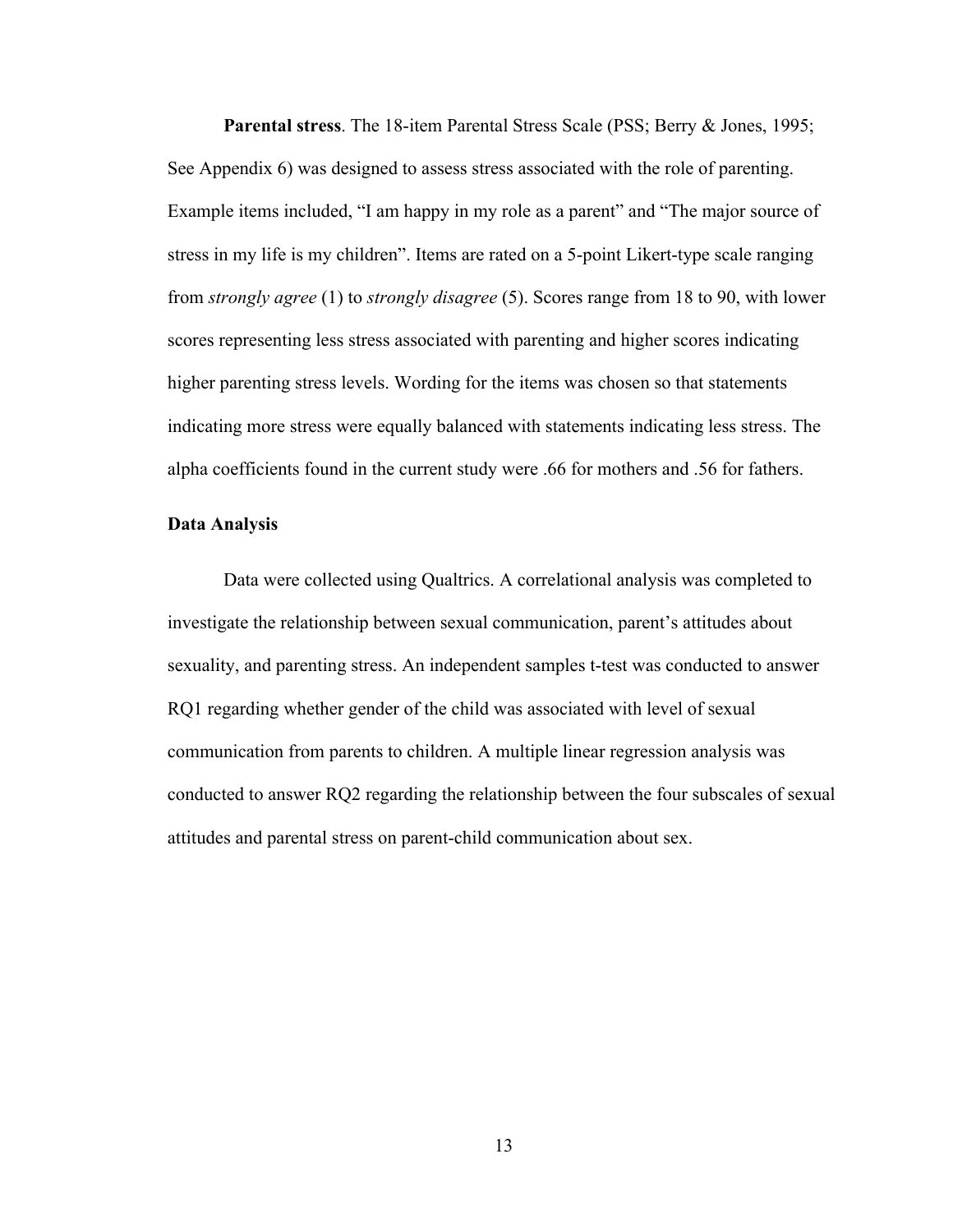|                                               | Sample         | Sample       |
|-----------------------------------------------|----------------|--------------|
| Characteristic                                | (n)            | (%)          |
| Gender Identity                               |                |              |
| Woman                                         | 163            | 80           |
| Man                                           | 40             | 20           |
| <b>Sexual Orientation</b>                     |                |              |
| Heterosexual/Straight                         | 190            | 93.6         |
| <b>Bisexual or Pansexual</b>                  | 7              | 3.4          |
| Lesbian/Homosexual/Gay                        | $\overline{4}$ | 2.0          |
| Other                                         | $\overline{2}$ | $\mathbf{1}$ |
| Racial/Ethnic Identity                        |                |              |
| Caucasian (non-Hispanic)                      | 172            | 84.7         |
| Hispanic or Latino                            | 10             | 4.9          |
| <b>Black or African American</b>              | 15             | 7.4          |
| Other                                         | 6              | 3            |
| <b>Marital Status</b>                         |                |              |
| Single, not married or currently partnered    | 12             | 5.9          |
| Married, living with Spouse                   | 153            | 75.4         |
| Separated/Divorced                            | 24             | 11.8         |
| Other                                         | 14             | 7            |
| Attendance to Religious or Spiritual Services |                |              |
| Not at all                                    | 52             | 25.6         |
| A few times a year                            | 66             | 32.5         |
| About once a month                            | 21             | 10.3         |
| Weekly                                        | 53             | 26.2         |
| More than once a week                         | 11             | 5.4          |
| Gender Identity of Child                      |                |              |
| Girl                                          | 105            | 51.7         |
| Boy                                           | 90             | 44.3         |

Table 1. *Sample Characteristics*

*Note. n* = 203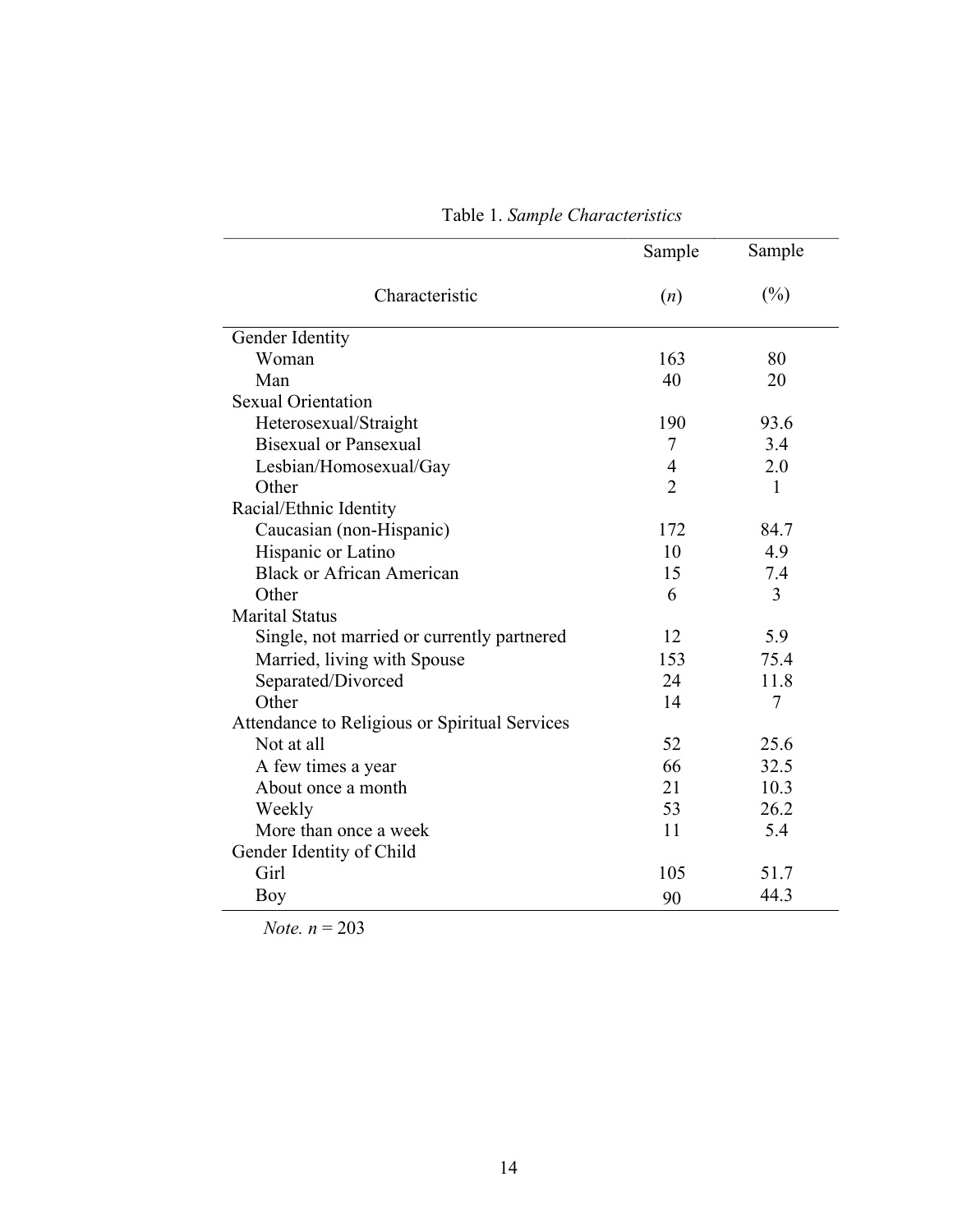#### **Chapter Three: Results**

The analysis was completed to investigate the relationships between sexual communication, parent's attitudes about sexuality, and parental stress (see Table 2). The sexual communication scale was positively correlated with attitudes about responsibility associated with birth control (as a subscale) in the brief sexual attitudes scale,  $r = .24$ , *p*<.001; parents who agreed more strongly with the responsibility of birth control were more likely to have higher levels of sexual communication with their adolescent. The sexual communication scale was negatively correlated with parental stress,  $r = -16$ , *p*<.05. Thus, as the frequency of sexual communication within the parent-child relationship increased, parental stress decreased. Parental stress was positively correlated with permissive attitudes about sexuality (as a subscale) in the brief sexual attitudes scale,  $r = 0.28$ ,  $p \le 0.001$ ; stress levels were higher for parents who have more permissive attitudes about sexuality.

We completed a zero-order correlation for the gender of the child (see Table 3). Although we inquired about transgender and binary children in the survey, we only included cases in which the respondent was the parent of a child identified as a girl or as a boy because there were insufficient cases to include other responses  $(n = 4)$ . Results controlling for gender of child included a statistically significant relationship between sexual communication and permissive attitudes about sexuality,  $r = -.14$ ,  $p < 0.05$ . Thus, as the frequency of sexual communication increased, the less likely parents were to have more permissive attitudes toward sexuality. Sexual communication was also positively correlated with attitudes about responsibility associated with birth control,  $r = .26$ ,  $p$ <.001. There was a negative correlation between sexual communication and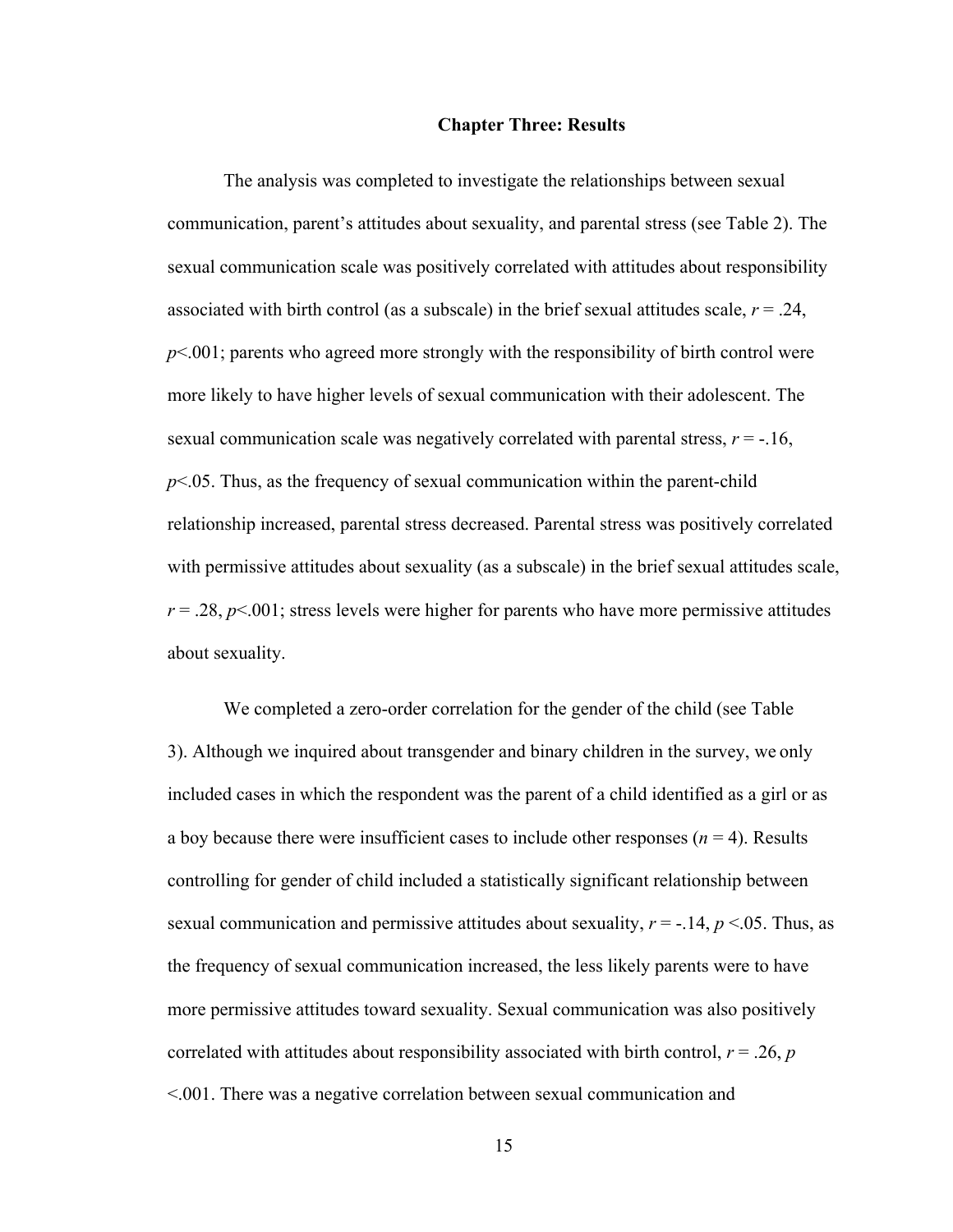instrumentality, which is defined as attitudes emphasizing sexuality as an act for physical enjoyment,  $r = -.14$ ,  $p < .05$ ; parents disagreed more about sexuality as an act for physical enjoyment, there were lower levels of sexual communication. Results controlling for gender of child also included a statistically significant relationship between sexual communication with parenting stress,  $r = -.16$ ,  $p < .05$ . Parental stress was also positively correlated with permissive attitudes about sexuality,  $r = .30$ ,  $p < .001$ .

To understand gender differences, we completed a final set of correlational analyses for parents of girls (see Table 4) and parents of boys (see Table 5). For girls, there was a statistically significant relationship between sexual communication with attitudes about birth control,  $r = .27$ ,  $p < .01$ . Thus, parents who agreed more strongly with the responsibility of birth control were more likely to have sexual communication with their adolescent girls. There was also a statistically significant relationship between parenting stress with permissive attitudes about sexuality,  $r = .26$ ,  $p < .01$ . This indicated that parents who were more likely to have more permissive attitudes were less likely to communicate about sex with their daughters. For boys, there was a statistically significant relationship between sexual communication with attitudes about birth control  $r = .24$ , *p*<.05. For parents of boys, there was also a negative correlation between sexual communication and parenting stress,  $r = -.28$ ,  $p < .01$ . This indicated that as parents had higher levels of communication about sexuality with their adolescent boys, they had lower parental stress. Lastly, there was a positive correlational between parental stress and more permissive attitudes about,  $r = .35$ ,  $p < .001$ .

An independent samples t-test was conducted to examine the difference in sexual communication for boy and girl children. Parents communicated slightly more to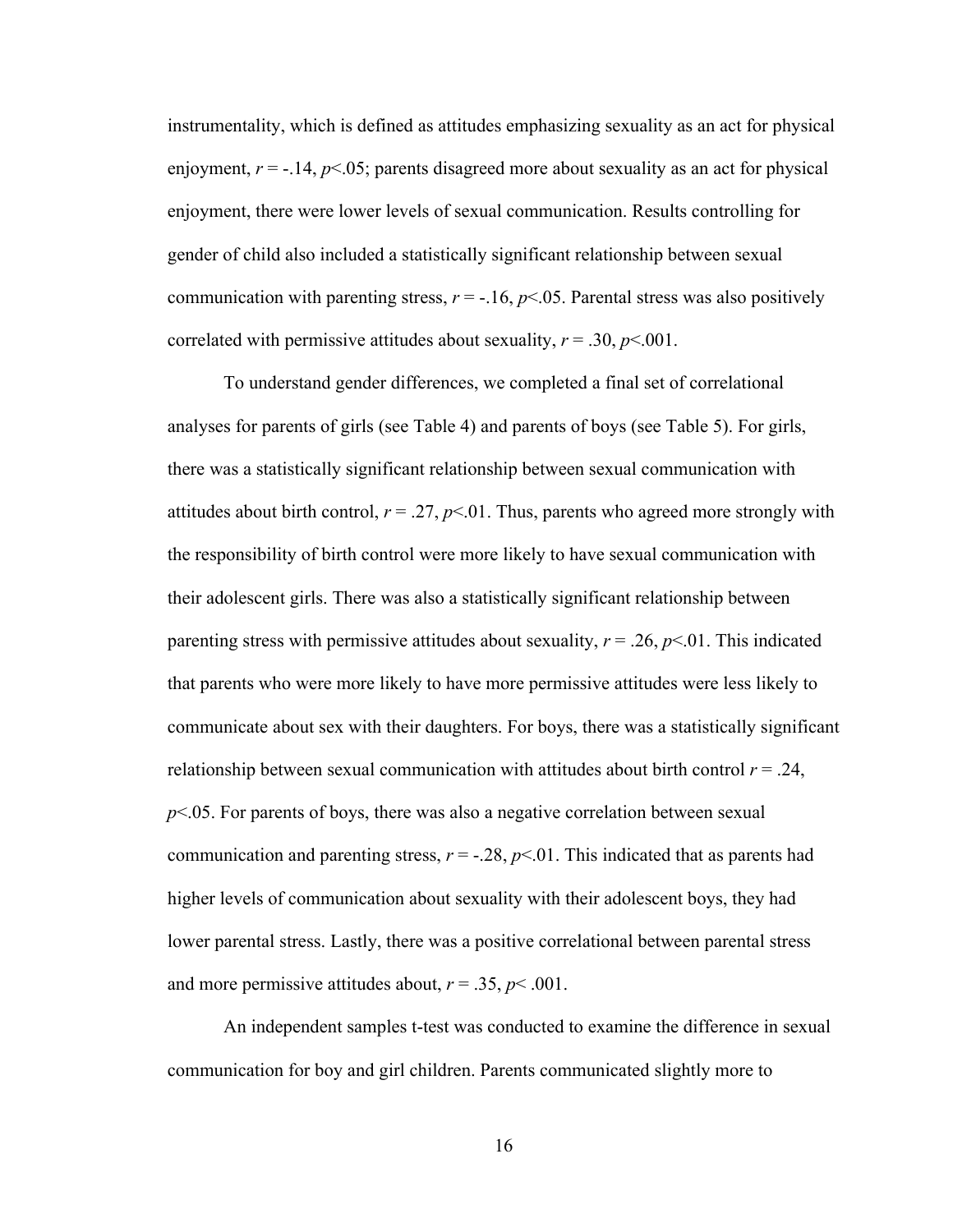daughters, (*M*=2.90, *SD*=.96) than boy children (*M*=2.63, *SD*=.93), *t*(193) = 1.99, *p* = .048.

Lastly, a multiple regression analysis was conducted to answer RQ2 regarding the relationship between the four subscales of sexual attitudes and parental stress on parentchild communication about sex. First, mothers and fathers were tested separately however, the overall model results did not differ, so one parsimonious model was conducted with all parents together to improve statistical power. The overall model was significant,  $F(5) = 4.53$ ,  $p = .001$  and 9% of variance in the model predicting sexual communication was accounted for in this, *Adjusted R*<sup>2</sup> = .09. Specifically, parent's attitudes towards birth control was the most salient and only significant predictor of sexual communication ( $\beta = .28$ ); indicating 28% of variance in sexual communication was accounted for in attitudes toward birth control. None of the other variables predicted sexual communication (See Table 6).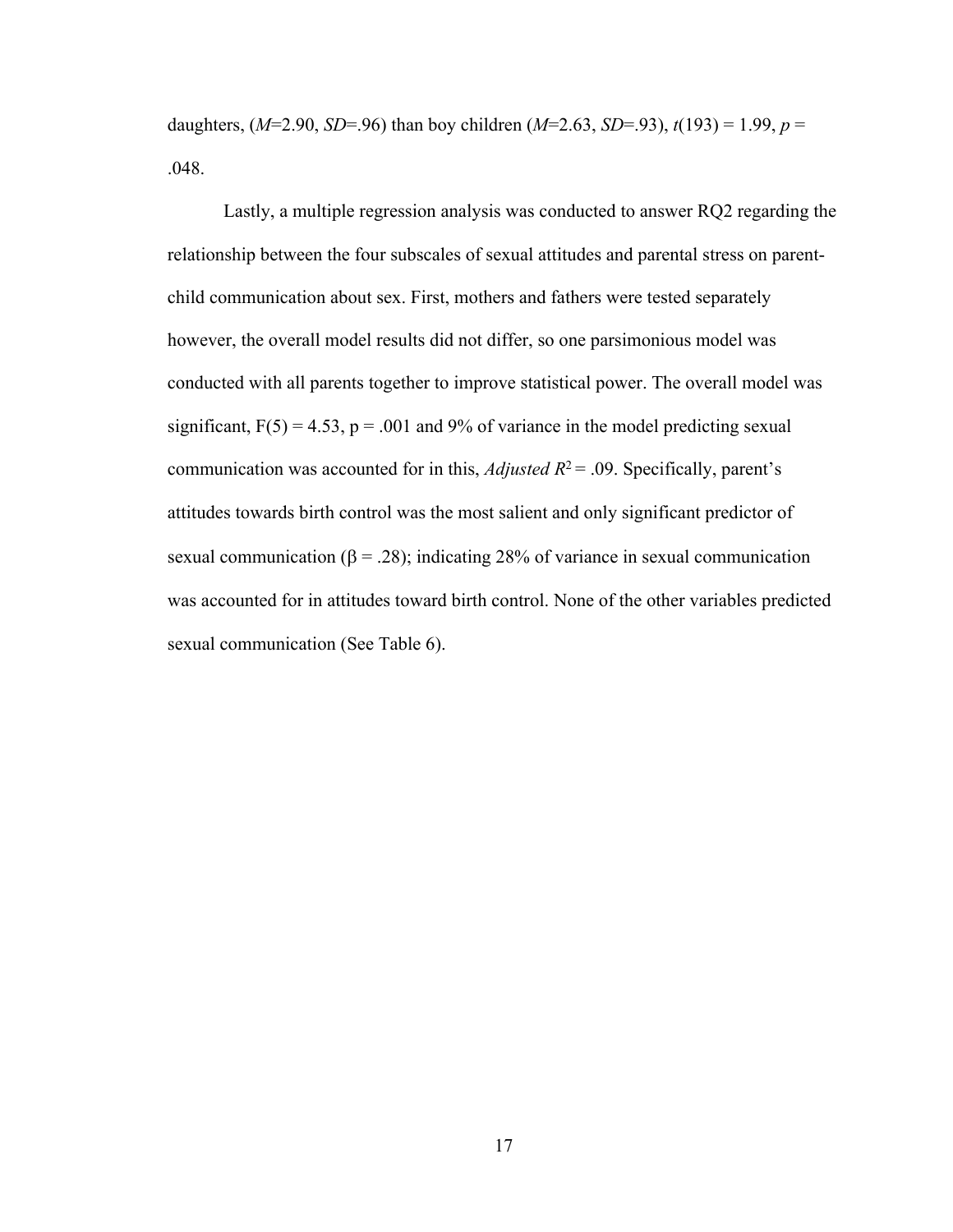|                                  | Sexual        | <b>BSAS</b>    | <b>BSAS</b> Birth | <b>BSAS</b> | <b>BSAS</b>     | PSS Mean |
|----------------------------------|---------------|----------------|-------------------|-------------|-----------------|----------|
|                                  | Communication | Permissiveness | Control           | Communion   | Instrumentality |          |
|                                  | Variable      | Mean           | Mean              | Mean        | Mean            |          |
| Sexual Communication Variable    |               |                |                   |             |                 |          |
| <b>BSAS Permissiveness Mean</b>  | $-.128$       | 1              |                   |             |                 |          |
| <b>BSAS Birth Control Mean</b>   | $.243**$      | .076           |                   |             |                 |          |
| <b>BSAS Communion Mean</b>       | $-.028$       | $-.151*$       | .097              |             |                 |          |
| <b>BSAS</b> Instrumentality Mean | $-.132$       | $.289**$       | $-.011$           | .095        | 1               |          |
| PSS Mean                         | $-.161$       | $.283**$       | $-.138$           | $-.053$     | .143            |          |
| $\overline{M}$                   | 2.79          | 1.94           | 4.45              | 3.60        | 2.56            | 2.08     |
| SD                               | .97           | .94            | .83               | .75         | .74             | .51      |

## Table 2*. Correlations for Total Sample*

*Note*. \*\**p* < .01. \**p* < .05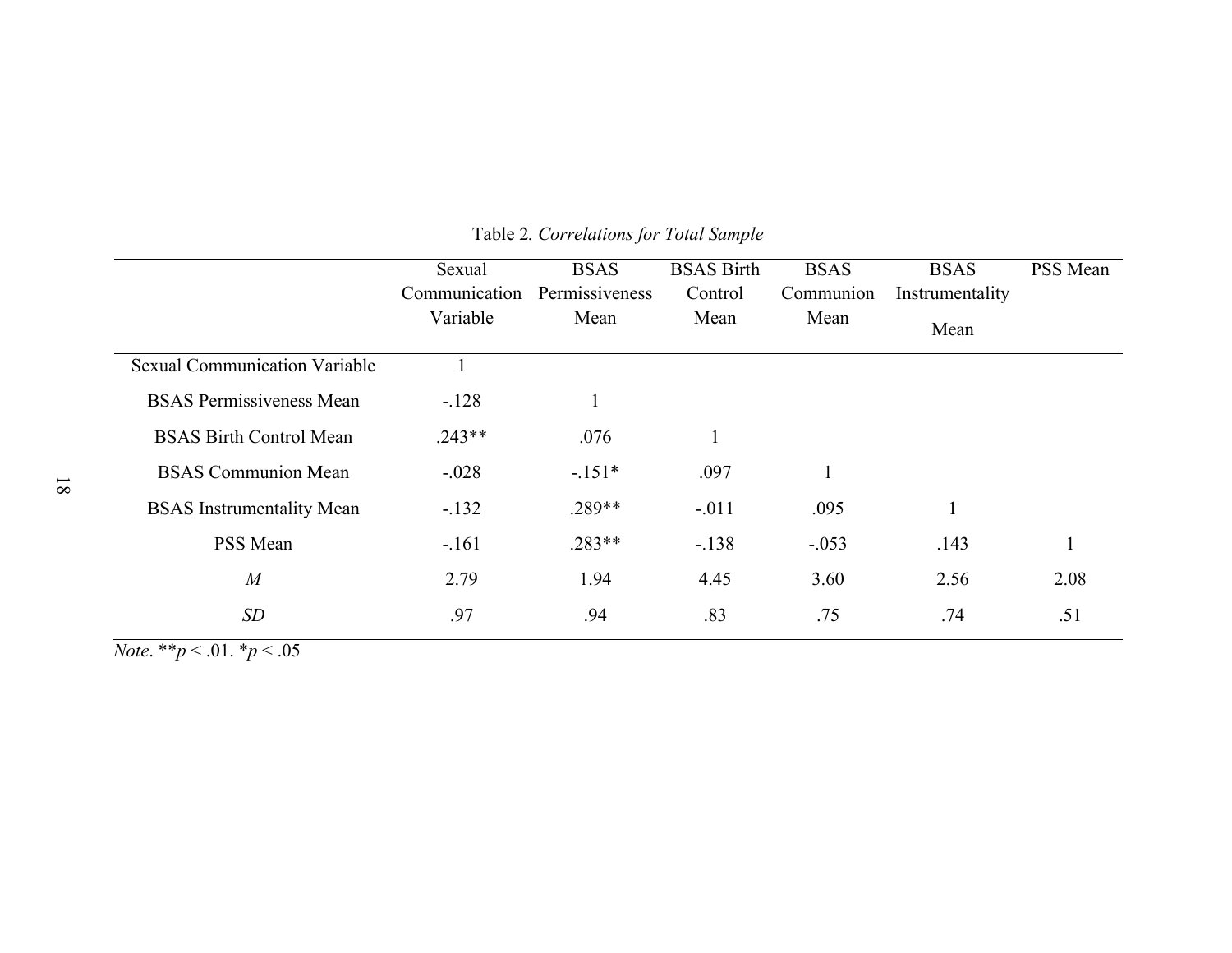|                                      | Sexual        | <b>BSAS</b>  | <b>BSAS</b>     | <b>BSAS</b>  | <b>BSAS</b>     | PSS Mean     | Child's      |
|--------------------------------------|---------------|--------------|-----------------|--------------|-----------------|--------------|--------------|
|                                      | Communication | Permissive   | <b>Birth</b>    | Communion    | Instrumentality |              | Gender       |
|                                      | Variable      | ness Mean    | Control<br>Mean | Mean         | Mean            |              | Identity     |
| <b>Sexual Communication Variable</b> |               |              |                 |              |                 |              |              |
| <b>BSAS Permissiveness Mean</b>      | $-144$        | $\mathbf{1}$ |                 |              |                 |              |              |
| <b>BSAS Birth Control Mean</b>       | .264          | .073         | $\mathbf{1}$    |              |                 |              |              |
| <b>BSAS</b> Communion Mean           | $-.037$       | $-.155$      | .103            | $\mathbf{1}$ |                 |              |              |
| <b>BSAS</b> Instrumentality Mean     | $-.135$       | .287         | $-.013$         | .097         | $\mathbf{1}$    |              |              |
| PSS Mean                             | $-.148$       | .294         | $-.133$         | $-.060$      | .146            | $\mathbf{1}$ |              |
| Child's Gender Identity              | $-.051$       | $-.010$      | .035            | $-.006$      | $-.28$          | $-165$       | $\mathbf{1}$ |
| M                                    | 2.82          | 1.95         | 4.47            | 3.61         | 2.56            | 2.08         | 1.52         |
| SD                                   | .93           | .95          | .83             | .75          | .75             | .52          | .63          |

Table 3*. Partial Correlation for Gender Identity of Child*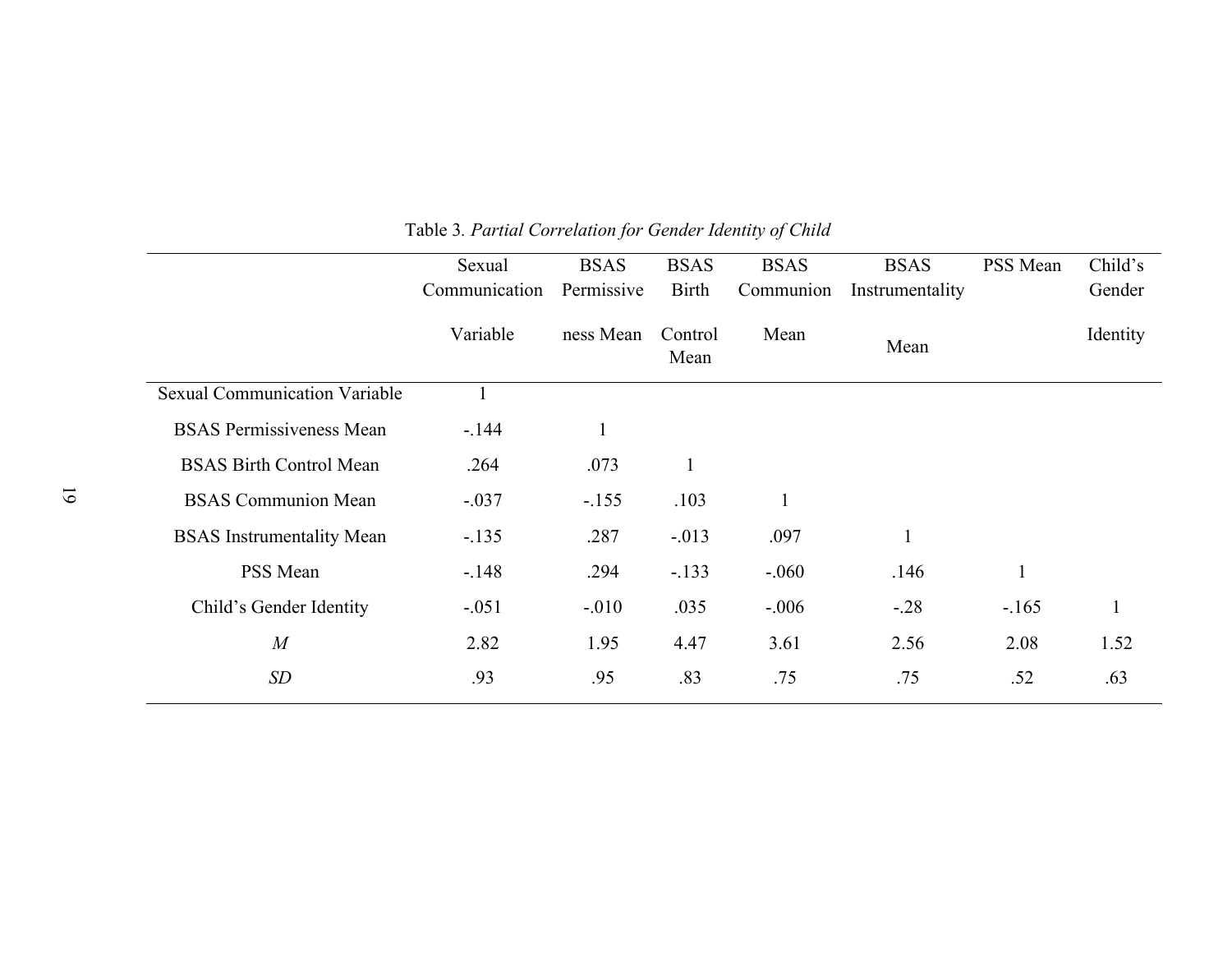|                                      | Sexual<br>Communication<br>Variable | <b>BSAS</b><br>Permissiveness<br>Mean | <b>BSAS Birth</b><br>Control<br>Mean | <b>BSAS</b><br>Communion<br>Mean | <b>BSAS</b><br>Instrumentality<br>Mean | PSS Mean |
|--------------------------------------|-------------------------------------|---------------------------------------|--------------------------------------|----------------------------------|----------------------------------------|----------|
| <b>Sexual Communication Variable</b> |                                     |                                       |                                      |                                  |                                        |          |
| <b>BSAS</b> Permissiveness Mean      | $-.119$                             |                                       |                                      |                                  |                                        |          |
| <b>BSAS Birth Control Mean</b>       | $.270**$                            | .117                                  |                                      |                                  |                                        |          |
| <b>BSAS</b> Communion Mean           | $-.058$                             | $-.179$                               | .028                                 |                                  |                                        |          |
| <b>BSAS</b> Instrumentality Mean     | $-.132$                             | $.316**$                              | $-.027$                              | .104                             |                                        |          |
| PSS Mean                             | $-.075$                             | $.265**$                              | $-.132$                              | $-.045$                          | .181                                   |          |
| $\overline{M}$                       | 2.90                                | 1.94                                  | 4.42                                 | 3.60                             | 2.64                                   | 2.15     |
| <b>SD</b>                            | .96                                 | .93                                   | .92                                  | .77                              | .78                                    | .56      |

## Table 4. *Correlations for Girls Only*

*Note*. \*\**p* < .01.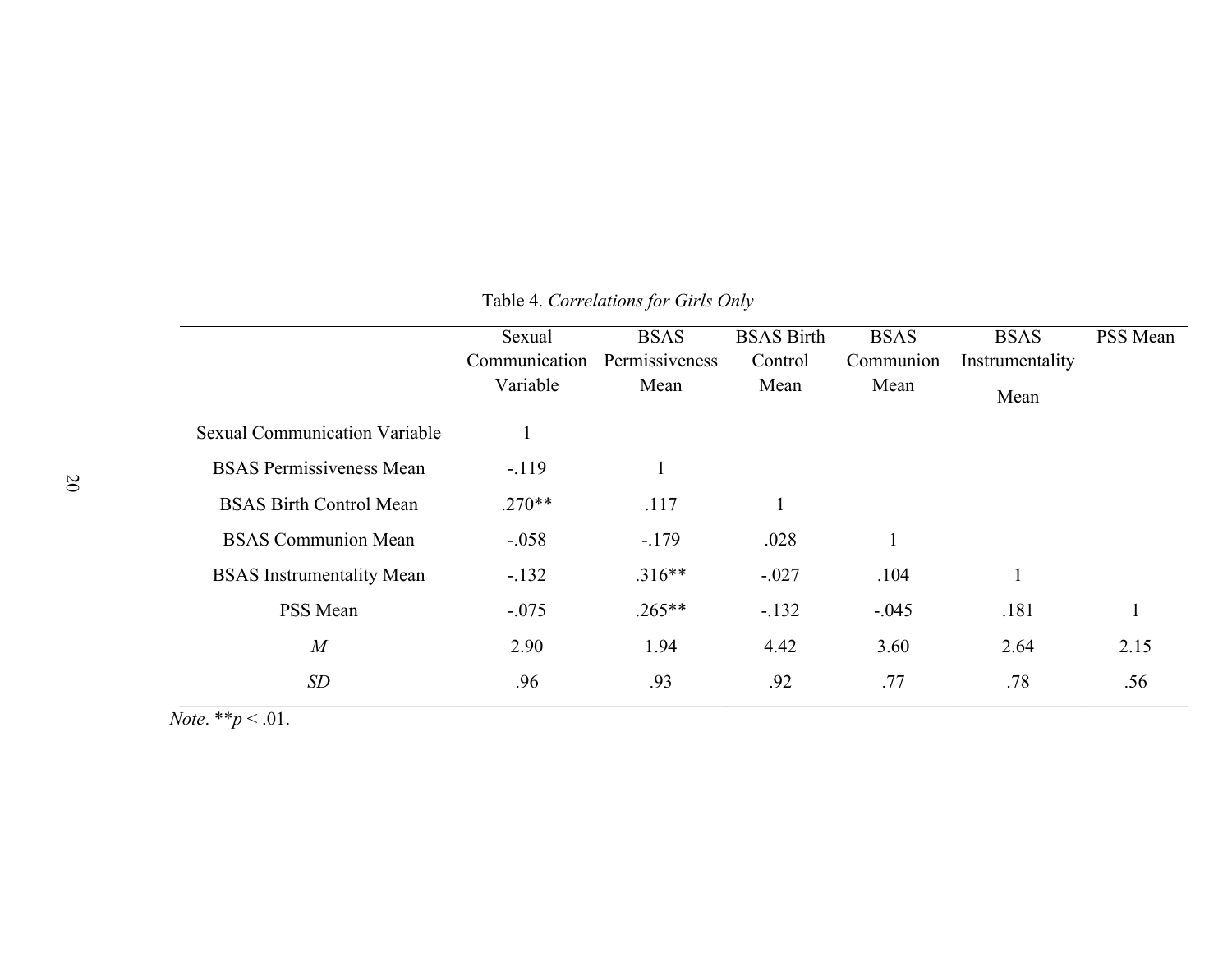|                                      | Sexual<br>Communication<br>Variable | <b>BSAS</b><br>Permissiveness<br>Mean | <b>BSAS</b> Birth<br>Control<br>Mean | <b>BSAS</b><br>Communion<br>Mean | <b>BSAS</b><br>Instrumentality<br>Mean | PSS Mean |
|--------------------------------------|-------------------------------------|---------------------------------------|--------------------------------------|----------------------------------|----------------------------------------|----------|
| <b>Sexual Communication Variable</b> |                                     |                                       |                                      |                                  |                                        |          |
| <b>BSAS Permissiveness Mean</b>      | $-144$                              |                                       |                                      |                                  |                                        |          |
| <b>BSAS Birth Control Mean</b>       | $.235*$                             | .063                                  |                                      |                                  |                                        |          |
| <b>BSAS</b> Communion Mean           | $-.027$                             | $-.086$                               | .168                                 |                                  |                                        |          |
| <b>BSAS</b> Instrumentality Mean     | $-.171$                             | $.221*$                               | .064                                 | .140                             | $\mathbf{1}$                           |          |
| PSS Mean                             | $-.279**$                           | $.347**$                              | $-.073$                              | $-.058$                          | .061                                   |          |
| $\overline{M}$                       | 2.63                                | 1.94                                  | 4.54                                 | 3.59                             | 2.49                                   | 2.01     |
| <b>SD</b>                            | .93                                 | .98                                   | .69                                  | .74                              | .69                                    | .45      |

Table 5. *Correlations for Boys Only*

*Note*.  $*_{p} < .05.$   $*_{p} < .01.$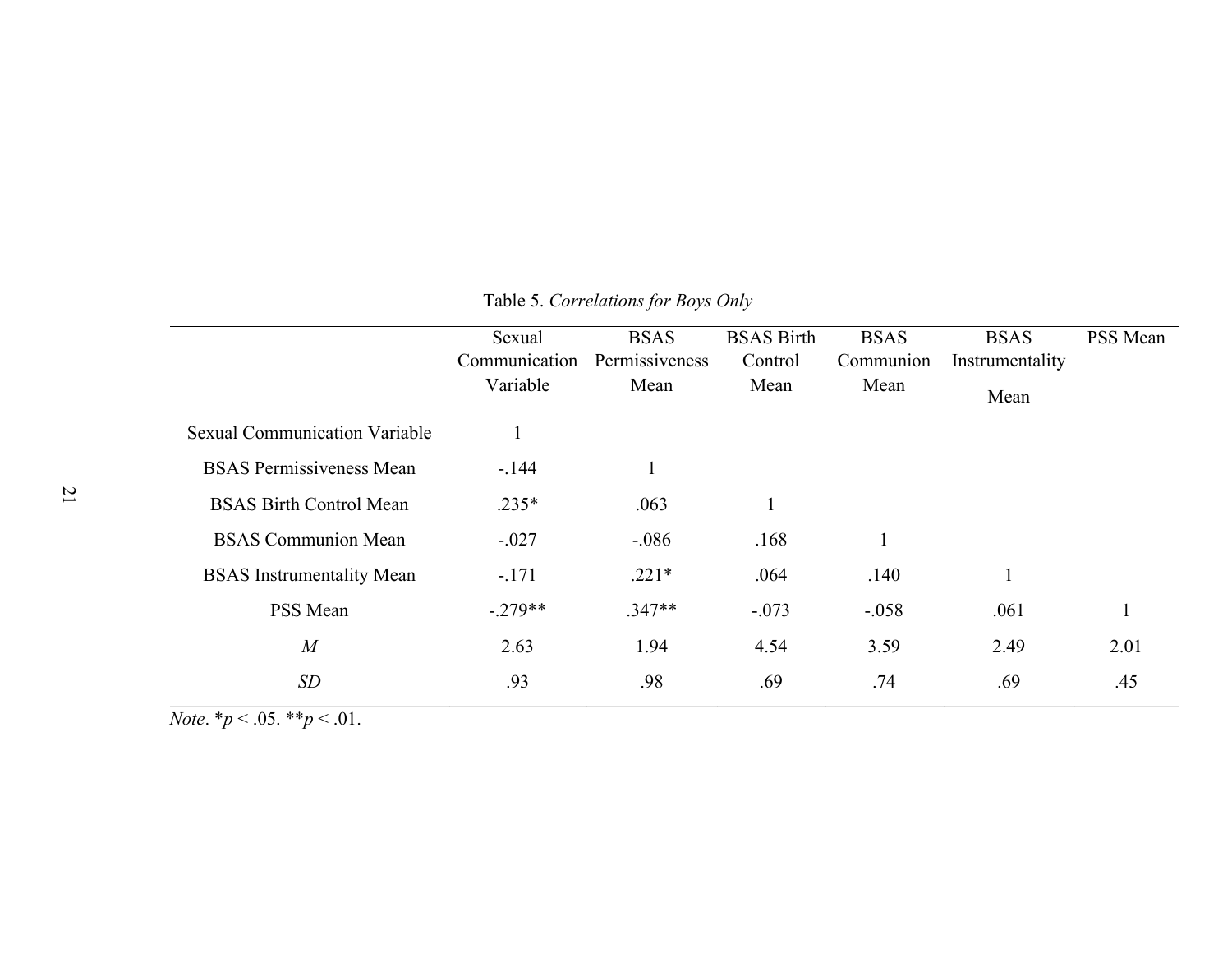| Variable                         | $\boldsymbol{B}$ | SE   | $\boldsymbol{b}$ |
|----------------------------------|------------------|------|------------------|
| Constant                         | 2.63             | .587 |                  |
| <b>BSAS Permissiveness Mean</b>  | $-.121$          | .077 | $-.122$          |
| <b>BSAS Birth Control Mean</b>   | $.301*$          | .081 | .265             |
| <b>BSAS</b> Communion Mean       | $-.100$          | .091 | $-.080$          |
| <b>BSAS</b> Instrumentality Mean | $-.095$          | .094 | $-.075$          |
| PSS Mean                         | $-.148$          | .136 | $-.081$          |
| $R^2$                            | .09              |      |                  |
| $\cal F$                         | 4.53             |      |                  |
|                                  |                  |      |                  |

## Table 6. *Summary of Multiple Regression Analyses*

*Note*. \**p*<.001.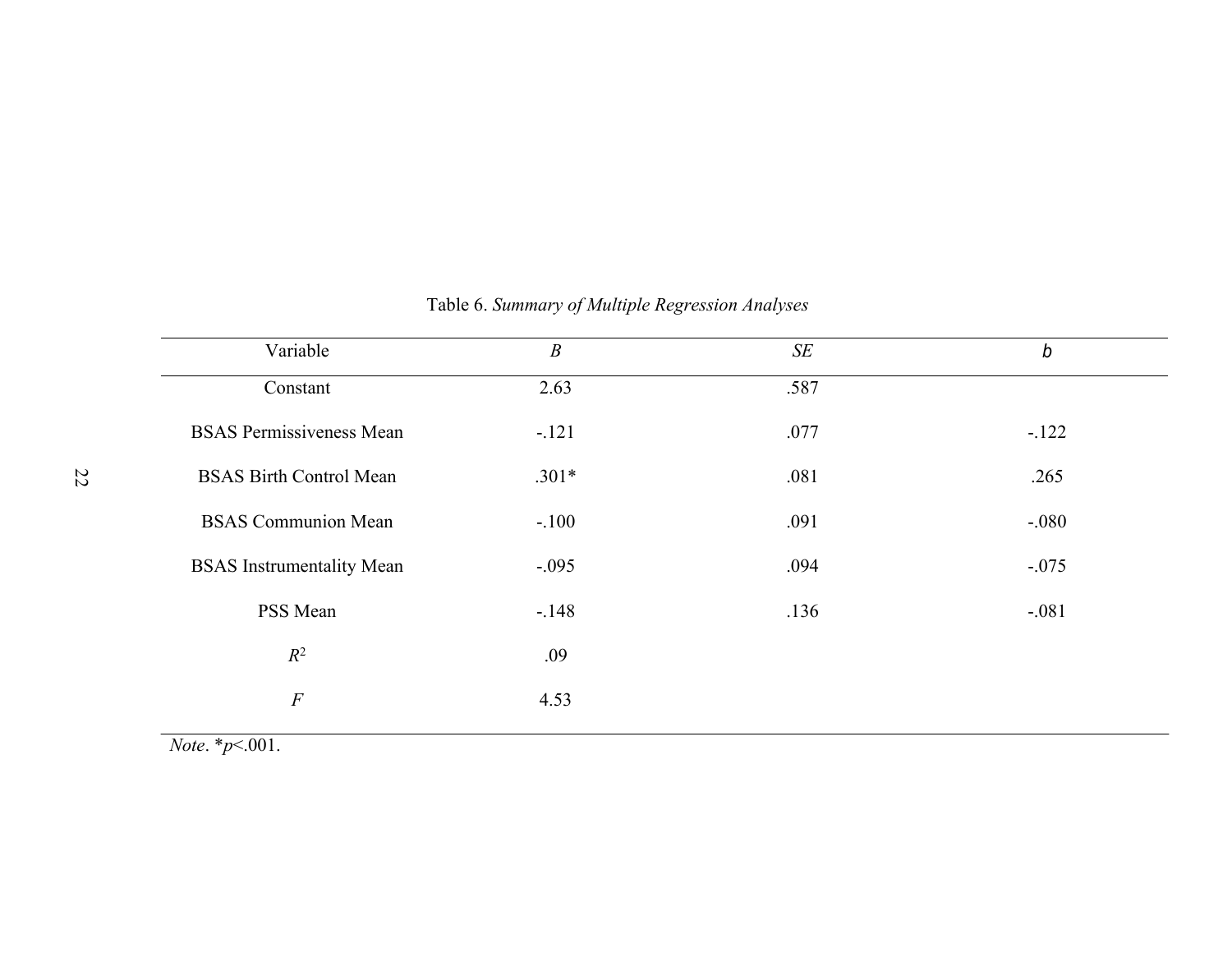#### **Chapter Four: Discussion**

The purpose of the present study was to examine the relationship between parental stress and how it may affect discussing topics related to sexual communication between a parent and their adolescent. This study also examined how parent's sexual attitudes may influence parent-child sexual communication. The study found that there was a significant difference based on gender of the child, such that parents of girls communicated about sex slightly more to their child than parents of boys. One explanation would be that there are gender differences in society among adolescent boys and girls (Wilson & Koo, 2010). In today's society, adolescent boys are typically taught more information on dating and how to use male condoms (Wilson & Koo, 2010). With adolescent girls, parents feel more pressure to discuss the negatives of sexual activity such as, pregnancy and STIs (Dilorio, Kelley, & Hockenberry-Eaton, 1999). The main finding consistent across the different analyses suggest that when parents have more positive beliefs about the responsibility of birth control, they are more likely to talk to their children about sex.

#### **Implications**

From the present study, the research aims to help contribute to the family sciences research field by adding additional knowledge to help individuals working with parents of adolescents. Specifically, this research suggests that certain sexual attitudes may impact sexual communication among parents and their adolescents. The findings could suggest that more positive attitudes about birth control in parents are beneficial in increasing the frequency of parent-child sexual communication.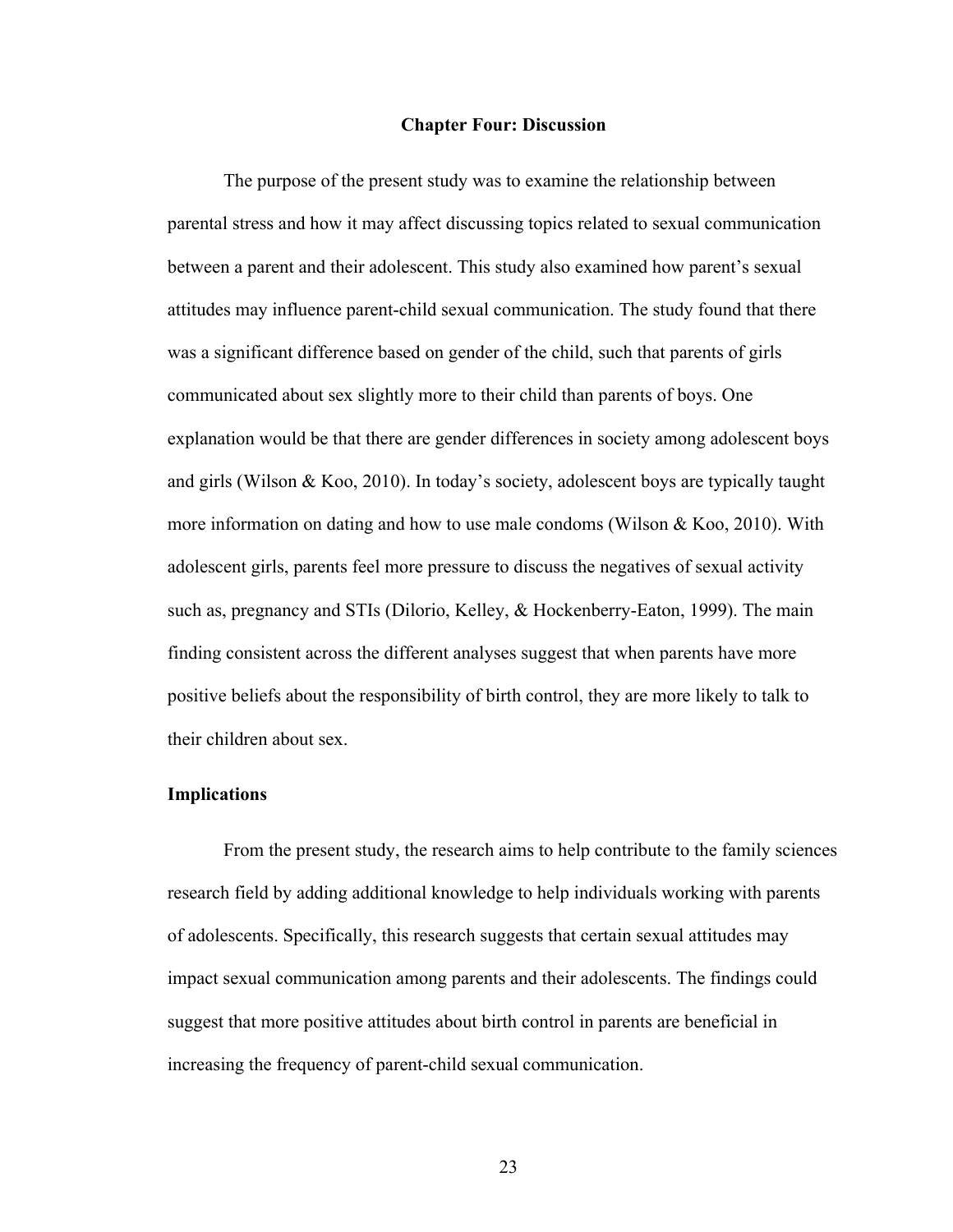There are multiple ways clinicians and sex educators can help aid in giving families additional knowledge when it comes to parent's sexual attitudes and parent-child sexual communication. A finding in this study suggests that parents who have more positive sexual attitudes about the responsibility of birth control are more likely to talk to their adolescents more about sex and its related topics. For clinical implications, it would be beneficial for clinicians to help facilitate open communication about responsibility with birth control. Having a more open discussion about the responsibility of birth control may improve sexual communication between the system and allow for members of the family to clarify with each other. Clinicians may also aide in helping parents change their attitudes when it comes to the responsibility of birth control. Constructing an open environment where parents are able to discuss where their attitudes may stem from, can help begin the conversation about responsibility with birth control. Sex educators can also be beneficial when it comes to the responsibility of sex. For example, sex educators can include more information about the responsibility of birth control in their lessons. Having material about responsibility may allow parents and children to learn more about the importance, which can lead to more sexual communication.

## **Limitations**

Although this study presents findings on the correlation between parents' levels of parenting stress, sexual attitudes, and the frequency of parent-child sexual communication should be interpreted with caution due to the limitations. First, the study used a sample of mostly employees at the University of Kentucky, which means that the results are not generalizable to the larger population. Also, the majority of participants were heterosexual, white women who were married and living with their spouse. Future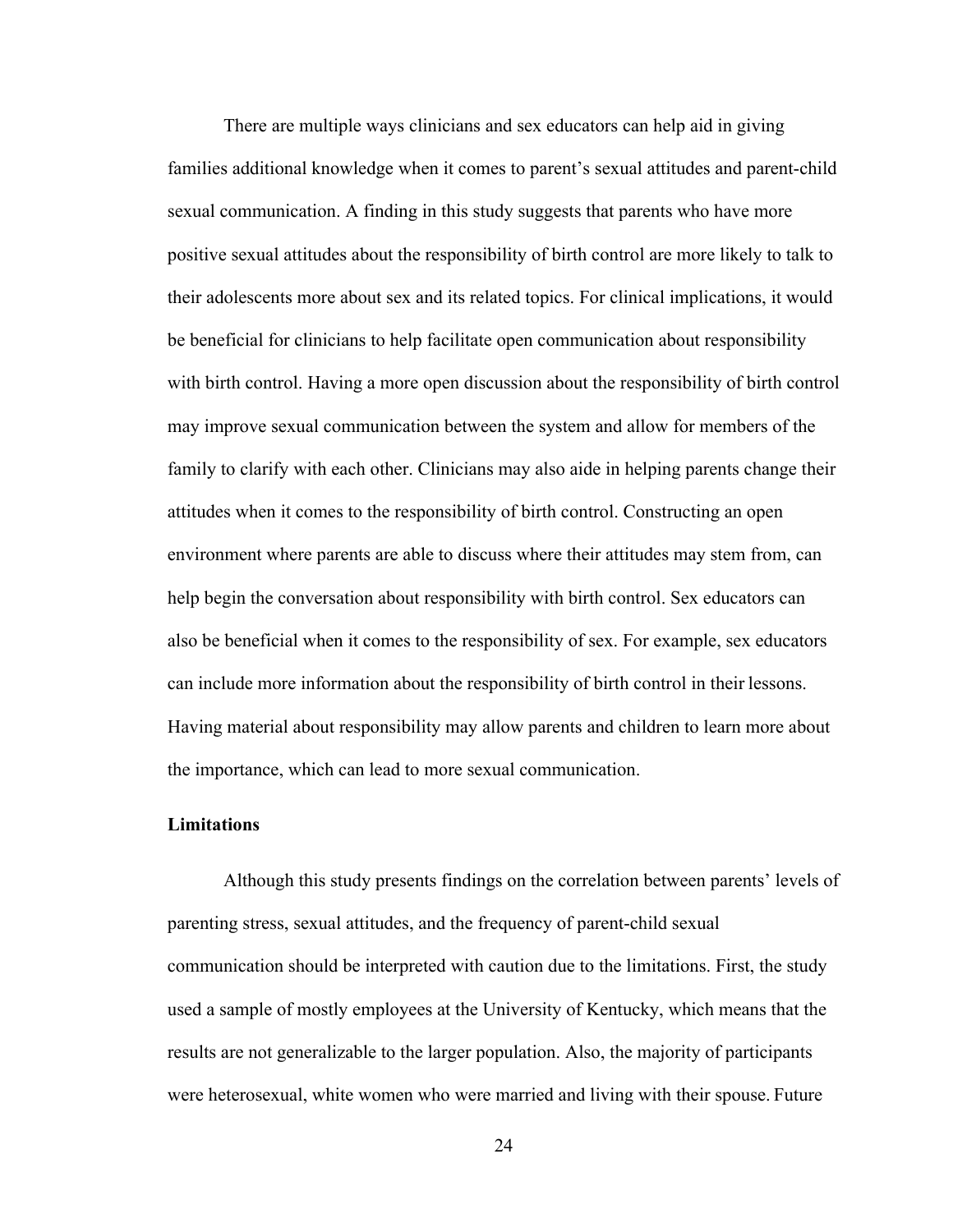research could benefit from a more diverse population to understand how parental sexual attitudes play a role in communication in families that may not meet the "norm" of society. Another limitation would be the perceived memories of the parent's frequency of sexual communication by only asking the participants how often they discuss the sexual topics with their children. By not also assessing the children's view of how often their parents discussed sex and its related topics, the results could be skewed.

#### **Conclusion**

The present study aimed to fill in the gap in the research literature by gaining a better understanding of how parental stress can impact parent-child sexual communication and how sexual attitudes influence what parents discuss with their children regarding sex and its related topics. The purpose of this study was to provide support to families on how important it is for parents to reduce their stress and have more positive sexual attitudes in order to foster more meaningful conversations with their adolescents about sex and its related topics. Results suggest that parental attitudes about birth control can have an impact on parent-child sexual communication. The participants' responses to the questionnaires aim to support the importance of having more positive attitudes about birth control and how it correlates to increased sexual communication between a parent and their adolescent.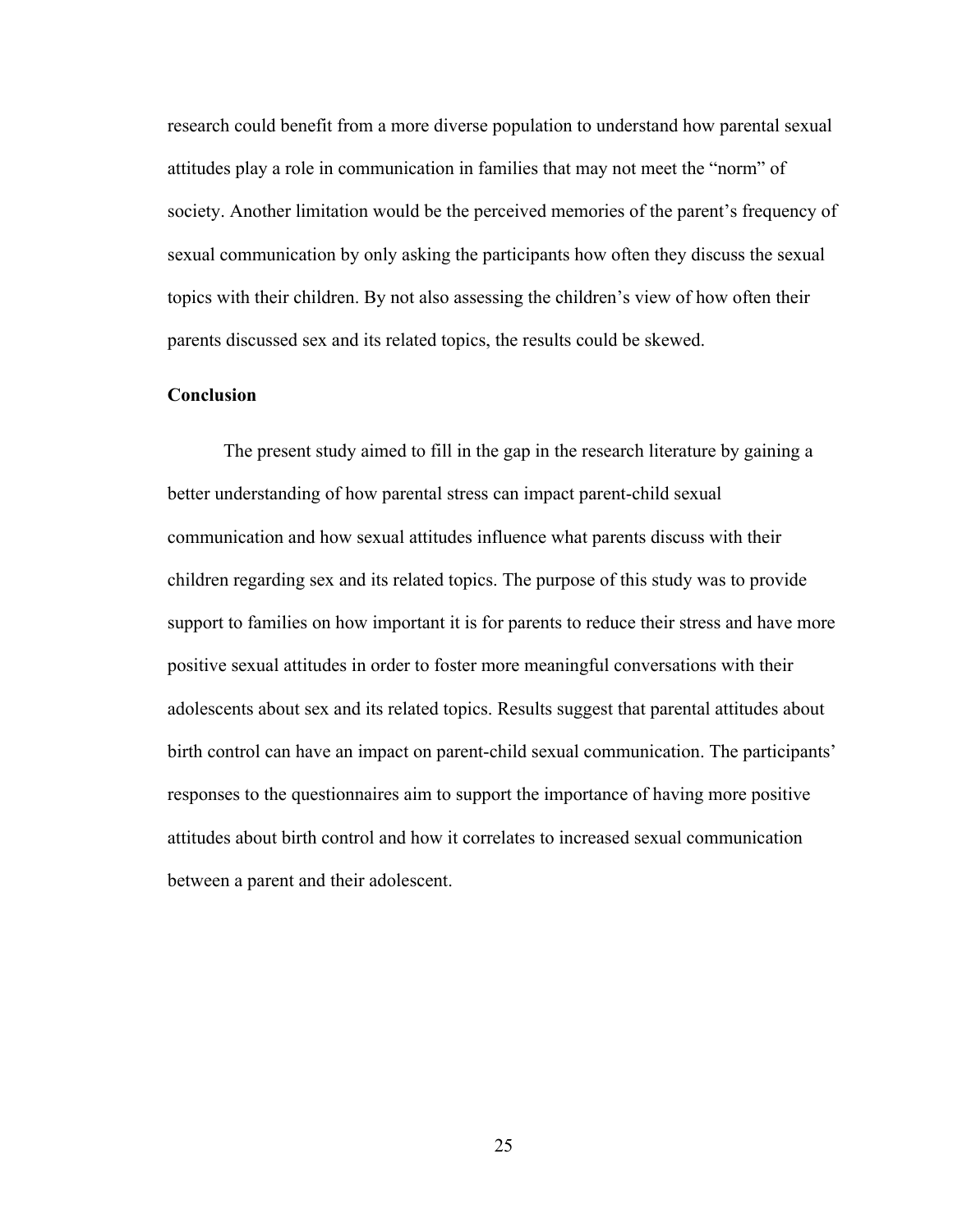## APPENDICES

## Appendix 1

## Participant Recruitment E-mails

Dear participants,

You are invited to be in a research study being done by Kirstie Otto from the University of Kentucky. I would appreciate it if you will take roughly 20 minutes to complete a survey that is designed to assess the relationships between parents and their children. If you are a parent between 30 and 60 years old with a child who lives with them at least half of the time that is between the ages of 11-16, then you are eligible to participate in this research study. By completing the survey, you will be eligible to enter a drawing for \$50. We will award one \$50 check for every 100 people who complete the survey, up to 500 participants. Participants will have an opportunity to give your email address to be entered into this drawing; this information will remain confidential.

To begin the survey, go to:

https://uky.az1.qualtrics.com/jfe/form/SV\_6Alf7M0H2pjUnhb

If you have any questions regarding this survey, please email Kirstie Otto, the graduate student researcher, at Kirstie.otto@uky.edu.

Respectfully,

Kirstie Otto and Dr. Ronald Werner-Wilson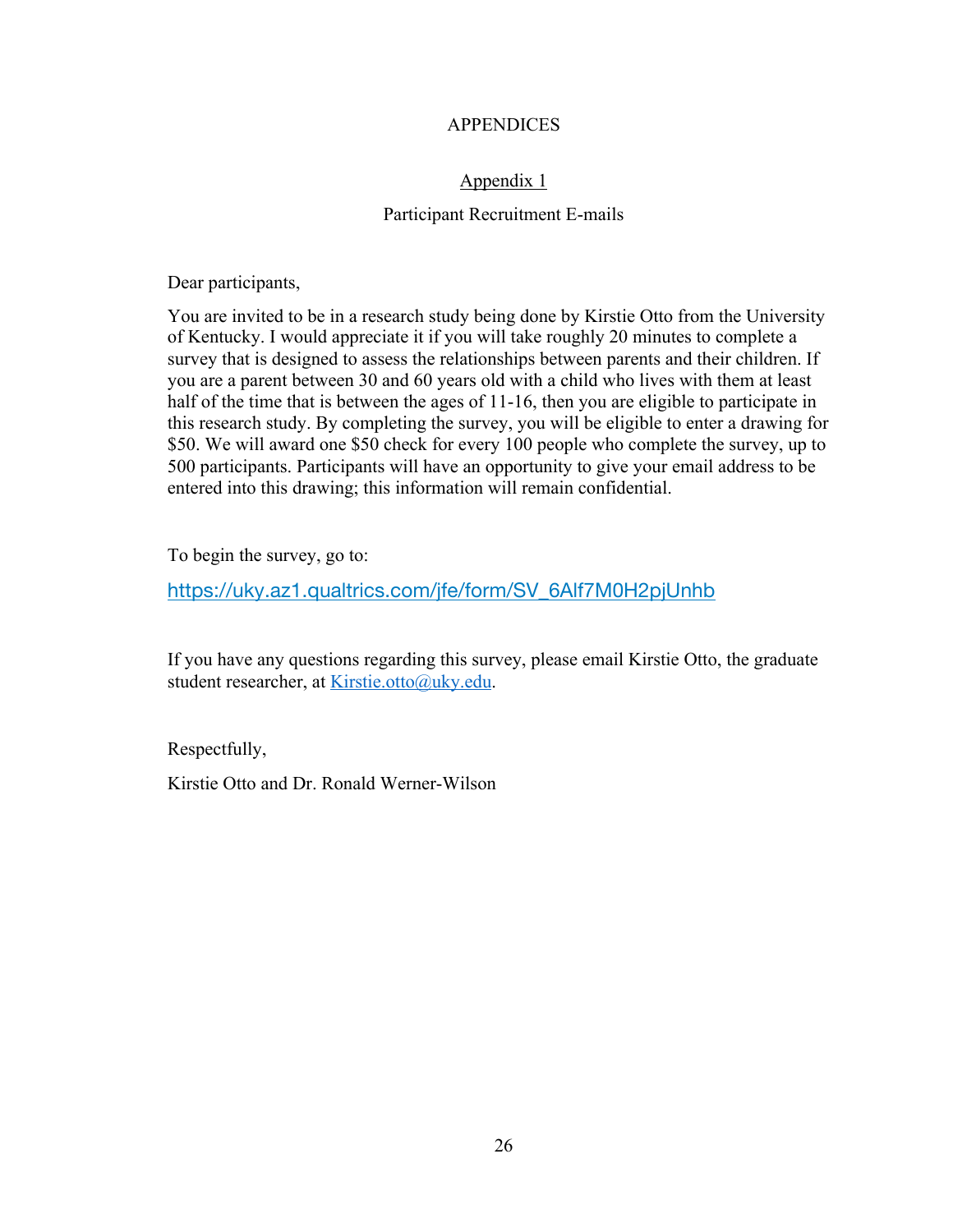#### Open Records Request



Official Records Custodian

January 17, 2020

VIA EMAIL: kirstie.otto@uky.edu Ms. Kirstie Otto Department of Family Sciences Intern Therapist

RE: Open Records Request

Dear Ms. Otto:

This letter is in response to your Open Records Requests received by this office on January 13, 2020. You requested the following:

> "My name is Kirstie Otto and I am submitting an open records request for employee email addresses. The email addresses are being sought for research purposes under a protocol that has been approved by the University of Kentucky Office of Research Integrity. I am seeking email addresses for employees that are between 30 and 60 years of age. I have attached a copy of my approved protocol from the University of Kentucky Office of Research Integrity to this email."

RESPONSE: Pursuant to your Open Records Request above, please see the Excel spreadsheet from the University's Analytics Department that is responsive to your request. Please be advised the emails for student employees with privacy flags have not been included.

Should you have any further questions, please contact the Open Records Office.

Respectfully,

f<br><sup>ford</sup> *Sulimf@ed*<br>records Custodian *We* **Bill Swinford** Official Records Custodian

Attachment

#### see blue.

301 Main Building | Lexington, KY 40506-0032 | O: 859-257-6366 | F: 859-323-1062 | www.uky.edu/legal/open-records | ukopenrecords@uky.edu

An Equal Opportunity University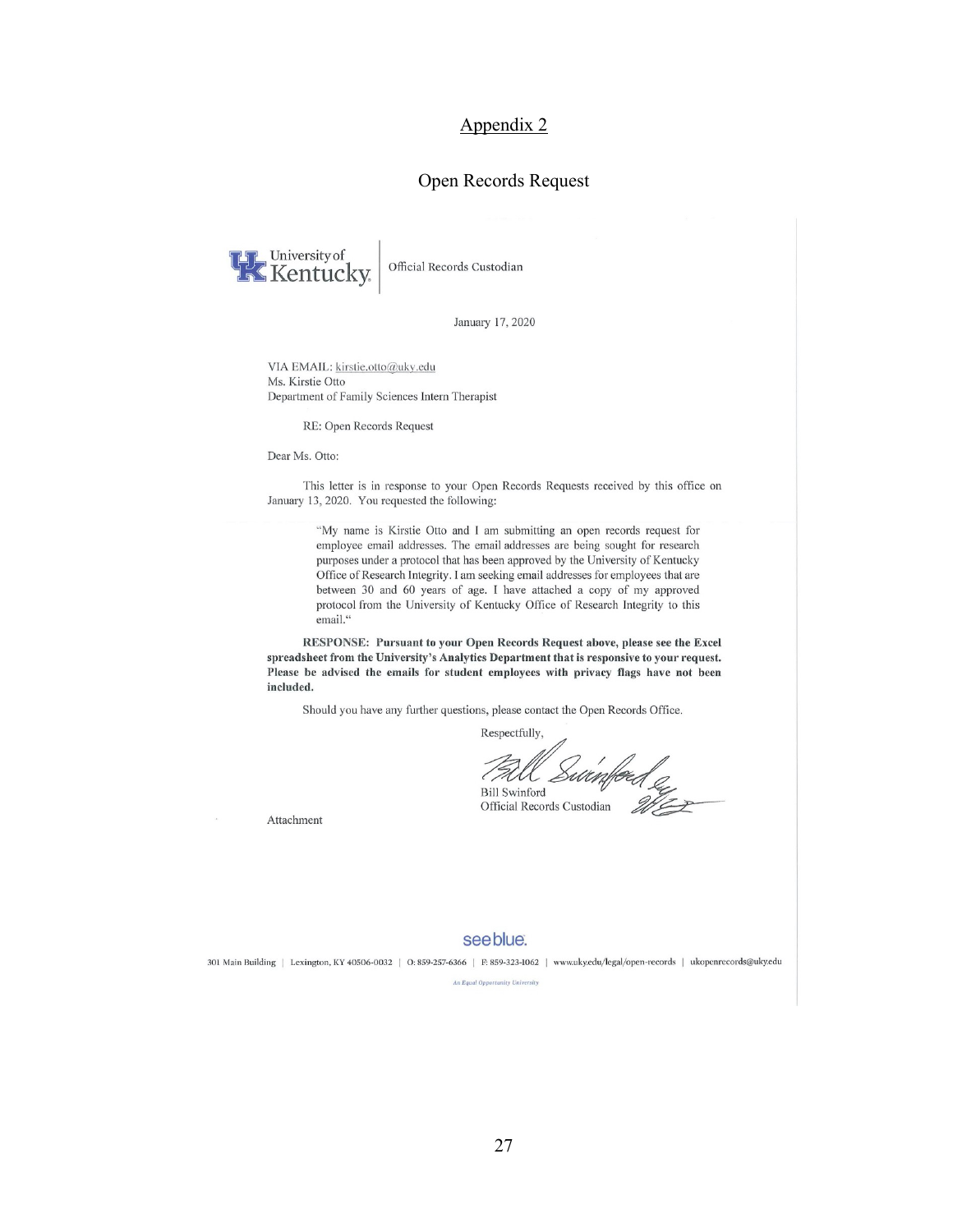## Demographic Form

For the following items, please select the one response that is most descriptive of you or fill in the blank of as appropriate.

- 1. What is your gender identity? (choose all that apply)
	- a. Women
	- b. Man
	- c. Trans or transgender
	- d. Gender nonbinary or gender nonconforming
	- e. Other, please specify:
- 2. Which of these commonly used terms would you use to describe your sexual orientation?
	- a. Heterosexual/Straight
	- b. Bisexual or Pansexual
	- c. Lesbian/Homosexual/Gay
	- d. Questioning, or uncertain
	- e. Asexual (I have never experienced sexual attraction to others)
	- f. Others, please specify:
- 3. Does you gender identity match the sex you were assigned at birth?
	- a. Yes (I'm cisgender)
	- b. No (I'm transgender or gender nonbinary)
	- c. I'm not sure what this means
	- d. Other, please specify:
- 4. What is your age?
	- a. Please specify:
- 5. Which of the following best describes your racial or ethnic identity?
	- a. Caucasian (non-Hispanic)
	- b. Hispanic or Latino
	- c. Black or African American
	- d. Native Alaskan or American Indian
	- e. Asian or Asian American
	- f. Middle Eastern or Arab American
	- g. Native Hawaiian or other Pacific Islander
	- h. Other
- 6. What is your marital status?
	- a. Single, not married or currently partnered
	- b. Married, living with spouse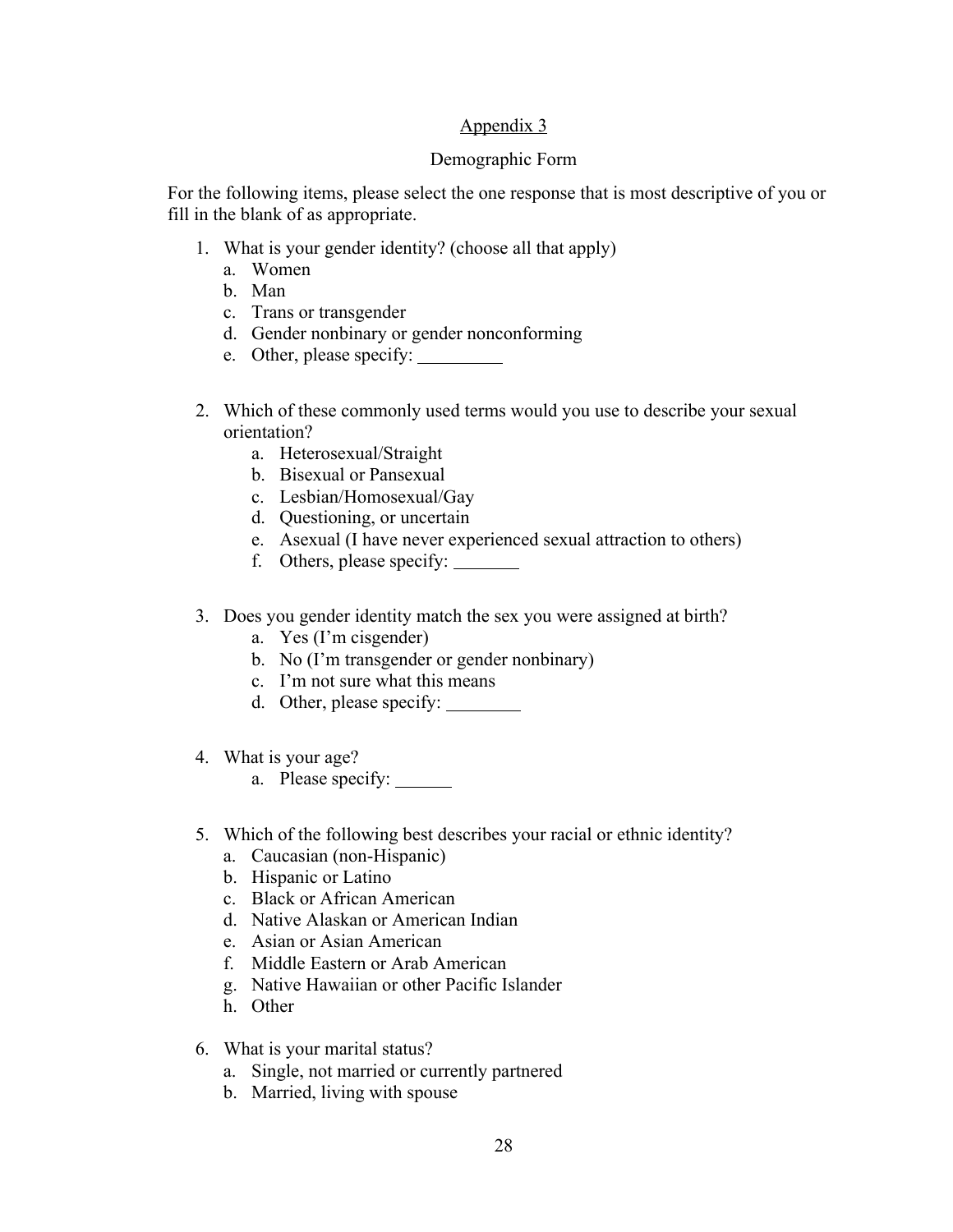- c. Married, not living with spouse
- d. Partnered, living with partner
- e. Partnered, not living with partner
- f. Separated
- g. Divorced
- h. Widowed
- i. Other, please specify:
- 7. During the past 12 months, how often did you typically attend religious or spiritual services?
	- a. Not at all
	- b. A few times a year
	- c. About once a month
	- d. Weekly
	- e. More than once a week
	- f. No response
- 8. Do you have any children living with you at least half of the time between the ages of 11 and 16?
	- a. Yes
	- b. No
- 9. For the child you are thinking about for this survey, what is their age?
- 10. For the child you are thinking about for this survey, what is their gender identity?
	- a. Girl
	- b. Boy
	- c. Trans or transgender
	- d. Gender nonbinary or gender nonconforming
	- e. Other, please specify:
- 11. Where did you grow up?
	- a. Please specify:
- 12. Where do you currently reside? a. Please specify: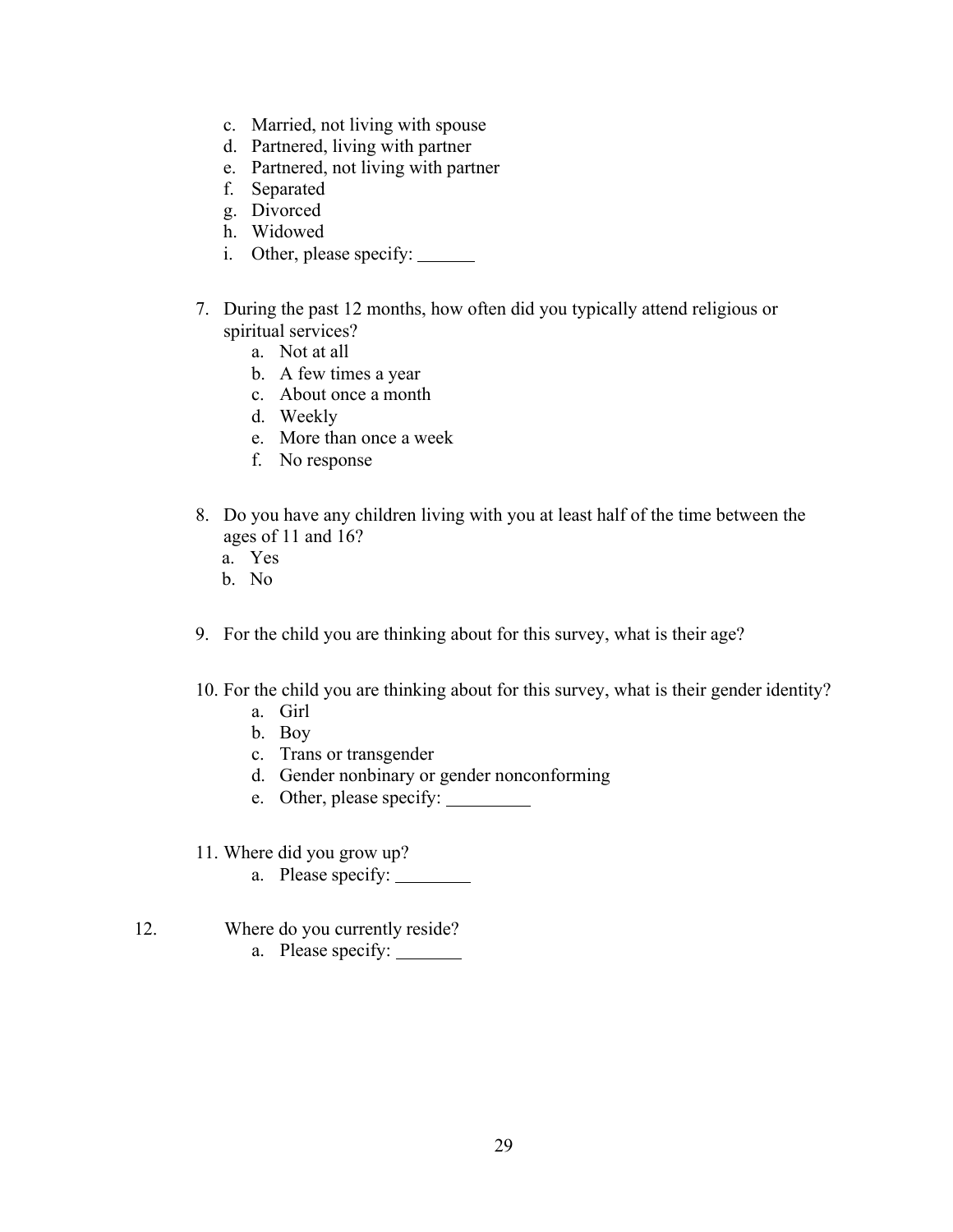#### Communication About Sexuality

Using this scale, rate how much you have communicated with your adolescent on the following topics (mark your answer on the line to the left of the item number):

| never | a few times | a lot of times |
|-------|-------------|----------------|

- 1. Sexual reproductive system ("where babies come from")
- 2. The father's part in conception ("getting pregnant")
- 3. Menstruation ("periods")
- 4. Nocturnal emissions ("wet dreams")
- 5. Masturbation
- 6. Dating relationships
- 7. Petting ("feeling up")
- **8. Sexual intercourse**
- **12.1.** 9. Birth control in general
- 10. Whether you personally are using birth control
- 11. Consequences of teen pregnancy (other than AIDS)
- 12. Sexual transmitted diseases
- **13.** Love and/or marriage
- 14. Whether pre-marital sex is right or wrong
- **15. Abortion and related legal issues**
- **16. Prostitution**
- **17. Homosexuality**
- 18. AIDS
- 19. Sexual abuse
- **20. Rape**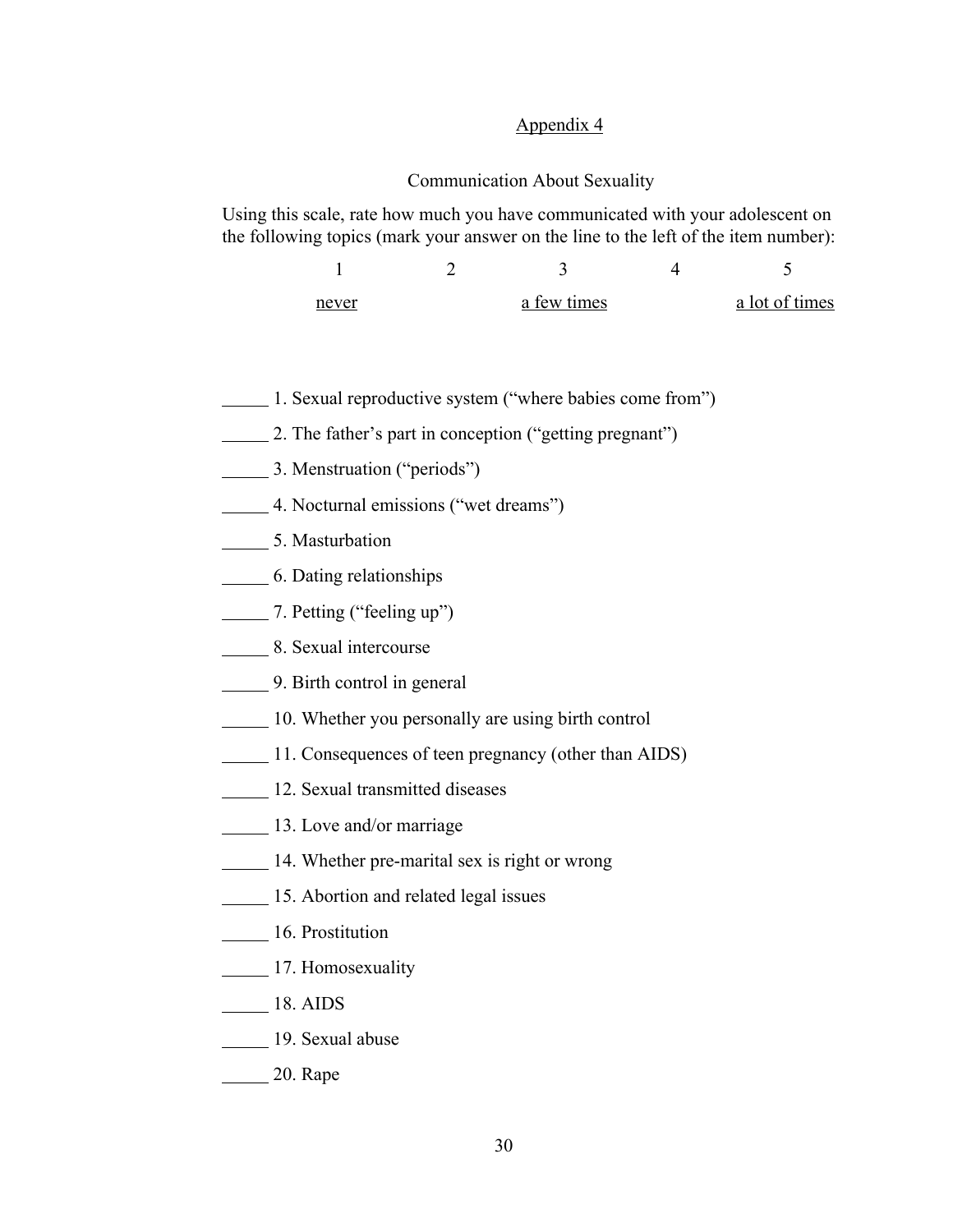#### **BRIEF SEXUAL ATTITUDES SCALE**

Listed below are several statements that reflect different attitudes about sex. For each statement fill in the response on the answer sheet that indicates how much you agree or disagree with that statement. Some of the items refer to a specific sexual relationship, while others refer to general attitudes and beliefs about sex. Whenever possible, answer the questions with your current partner in mind. If you are not currently dating anyone, answer the questions with your most recent partner in mind. If you have never had a sexual relationship, answer in terms of what you think your responses would most likely be.

For each statement:

- $A =$  Strongly agree with statement
- $B =$  Moderately agree with the statement
- $C$  = Neutral neither agree nor disagree
- $D =$  Moderately disagree with the statement
- $E =$  Strongly disagree with the statement
- 1. I do not need to be committed to a person to have sex with him/her.
- 2. Casual sex is acceptable.
- 3. I would like to have sex with many partners.
- 4. One-night stands are sometimes very enjoyable.
- 5. It is okay to have ongoing sexual relationships with more than one person at a time.
- 6. Sex as a simple exchange of favors is okay if both people agree to it.
- 7. The best sex is with no strings attached.
- 8. Life would have fewer problems if people could have sex more freely.
- 9. It is possible to enjoy sex with a person and not like that person very much.
- 10. It is okay for sex to be just good physical release.
- 11. Birth control is part of responsible sexuality.
- 12. A woman should share responsibility for birth control.
- 13. A man should share responsibility for birth control.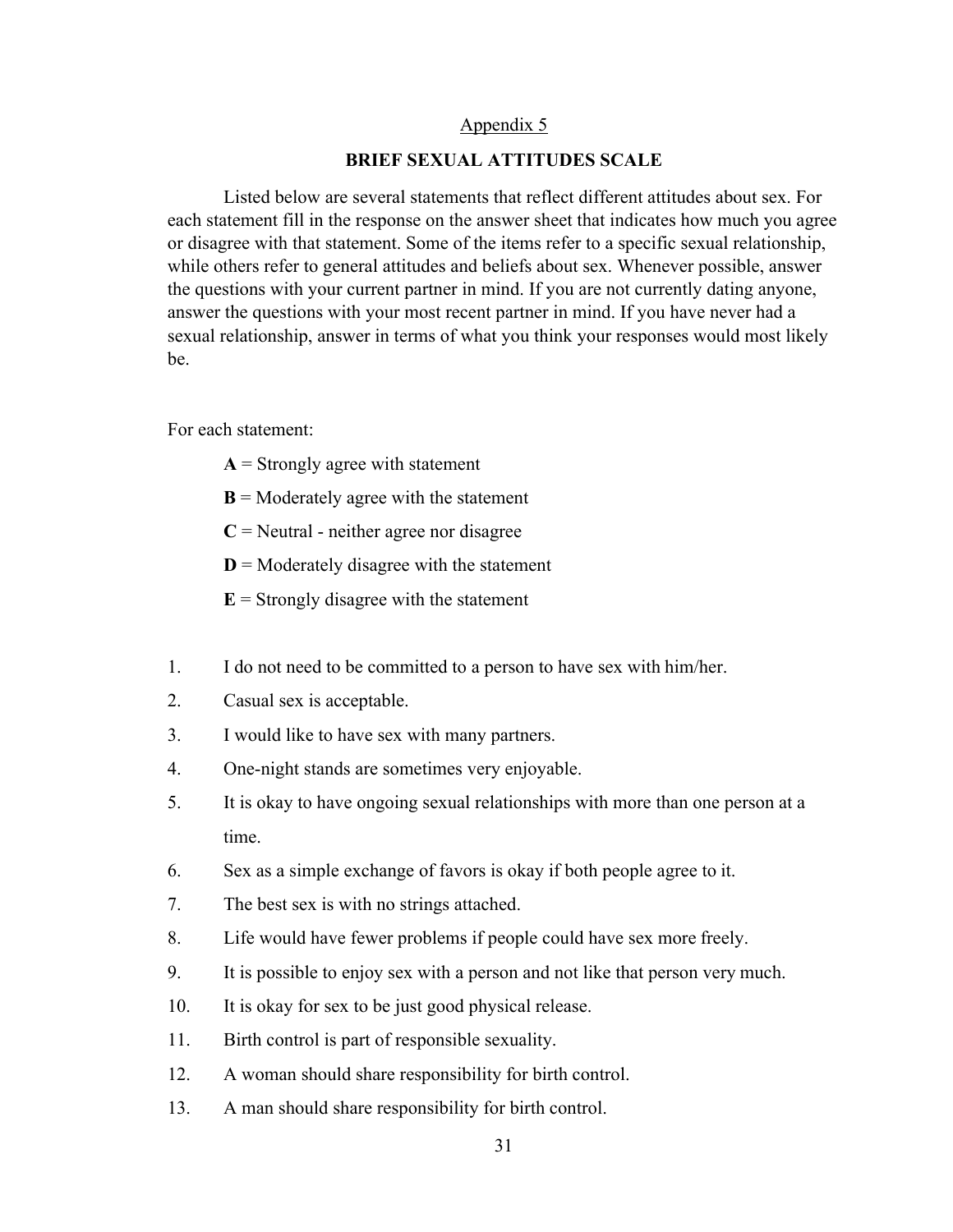- 14. Sex is the closest form of communication between two people.
- 15. A sexual encounter between two people deeply in love is the ultimate human interaction.
- 16. At its best, sex seems to be the merging of two souls.
- 17. Sex is a very important part of life.
- 18. Sex is usually an intensive, almost overwhelming experience.
- 19. Sex is best when you let yourself go and focus on your own pleasure.
- 20. Sex is primarily the taking of pleasure from another person.
- 21. The main purpose of sex is to enjoy oneself.
- 22. Sex is primarily physical.
- 23. Sex is primarily a bodily function, like eating.

**Note**. The BSAS includes the instructions shown at the top. The items are given in the

order shown. The BSAS is usually part of a battery with items numbered consecutively. For purposes of analyses, we have  $A=1$  and  $E=5$ . (The scoring may be reversed, so that  $A =$  strongly disagree, etc.) A participant receives four subscale scores, based on the mean score for a particular subscale (i.e., we add up the 10 items on Permissiveness and divide by 10). An overall scale score is really not useful.

| <b>Items</b>                    | <b>Scoring Key</b>                            |
|---------------------------------|-----------------------------------------------|
| $1 - 10$                        | Permissiveness                                |
| $11 - 13$<br>$14 - 18$<br>19-23 | Birth Control<br>Communion<br>Instrumentality |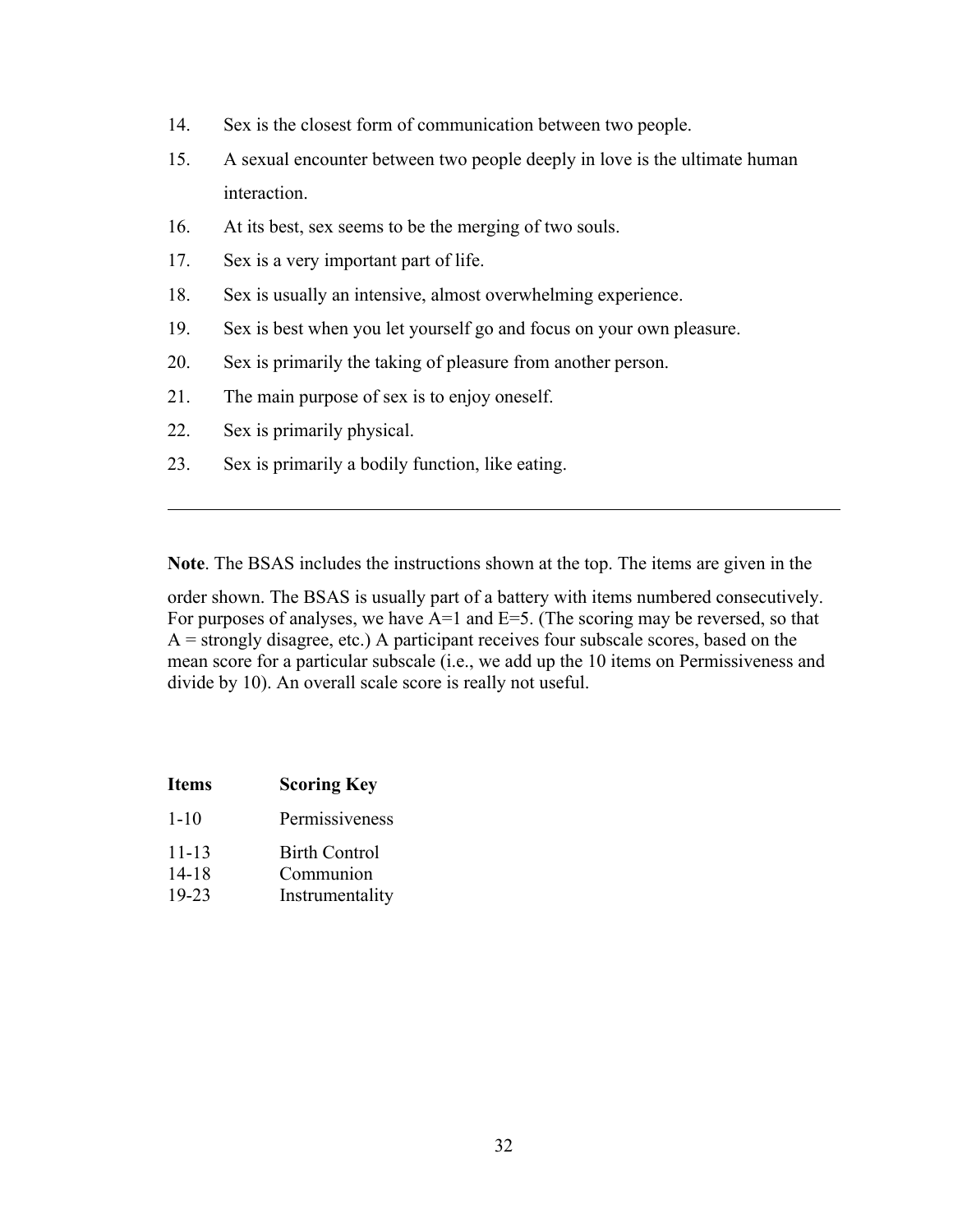## Appendix 6 **Parental Stress Scale**

The following statements describe feelings and perceptions about the experience of being a parent. Think of each of the items in terms of how your relationship with your child or children typically is. Please indicate the degree to which you agree or disagree with the following items by placing the appropriate number in the space provided.

1 = Strongly disagree 2 = Disagree 3 = Undecided  $4 = \text{Agree } 5 = \text{Strongly agree}$ 

| $\mathbf{1}$   | I am happy in my role as a parent                                                  |  |
|----------------|------------------------------------------------------------------------------------|--|
| $\overline{2}$ | There is little or nothing I wouldn't do for my child(ren) if it was necessary.    |  |
| $\overline{3}$ | Caring for my child(ren) sometimes takes more time and energy than I have to give. |  |
| $\overline{4}$ | I sometimes worry whether I am doing enough for my child(ren).                     |  |
| 5              | I feel close to my child(ren).                                                     |  |
| 6              | I enjoy spending time with my child(ren).                                          |  |
| $\overline{7}$ | $\overline{My}$ child(ren) is an important source of affection for me.             |  |
| 8              | Having child(ren) gives me a more certain and optimistic view for the future.      |  |
| 9              | The major source of stress in my life is my child(ren).                            |  |
| 10             | Having child(ren) leaves little time and flexibility in my life.                   |  |
| 11             | Having child(ren) has been a financial burden.                                     |  |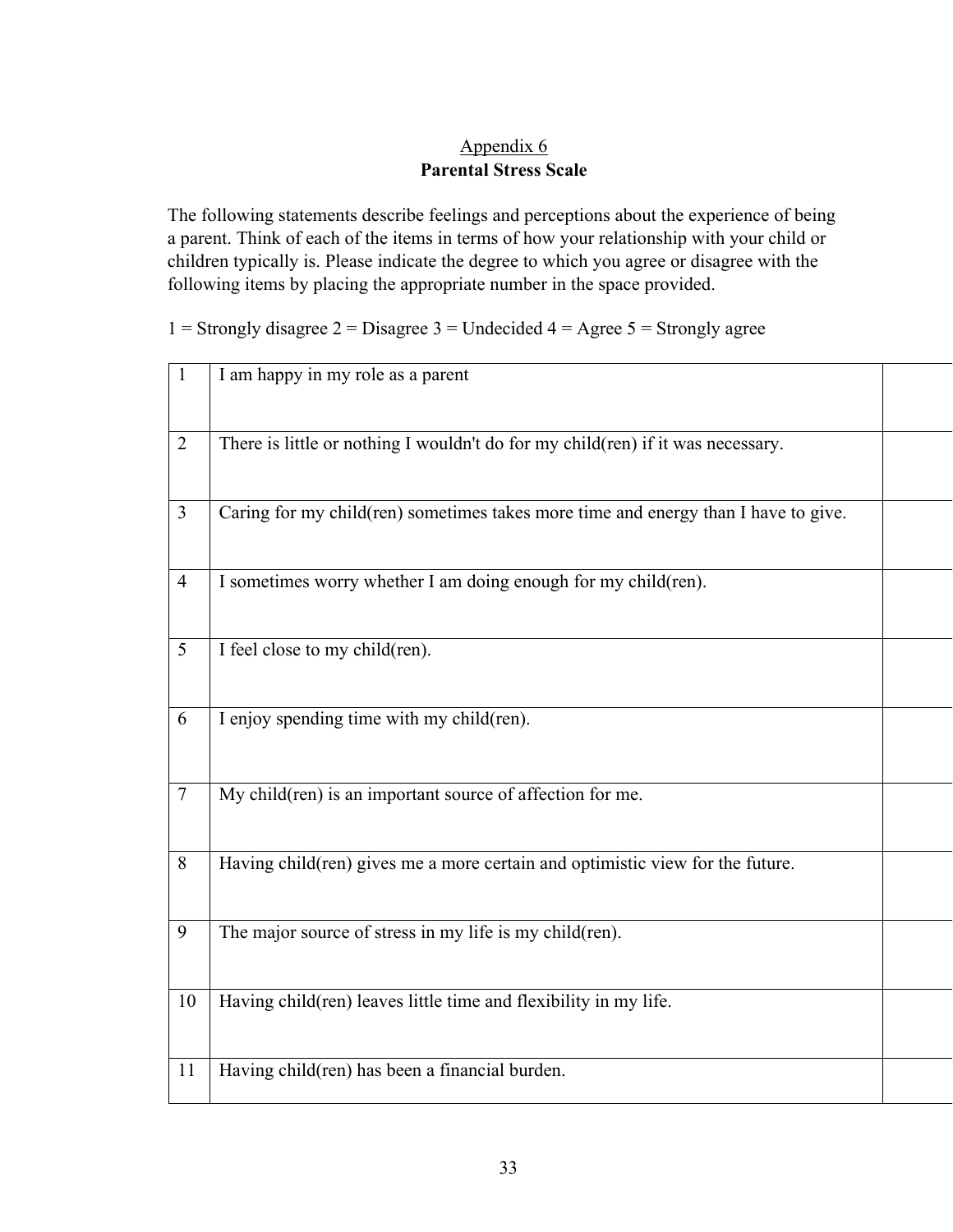| 12 | It is difficult to balance different responsibilities because of my child(ren).          |  |
|----|------------------------------------------------------------------------------------------|--|
| 13 | The behavior of my child(ren) is often embarrassing or stressful to me.                  |  |
| 14 | If I had it to do over again, I might decide not to have child(ren).                     |  |
| 15 | I feel overwhelmed by the responsibility of being a parent.                              |  |
| 16 | Having child (ren) has meant having too few choices and too little control over my life. |  |
| 17 | I am satisfied as a parent                                                               |  |
| 18 | I find my child(ren) enjoyable                                                           |  |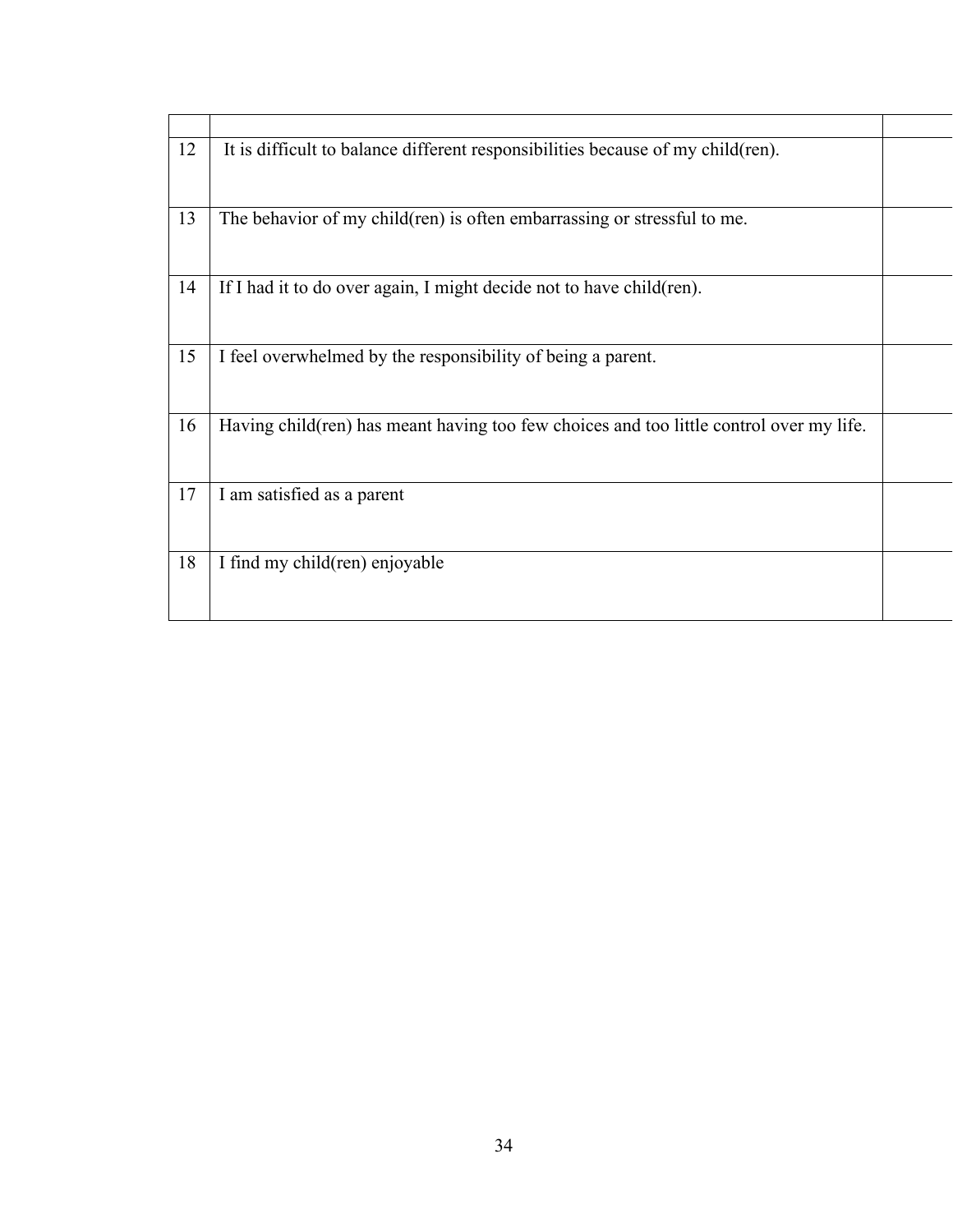#### References

- Afifi, T.D., Joseph, A., & Aldeis, D. (2008). Why can't we just talk about it?: An observational study of parents' and adolescents' conversations about sex. *Journal of Adolescent Research, 23*, 689–721. doi:10.1177/0743558408323841
- Belsky, J. (1984). The determinants of parenting: A process model. *Child Development, 55*(1), 83–96. doi.10.2307/1129836
- Bengston, V., Acock, A. C., Allen, K. R., Dilworst-Anderson, P., Klein, D. (2005). *Sourcebook of family theory & research*. Thousand Oaks, CA: Sage.
- Berry, J. O. & Jones, W. H. (1995). The parental stress scale: Initial psychometric evidence. *Journal of Social and Personal Relationships, 12*(3), 463–472.
- Carpenter, E. M., Frankel, F., Marina, M., Duan, N., & Smalley, S. L. (2004). Internet treatment delivery of parent-adolescent conflict training for families with an ADHD teen: A feasibility study. *Child and Family Behavior Therapy, 26*(3), 1– 20.
- Chin, H. B., Sipe, T., Elder, R., Mercer, S. L., Chattopadhyay, S. K., Jacob., V., … Santelli, J. (2012). The effectiveness of group-based comprehensive riskreduction and abstinence education interventions to prevent or reduce the risk of adolescent pregnancy, human immunodeficiency virus, and sexually transmitted infections: Two systemic reviews for the guide to community preventive services. *American Journal of Preventive Medicine, 42*(3), 272–294. doi.10.1016/j.amepre.2011.11.006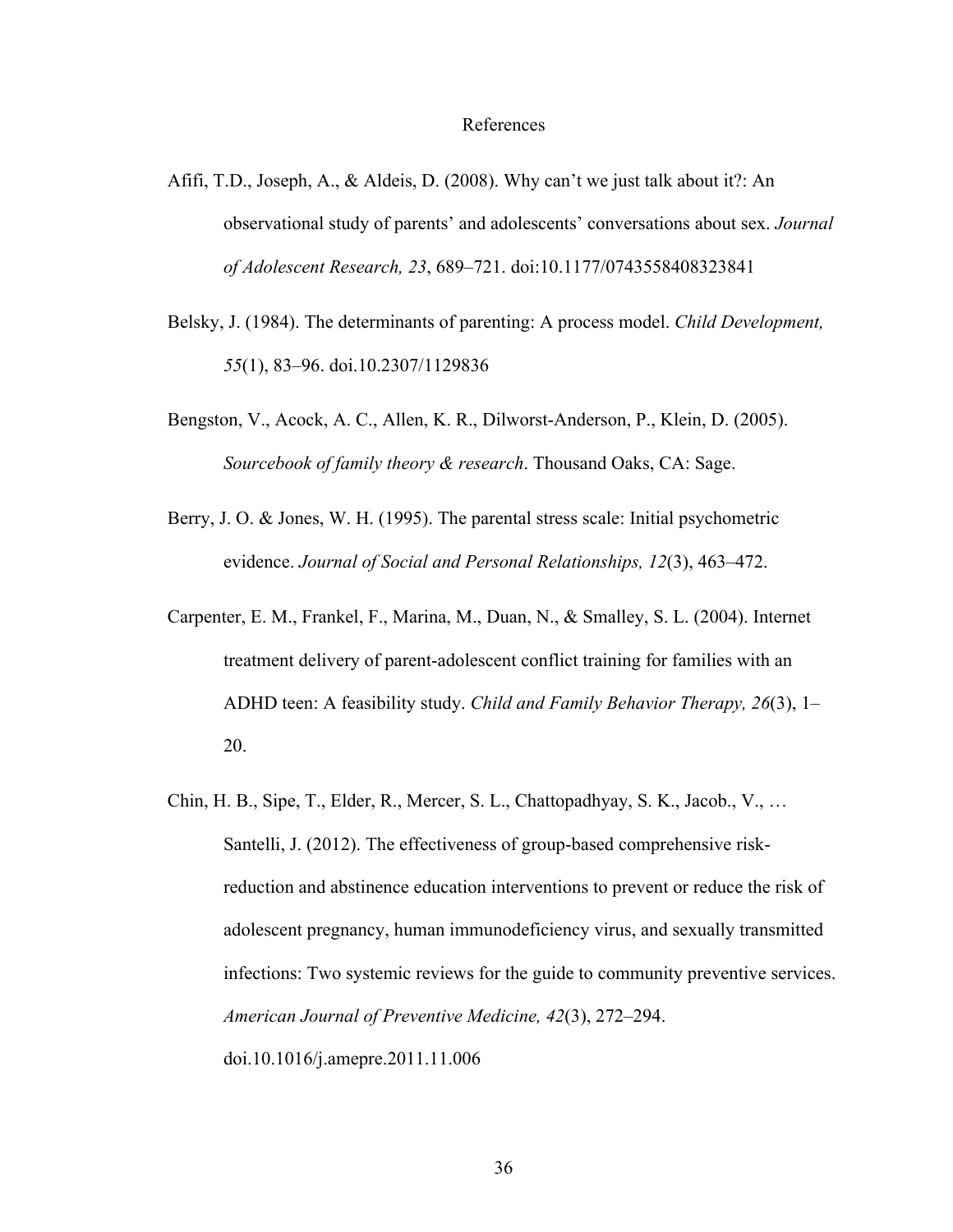- Cole, P. M., Michel, M. K., & Teti, L. O. (1994). The development of emotion regulation and dysregulation: A clinical perspective. *National Library of Medicine. Monographs of the Society for Research in Child Development 59*, 73–100. doi.10.2307/1166139
- Crnic, K. & Low, C. (2002). Everyday stresses and parenting. In M. Bornstein (Ed.), Handbook of parenting: Practical issues in Parenting  $(2<sup>nd</sup>$ ed) (pp. 243-267). Mahwah, NJ: Lawrence Erlbaum Associates Publishers.
- Deater-Deckard, K. (1998). Parenting stress and child adjustment: Some old hypotheses and new questions. *Clinical Psychology: Science and Practice, 5*, 314–332. doi.10.1111/j.1486-2850.1998.tb00152.x
- Deater-Deckard, K., & Scarr, S. (1996). Parenting stress among dual-earner mothers and fathers: Are there gender differences? Journal of Family Psychology, 10, 45–59. doi. 10.1037/0893-3200.10.1.45
- Deater-Deckard, K., Smith, J., Ivy, L., & Petril, S. A. (2005). Differential perceptions of and feelings about sibling children: Implications for research on parenting stress. *Infant and Child Development, 14*(2), 211–225. doi.10.1002/icd.389
- DiIorio, C., Kelley, M. & Hockenberry-Eaton, M. (1999). Communication about sexual issues: Mothers, fathers, and friends. *Journal of Adolescent Health, 24*, 181–189. doi:10.1016/S1054-139X(98)00115-3
- Eccles, J. S. (1999) The development of children ages 6 to 14. *National Library of Medicine. The Future of Children, 9*(2), 30-44.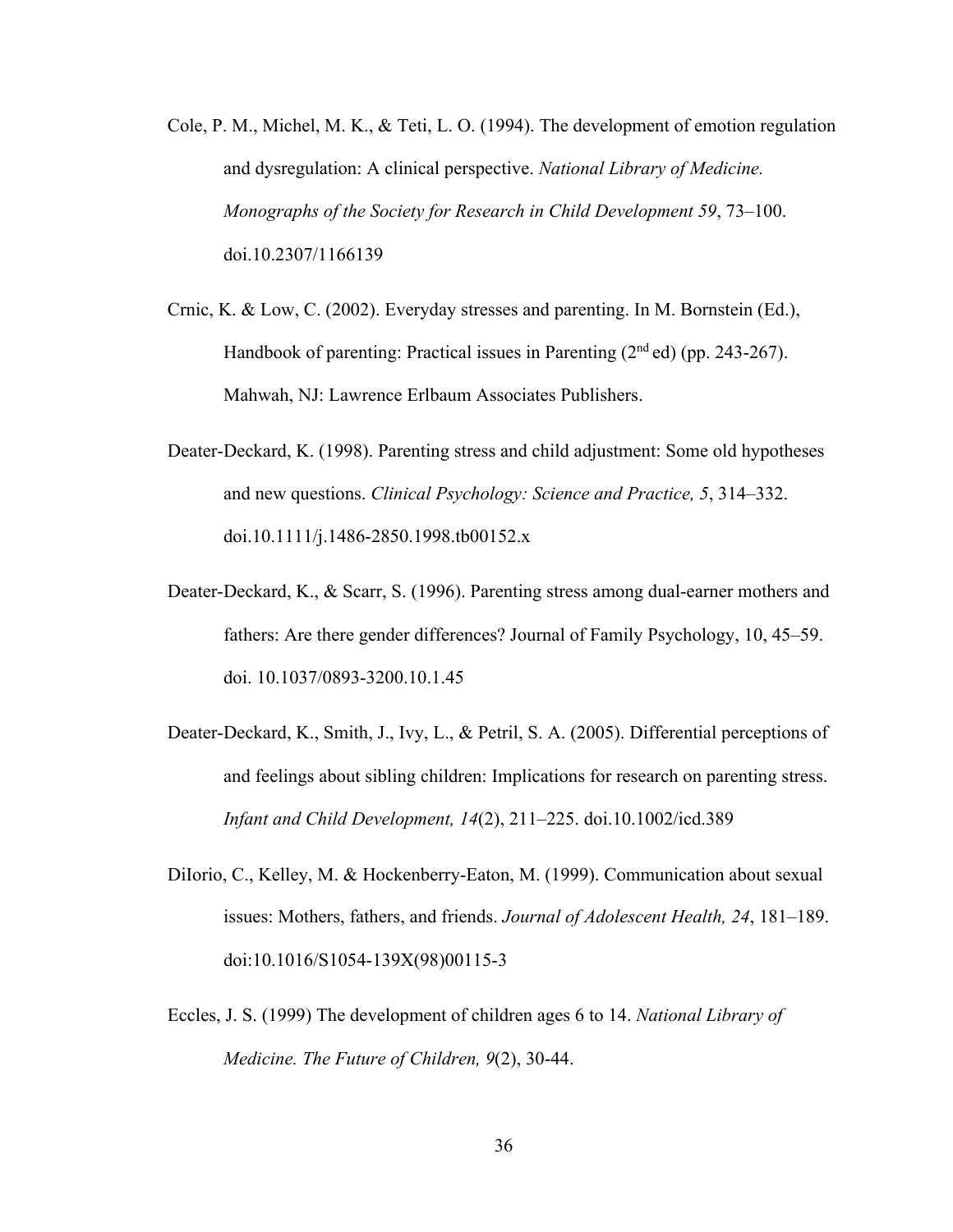Farber, N. (2003). Adolescent pregnancy: Policy and prevention services. New York: Springer

Flores, D., & Barroso, J. (2017).  $21<sup>st</sup>$  century parent-child sex communication in the United States: A process review. *Journal of Sex Research, 54*, 532–548. doi:10.1080/00224499.2016.1267693

Hendrick, C., Hendrick, S. S., & Reich, D. A. (2006). The brief sexual attitudes scale. *Journal of Sex Research, 43*, 76-86. doi.10.1080/00224490609552301

Hill, R. (1949). *Families under stress*. New York: Harper & Row.

- Holahan, C. J., & Moos, R. H. (1987). Personal and contextual determinants of coping strategies. Journal of Personality and Social Psychology, 52, 946–955. doi.
- Holman, A., & Kellas, J. K. (2015). High school adolescents' perceptions of the parentchild sex talk: How communication, relational, and family factors relate to sexual health. *Southern Communication Journal, 80*(5), 288–403. doi:10.1080/1041794X.2015.1081876
- Holman, A., & Kellas, J. J. (2018). "Say something instead of nothing": Adolescents' perceptions of memorable conversations about sex-related topics with their parents. *Communication Monographs, 85*(3), 357–379. doi:10.1080/03637751.1426870
- Hutchinson, K. M., & Cederbaum, J. A. (2011). Talking to daddy's little girl about sex: Daughters' reports of sexual communication and support from fathers. *Journal of Family Issues, 32*(4), 550–572. doi:10.1177/0192513X10384222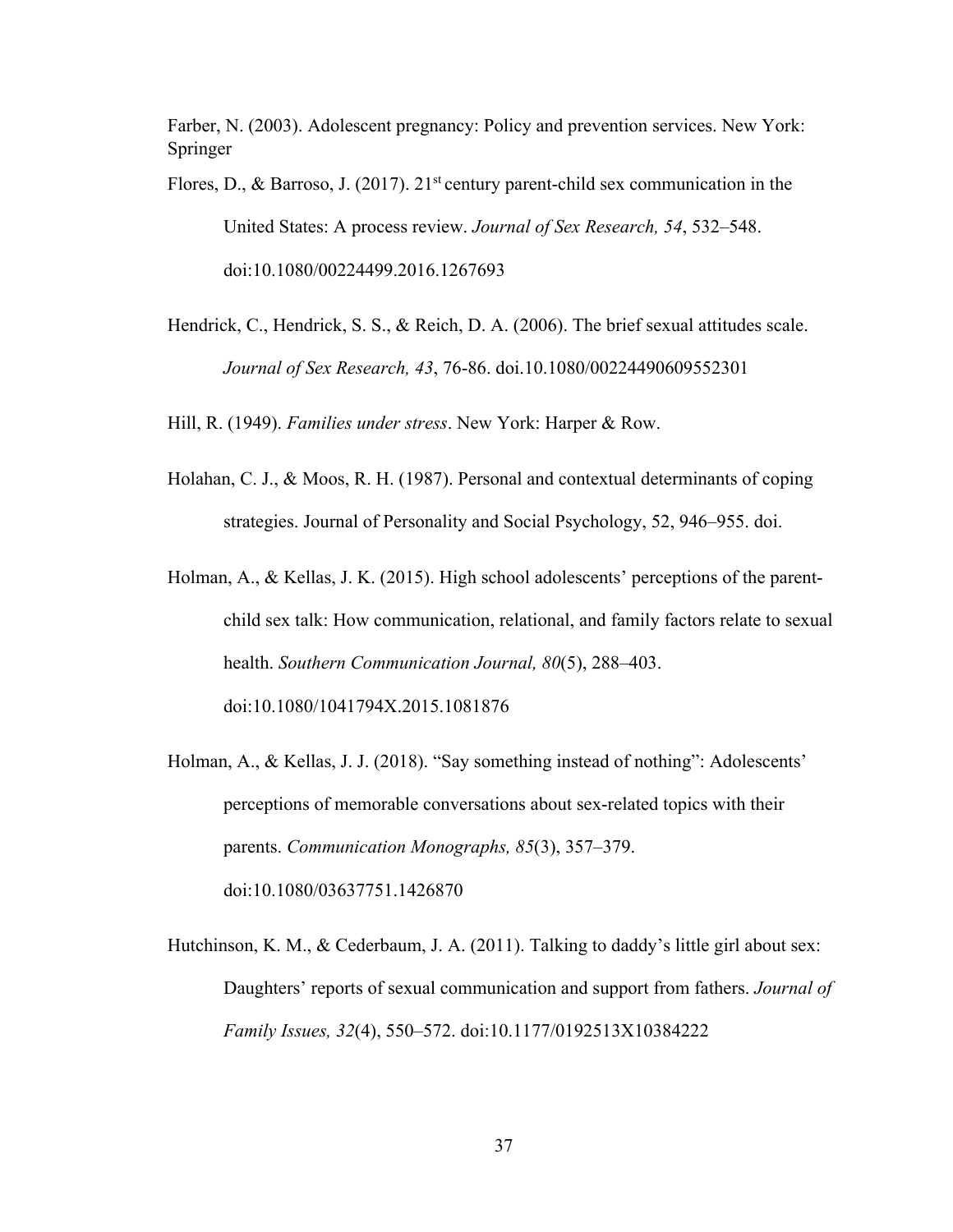Hyde, A., Drennan, J., Butler, M., Howlett, E., Carney, M., & Lohan, M. (2013). Parents' constructions of communication with their children about safer sex. *Journal of Clinical Nursing., 22*, 3438-3446.

Kohler, P. K., Manhart, L. E., & Lafferty, W. E. (2008). Abstinence-only and comprehensive sex education and the initiation of sexual activity and teen pregnancy. *Journal of Adolescent Health, 42*, 344–351. doi:10.1016/j.jadohealth.2007.08.026

- Krauss, B. J., & Miller, K. S. (2012). Parents as HIV/AIDS educators. In W. Pequenat & C. C. Bell (Eds.) *Family and HIV/AIDS: Cultural and contextual issues in prevention and treatment* (pp.97–120). New York, NY: Springer.
- Lehr, S. T., Demi, A., S., Dilorio, C., & Facteau, J. (2005). Predictors of father-son communication about sexuality. *Journal of Sex Research, 42*(2), 119-129
- Mark, K.P., Vowels, L., Bennett, S., & Norwick, J. (2018). Sources for the formation of sexual values in lesbian, gay, bisexual, and straight adults and the impact on sexual satisfaction and desire. *American Journal of Sexuality Education, 13*(4), 399-410. doi:10.1080/15546128.2018.1470950
- McCubbin, H., Sussman, M., & Patterson, J. (1983). *Social stress and the family: Advances and developments in family stress theory and research*. New York: Haworth Press.
- Mustankski, B., & Hunter, J. (2012). Parents as agents of HIV prevention for gay, lesbian, and bisexual youth. IN W. Pequenat & C. Bell (Eds.), *Family and*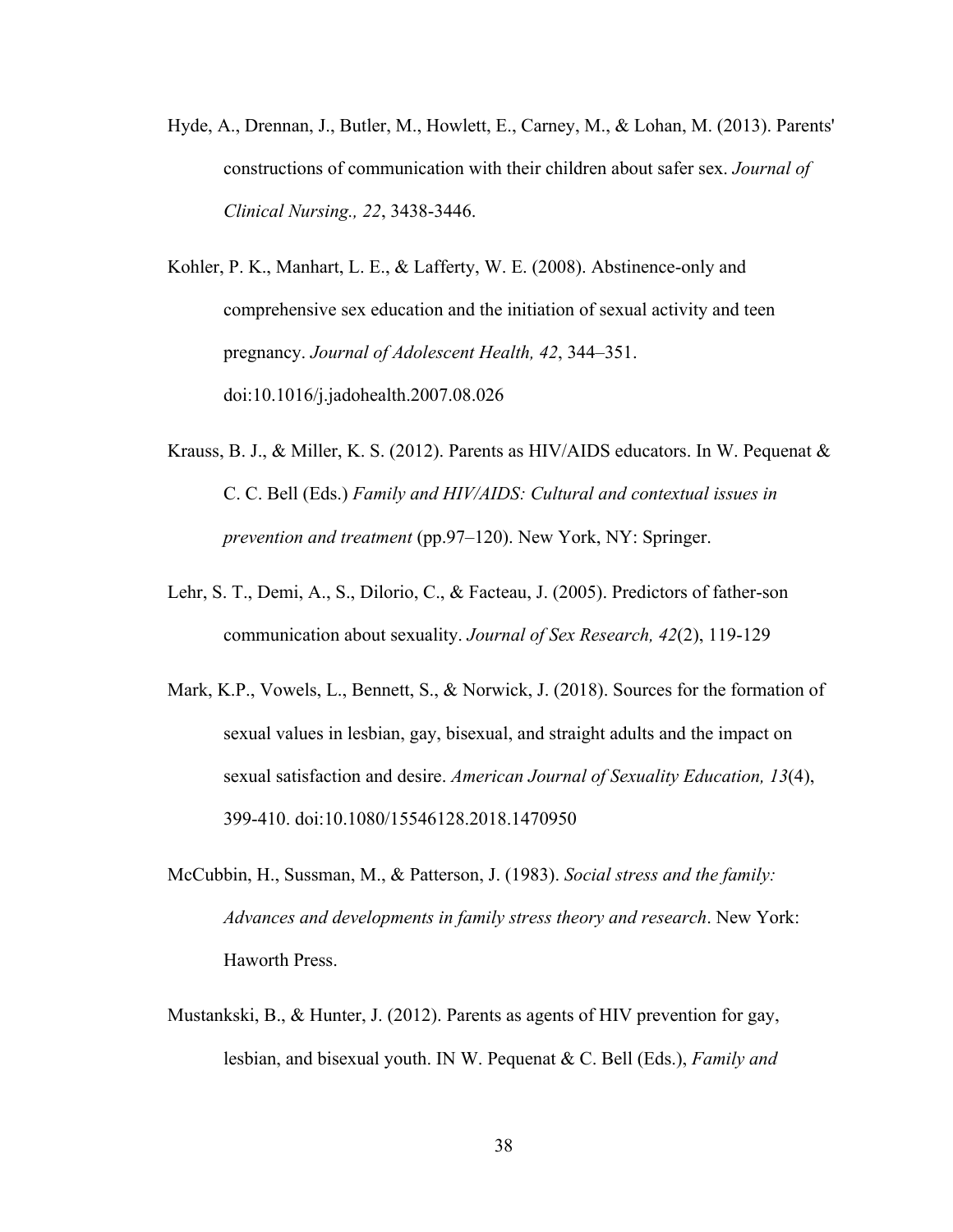*HIV/AIDS: Cultural and contextual issues in prevention and treatment (pp.97–* 120). New York, NY: Springer.

- Newcomer, S. F., & Udry, R. J. (1984). Mother's influence on the sexual behavior of their teenage children. *Journal of Marriage and the Family, 46*(2), 477–485
- Nolin, M. J., & Peterson, K. K. (1992). Gender differences in parent-child communication about sexuality: An exploratory study. *Journal of Adolescent Research, 7*, 477–485. doi:10.1177/074355489271005
- Pariera K. L., & Brody, E. (2017). "Talk more about it": Emerging adults' attitudes about how and when parents should talk about sex. *Sexuality Research and Social Policy, 15*, 219–279. doi:10.1007/s13178-017-0314-9
- Pasley, K., & Gecas, V. (1984). Stressed and satisfactions of the parental role. *Personal and Guidance Journal, 62*, 400.
- Rehel, E., M. (2014). When dad stays home too: Paternity leave, gender, and parenting. *Gender and Society, 28*, 110–132. doi:10.1177/0891243213503900
- Somers, C. L., & Canivez, G. (2003). The Sexual Communication Scale (SCS): A measure of frequency of sexual communication between parents and adolescents. *Adolescence, 38*, 43–56.
- Wilson, E., & Koo, H. (2010). Mothers, fathers, sons, daughters: Gender differences in factors associated with parent-child communication about sexual topics. *Reproductive Health, 7*, 31. doi:10.1186/1742-4755-7-31